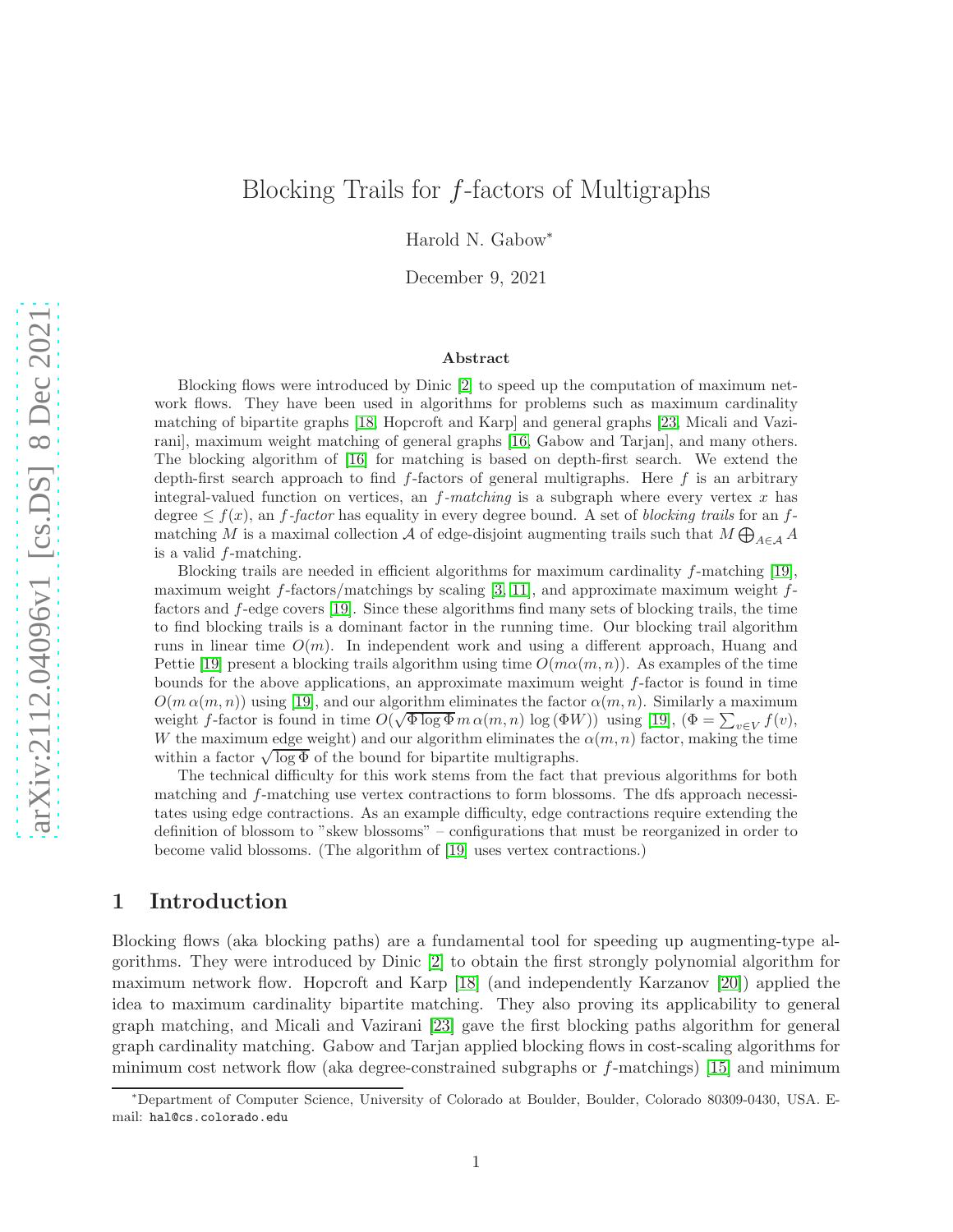cost general graph matching [\[16\]](#page-32-2). Here we have only cited some first applications of the idea, see reference [\[24,](#page-32-7) Sec. 9.6,10.8b,16.7a,17.5a,24.4a] for a comprehensive bibliography for the many uses of blocking paths.

We present an algorithm for blocking trails for f-factors of general multigraphs. Here "general" is to be contrasted with "bipartite", an important but much simpler special case. For the definitions of f-factors, blocking trails, etc., please see the above abstract or the last paragraph of this section.

We turn to discussing recent work that applies blocking trails to multigraph f-factors. Huang and Pettie [\[19\]](#page-32-3) give algorithms for a host of problems on general multigraphs: They achieve time  $O(\sqrt{\Phi} m \alpha(m,n))$  for maximum cardinality f-matching. Here  $\Phi = \sum_{v \in V} f(v)$ , i.e., twice the size of an f-factor. The same bound holds for a minimum cardinality f-edge cover (i.e., f is a lower bound for degrees in the desired subgraph). These algorithms use a scaling algorithm that finds an approximation to the weighted version of the problem. The scaling algorithm uses time  $O(m \alpha(m,n) \epsilon^{-1} \log \epsilon^{-1})$  to find a  $(1 - \epsilon)$ -approximate maximum weight f-matching, or a  $(1 + \epsilon)$ approximate minimum weight f-edge cover.

The next applications are scaling algorithms for maximum weight f-factors. To put the results in perspective first recall the classic time bounds for (unweighted) bipartite  $f$ -factors [\[20,](#page-32-5) [7\]](#page-32-8):

<span id="page-1-0"></span>(1.1) 
$$
\begin{cases} O(n^{2/3} m) & G \text{ a simple graph} \\ O(\sqrt{\Phi} m) & G \text{ a multigraph.} \end{cases}
$$

For maximum weight bipartite f-factors, Gabow and Tarjan [\[15\]](#page-32-6) presented a scaling algorithm whose time bound is just a scaling factor above [\(1.1\)](#page-1-0), i.e., time  $O(n^{2/3} m \log(nW))$  for simple graphs and  $O(\sqrt{\Phi} m \log{(\Phi W)})$  for multigraphs. Here W is the maximum (integral) edge weight.

Now consider general graphs. Duan, He and Zhang [\[3\]](#page-31-1) give a scaling algorithm for maximum weight  $f$ -factors of simple general graphs. The time is only logarithmic factors above  $(1.1)$ , i.e.,  $\widetilde{O}(n^{2/3} m \log W)$ . In fact when all weights are 1 this is the first algorithm to achieve the bound of  $(1.1)$ , to within logarithmic factors, for unweighted f-factors of simple general graphs. Returning to weighted f-factors, Gabow [\[11\]](#page-32-4) gives a scaling algorithm that achieves the multigraph bound of [\(1.1\)](#page-1-0), to within logarithmic factors, specifically  $O(\sqrt{\Phi \log \Phi} m \alpha(m,n) \log (\Phi W)).$ 

All of the above algorithms use a subroutine that finds a set of blocking trails. The time bounds cited above assume the blocking set is found by the subroutine presented by Huang and Pettie [\[19\]](#page-32-3). It finds a blocking set (more specifically, a set of blocking trails and cycles) in time  $O(m\alpha(m, n))$ . Our blocking trail algorithm runs in time  $O(m)$ . Using our algorithm the above time bounds all decrease by a factor  $\alpha(m, n)$ . (The decrease occurs in [\[3\]](#page-31-1) but is hidden by the use of O.)

Our algorithm is based on the depth-first-search approach to blocking paths for matching, introduced in [\[16\]](#page-32-2); see also [\[10\]](#page-32-9). Dfs is a natural approach for finding blocking paths, since backing up prematurely may necessitate reexploring edges later on. However it introduces complications for managing blossoms – they are usually processed immediately on discovery, but they are necessarily postponed in a dfs regime  $[16, 10]$  $[16, 10]$ . Extending the dfs approach to f-factors of general multigraphs introduces new complications, which we now summarize.

Fundamentally, in previous settings blossoms are "shrunk" using vertex contraction. This holds even in previous f-factor algorithms, e.g., see the definition of blossom in [\[13\]](#page-32-10). However dfs requires shrinking by edge contraction. A first consequence is new way of discovering blossoms, which we call "skew blossoms". Skew blossoms have the same properties as ordinary blossoms. However they require a reorganization in order to achieve valid blossom structure (Lemma [2.1\)](#page-4-0).

A second consequence of dfs is incomplete blossoms, i.e., blossoms that do not get completely processed because of the discovery of an augmenting trail. Incomplete blossoms occur in ordinary matching, but they present additional complexity in f-factors. Specifically because of edge con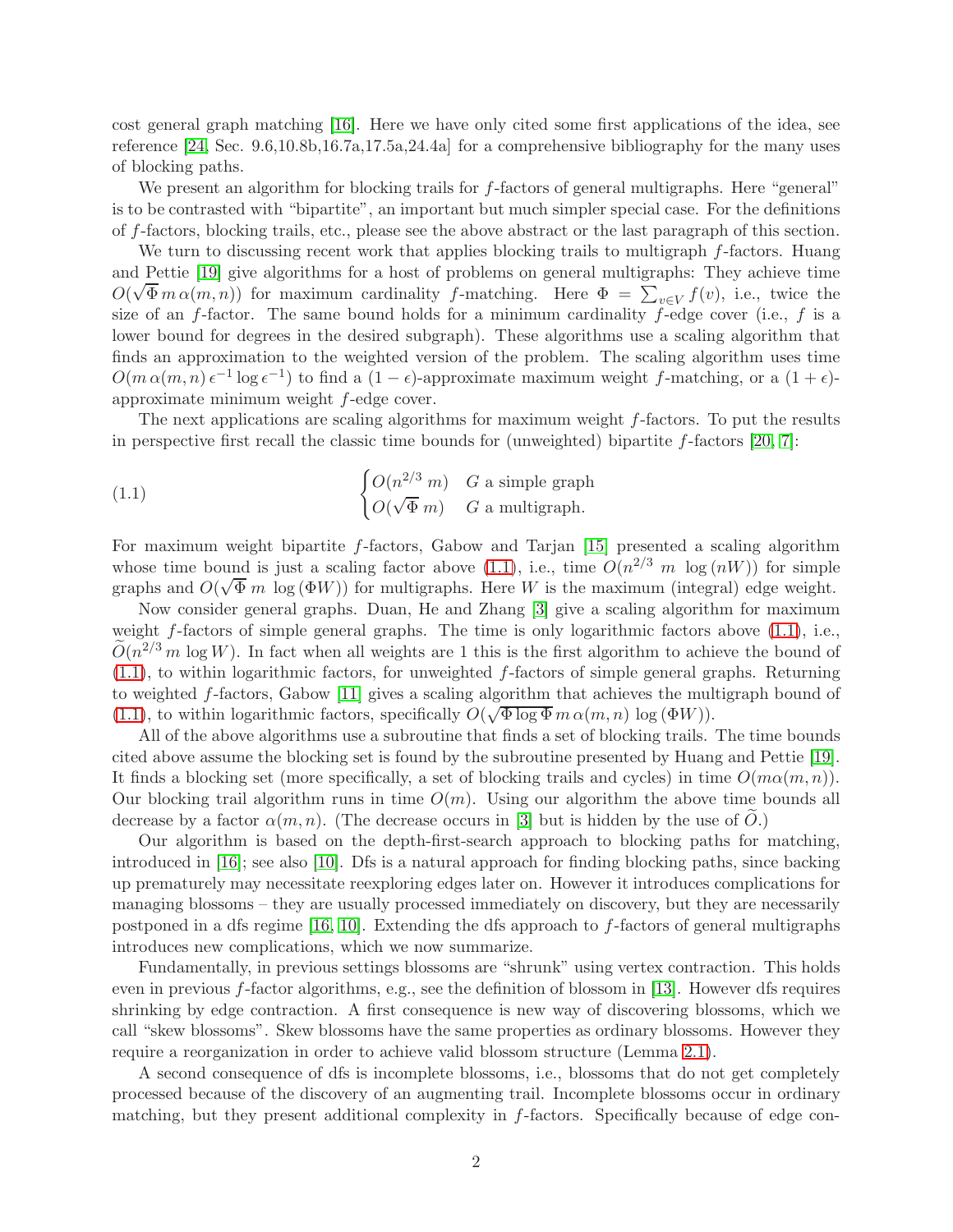traction, an alternating trail from a later search can reenter an incomplete blossom. (See Sec[.2.](#page-3-0)) The analysis of Sec[.5](#page-23-0) shows these reentries present no problem.

Finally edge-contracted blossoms are not immediately handled by the standard min-max formula for maximum cardinality f-matching (which we require to prove the blocking property). We show the essential structure of vertex-contracted blossoms is preserved by our algorithm (e.g., Lemma [5.2\)](#page-25-0).

These complications also reveal the high-level difference between our approach and that of Huang and Pettie [\[19\]](#page-32-3). Their algorithm uses vertex contraction rather than edge contraction. Its fundamental idea is cycle cancellation, which does not occur in our algorithm.

The paper is organized as follows. Section [2](#page-3-0) discusses blossoms, first reviewing the definition of f-factor blossoms, and discussing the new types of blossoms in our algorithm. Appendix [A](#page-31-2) gives the depth-first search algorithm for blocking ordinary matchings [\[16,](#page-32-2) [10\]](#page-32-9), for possible help in the reading of Section [2.](#page-3-0) Section [3](#page-7-0) presents the blocking algorithm. Section [4](#page-11-0) proves the algorithm constructs a valid search structure, most importantly, the blossoms are valid. Section [5](#page-23-0) proves the augmenting trails found by the algorithm form a blocking set. This completes the analysis of the algorithm, which is summarized in Theorem [5.5.](#page-30-0)

**Terminology and conventions** We often omit set braces from singleton sets, denoting  $\{v\}$  as v. So  $S - v$  denotes  $S - \{v\}$ . We abbreviate expressions  $\{v\} \cup S$  to  $v + S$ . We use a common  $\sum_{s\in S} f(s)$ . summing notation: If f is a function on elements and S is a set of elements then  $f(S)$  denotes

The trees in this paper are out-trees. Writing  $xy$  for an arc of a tree implies the arc joins parent x to child y. We extend parent and child relations to tree arcs, e.g., arc xy is the parent of  $yz$ . A node x is an *ancestor* of a node y allows the possibility  $x = y$ , unless x is a *proper* ancestor of y. Similarly for arcs. A *pendant* edge has no children.

Graphs in this paper are undirected multigraphs. An edge joining vertices  $x$  and  $y$  is denoted  ${x, y}$ . Note this notation ignores distinctions between multiple copies of an edge. Such distinctions are irrelevant to our algorithm. Also note that a loop at x is denoted  $\{x, x\}$ . Finally note that we use the usual shorthand notation xy to denote edge  $\{x, y\}$  if context makes it clear that  $\{x, y\}$  is a graph edge, not a tree arc. (This point is reiterated at the start of Section [3.](#page-7-0))

In graph  $G = (V, E)$  for  $S \subseteq V$  and  $M \subseteq E$ ,  $\delta(S, M)$  ( $\gamma(S, M)$ ) denotes the set of edges of M with exactly one (respectively two) endpoints in S. We omit M (writing  $\delta(S)$  or  $\gamma(S)$ ) when  $M = E$ . A loop at  $v \in S$  belongs to  $\gamma(S) - \delta(S)$ . For multigraphs G all of these sets are multisets.

Figures in this paper use the following conventions. Matched edges are drawn heavy, unmatched edges light. Free vertices are drawn as rectangles. Trails are indicated by arrowheads on their edges. A figure illustrating the algorithm can be drawn in the given graph G or in an auxiliary graph  $\mathcal T$ (which is essentially the search tree; Fig[.5\(](#page-10-0)d.1) and (d.2) shows the two views). The view in G is intuitive and informative but ambiguous: A given vertex  $v$  can occur many times in the search, and an edge of the search leading to  $v$  can potentially be used at any of these occurrences (again see Fig[.5\(](#page-10-0)d)). The same edge drawn in  $\mathcal T$  goes to a new occurrence of v, clearly less informative. Of course there is no such difficulty in ordinary matching.

For an undirected multigraph  $G = (V, E)$  with function  $f: V \to \mathbb{Z}_+$ , an f-factor is a subgraph where each vertex  $v \in V$  has degree exactly  $f(v)$ . In a *partial factor* each v has degree  $\leq f(v)$ . v is *free* if strict inequality holds.

We often call the edges of a partial f-factor a *matching* or f-matching.<sup>[1](#page-2-0)</sup> So we refer to an

<span id="page-2-0"></span><sup>&</sup>lt;sup>1</sup>An f-matching is not to be confused with a b-matching [\[24\]](#page-32-7). This paper never discusses the latter.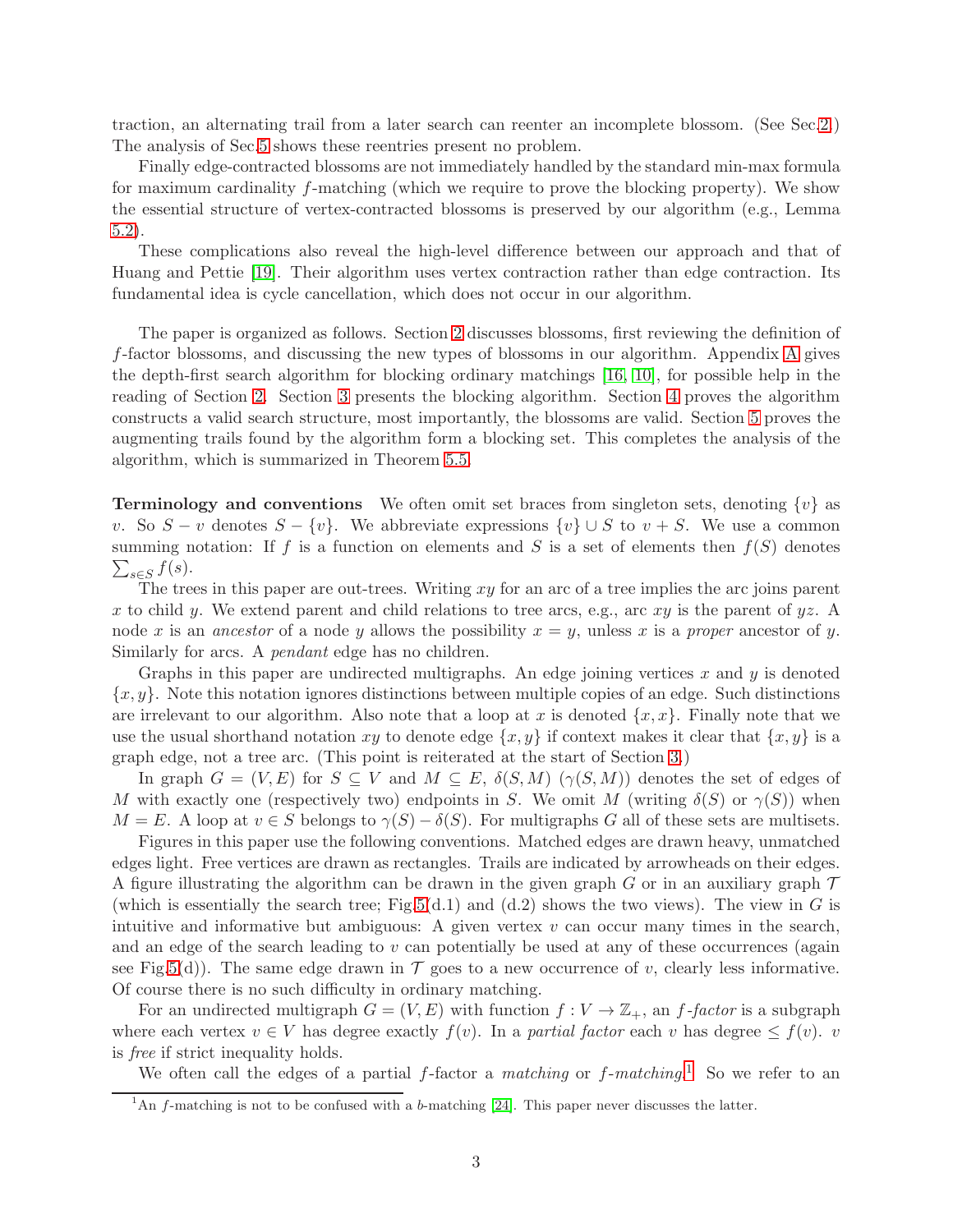ordinary matching as a *1-matching* (i.e., f is identically 1 for all vertices).  $def(x)$  is the deficiency of vertex x in the current matching M,  $def(x) = f(x) - |\delta(x, M)| - 2|\gamma(x, M)|$ .

When discussing a matching M, the *M-type* of an edge e is M or M depending on whether e is matched or unmatched, respectively. We usually denote an arbitrary M-type as  $\mu$ , and  $\mu$ (e) denotes the M-type of edge e.

Consider a graph G with an f-matching M. An *augmenting trail* is an alternating trail A that begins and ends at a free vertex, such that  $M \oplus A$  is a valid matching, i.e., the two ends of the trail still satisfy their degree bound  $f$ . (The trail may be closed, i.e.,  $A$  begins and ends at the same vertex. *Alternating* means consecutive edges of A have opposite M-types.) An *augmenting set* is a collection of edge-disjoint augmenting trails A such that  $M \bigoplus_{A \in \mathcal{A}} A$  is a valid f-matching (i.e., rematching all the trails keeps every free vertex of M within its degree bound f.) A *blocking trail set* is a maximal augmenting set. It is the analog of a blocking flow.

### <span id="page-3-0"></span>2 Blossoms in d

Blossoms are the main issue, and the main stumbling block, in any algorithm for matching general graphs. So it is appropriate to start with the new features of blossoms in our algorithm. This section starts by reviewing the natural definition of f-factor blossoms presented in [\[13\]](#page-32-10). Then it introduces our new blossom variant, skew blossoms, and overviews the new potential difficulty for our algorithm, incomplete blossoms. Finally it presents a blossom substitute structure that allows our algorithm to treat weighted blossoms as ordinary vertices. Appendix [A](#page-31-2) gives the predecessor of our algorithm and may be useful for Fig[.2](#page-6-0) showing incomplete blossoms.

### Definition of Blossom, in G

Our algorithm constructs blossoms that satisfy the definition presented in [\[13\]](#page-32-10). We call these *ordinary blossoms*. We briefly restate their definition below. Section [3](#page-7-0) gives a similar definition for ordinary blossoms, but as they occur in our auxiliary graph  $\mathcal T$  rather than  $G$ .

Let G be a multigraph with an f-matching. A blossom B is a subgraph of G that has a distinguished vertex, called the *base vertex*  $\beta$ , and a distinguished incident edge, called the *base edge* η, whose end in B is  $\beta$ . (If  $\beta$  is free then  $\eta$  is an artificial unmatched edge.) The detailed definition is recursive. We begin with a graph  $\overline{G}$ , the original graph G with zero or more recursively defined blossoms contracted. A vertex in  $\overline{G}$  is either a contracted blossom or a vertex of G called an *atom*. The new blossom B is defined as a closed trail C. C begins and ends at a vertex of  $\overline{G}$ called the *starter*. Removing the starter from C gives the *blossom trail*. The blossom trail must be alternating. *Alternating* means two consecutive edges meeting at an atom have opposite M-types; there is no restriction on edges meeting at a contracted blossom. Any atom may occur arbitrarily many times in C. However a contracted blossom A occurs at most once (a starter blossom occurs as both ends of  $C$ ). Further if A is in the blossom trail its base edge must be one of its two incident C-edges.

In the base case of the recursion the starter is an atom, which is taken to be  $\beta$ . The first and last edges of C must have the same M-type, which is called the M-type of B.  $\eta$  is an edge incident to C, whose M-type is opposite that of B. (So a blossom whose base vertex is free has M-type  $M$ .)

In the recursive case the starter is a blossom (that is being enlarged). There is no restriction on the M-type of the starter's two incident edges. The base vertex of  $B$  is the base vertex of the starter. The same holds for the blossom's M-type and its base edge, which must be incident to the trail  $C$ .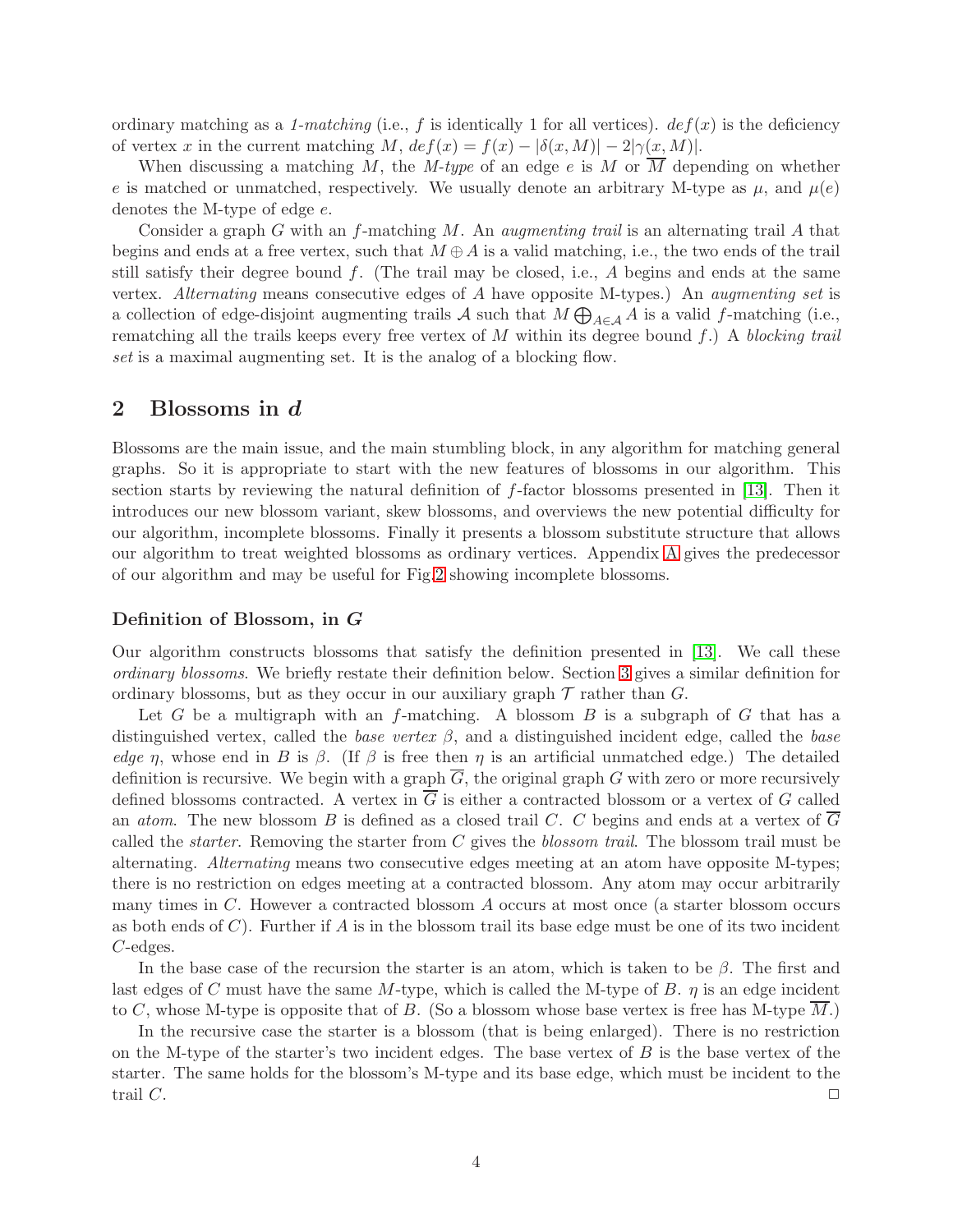Our definition of blossoms differs from [\[13\]](#page-32-10) in an important way. The algorithms of [\[13\]](#page-32-10) contract the vertex sets of blossoms. This is not compatible with the depth-first search strategy of our algorithm. Instead our definition of blossoms contracts edge sets. (The first example is Fig[.5\(](#page-10-0)d).) This means that a vertex of  $G$  occuring in a contracted blossom of  $C$  may also have atomic occurrences in C. (Fig[.7](#page-15-0) illustrates the common case of pendant edges, introduced in Lemma  $4.4(i)$ .) In fact a vertex may also occur in many different blossoms of C.

Our edge-contracted blossoms have three properties allowing them to function like vertexcontracted blossoms and make our algorithm correct. First is the most fundamental property of blossoms: An augmenting trail in  $\overline{G}$  (graph G with all blossoms contracted) gives an augmenting trail in G, if we add appropriate trails through contracted blossoms. The appropriate trails are called  $P_i(v, \beta)$  in [\[13\]](#page-32-10). Here v is a vertex in a blossom B with base vertex  $\beta$ , and the edges of this trail are in the blossom subgraph of B. The trails are constructed in Lemma 4.4 of [\[13\]](#page-32-10). This construction works for edge-contracted blossoms if we make one simple change: In every closed trail C of a blossom, replace each occurrence of an atomic vertex x by a new vertex  $x_i$ . Clearly the edge contractions used in our definition correspond to vertex contractions in the modified graph. So the  $P_i$  trails exist for edge-contracted blossoms.

The second property is a relaxed version of vertex-contracted blossoms: At any point in our algorithm a given vertex x of G occurs in at most one blossom. This is property  $(†)$ , stated after Proposition [4.8.](#page-17-0) (†) insures a given blossom occurs at most once in  $C$ . It is also crucial in establishing the blocking property (starting with the definition of labels in [\(5.3\)](#page-27-0)).

The third property is that in the search structure, a blossom has one entering edge (its base) and every other edge is leaving. This property fails for edge-contracted blossoms. However it holds when our algorithm halts (Corollary [5.1\)](#page-23-1). This allows us to use the min-max formula for maximum cardinality f-matching in Section [5](#page-23-0) to establish the blocking property of our algorithm.

We continue with several more comments on the definition of blossom. First note that the aforementioned trails  $P_i(v, \beta)$  explain the interpretation of "alternating" in the definition of blossom (the alternating trails through the contracted blossom exist regardless of the edges incident to it in C). Second, a loop xx qualifies as a closed trail. So a blossom may have base vertex x, closed trail xx, whose first and last edges are identical. Finally, a blossom is called *heavy* (*light*) when its M-type is  $M(\overline{M})$ , respectively.

#### Skew Blossoms

Skew blossoms extend the algorithmic definition of blossom. They have the same structure as ordinary blossoms after a reorganization. The analysis of skew blossoms is similar to the construction of  $P_i$  trails in [\[13\]](#page-32-10). Skew blossom are illustrated in Fig[.1](#page-5-0) and defined as follows.

Consider a graph with various blossoms contracted, including a blossom A that contains a vertex  $x \in V(G)$ . Let T be an alternating trail, with first vertex x and last vertex (the contracted) blossom A, first edge xy and last edge η(A). T is a *skew blossom*.

<span id="page-4-0"></span>Note the first vertex x is an atom in G and does not belong to A. Also it is possible that  $xy = \eta(A)$ . We may also have xy a loop at x.

#### **Lemma 2.1** T is a valid blossom, with base vertex x and M-type  $\mu(xy)$ .

**Proof:** We wish to construct a blossom decomposition B for the given skew blossom S. This decomposition will be a sequence of closed trails  $C_i$ ,  $i \geq 0$ , satisfying the definition of a valid blossom, and having the same set of edges as  $S$ . The initial blossom trail  $C_0$  will start with the given trail T from the atom x to  $\eta(A)$ , and follow a trail in A to an occurrence of x on an edge of M-type  $\mu(xy)$ .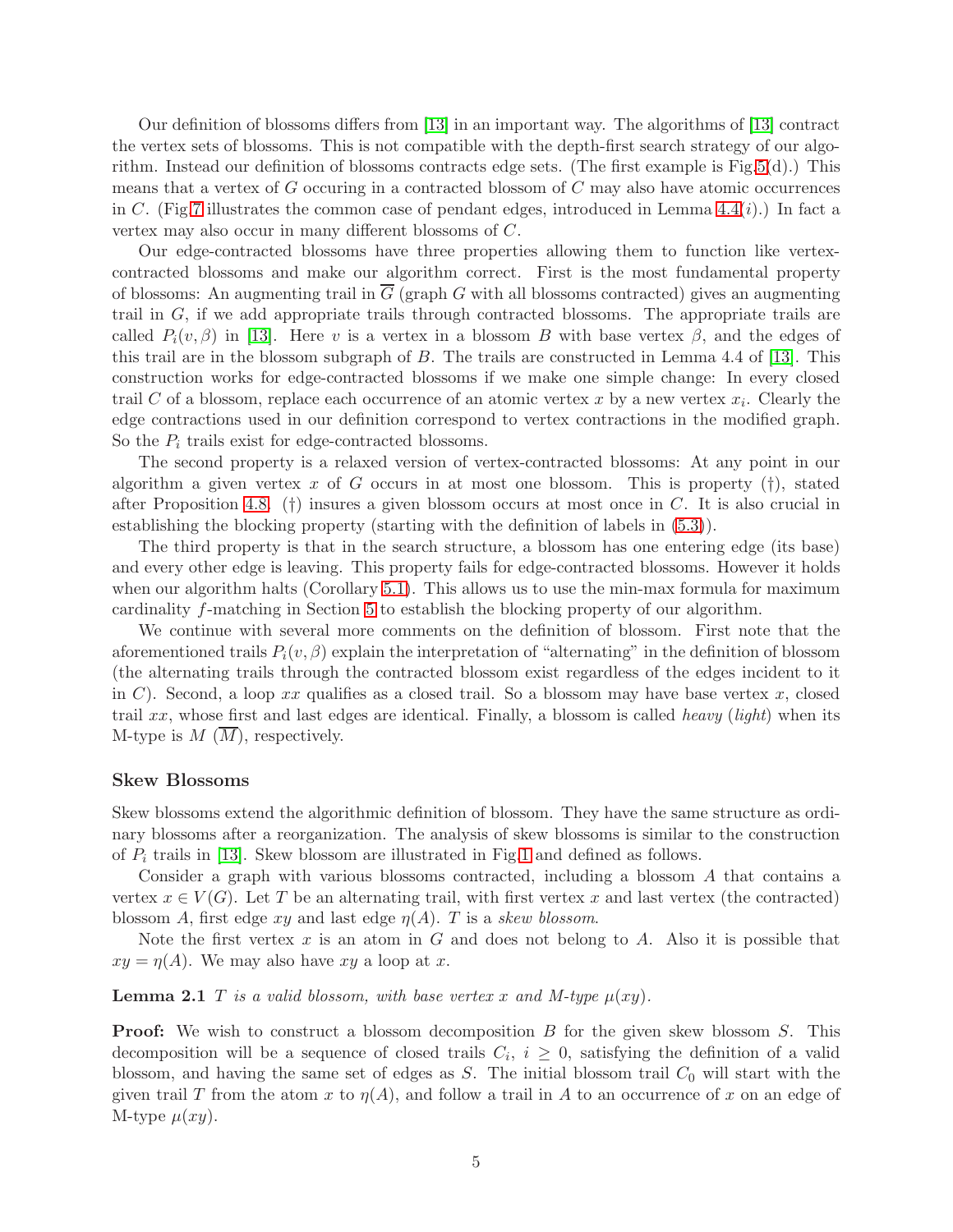

<span id="page-5-0"></span>Figure 1: Example blossoms: (a) A minimal (ordinary) blossom. (b) A skew blossom. Structure of a (heavy) skew blossom: (c)  $x \neq \beta(A)$ . (d)  $x = \beta(A)$ .

To achieve this goal we will construct a sequence of alternating trails  $T_i$ ,  $i = 1, \ldots, k$ , where each  $T_i$  is a prefix of  $T_{i+1}$ . The last trail  $T_k$  will be the above initial blossom trail  $C_0$ . Along the way we also construct the desired sequence of blossom trails  $C_i, i > 0$ . The construction maintains the invariant that starting with  $C_0$ , adding the trails  $C_i$  in order gives a valid blossom. Furthermore the construction ends with the  $C_i$  consisting of the same edges as  $S$ .

To begin observe that the vertex  $x$  occurs as an atom in a unique closed trail  $C$  of  $A$ . Let  $x$ refer to some fixed occurrence of x in C (chosen arbitrarily if there are more than one). Let  $\beta$  and  $\eta$  be the base vertex and base edge of the blossom corresponding to C.

Suppose  $x \neq \beta$ . Let  $T_1$  be the subtrail of  $C \cup \eta$  that starts with the edge of  $(\delta(x) \cup \gamma(x)) \cap \mu(xy)$ , follows C to  $\beta$  and then traverses  $\eta$ .  $T_1$  exists since C alternates at x. Let  $C_1$  be the trail  $C - T_1$ . Clearly adding  $C_1$  to  $T_k$  gives a valid blossom, which contains all of  $C$ .

Now suppose  $x = \beta$ . We proceed exactly as before. If the M-type of C is  $\mu(xy)$  then  $T_1$  is the entire trail  $C \cup \eta$  and  $C_1$  is empty. If the M-type of C is  $\mu(xy)$  then  $T_1$  is the single edge  $\eta$  and  $C_1$ is  $C$ .

Now inductively assume  $T_{i-1}$  ends with the edge  $\eta(A_{i-1})$ , where  $A_{i-1}$  is a blossom in the closed trail D of A. Proceed similar to the base case: Let  $\beta$  and  $\eta$  be the base vertex and base edge of D. Let  $T_i$  be the subtrail of  $D \cup \eta$  that starts with edge  $\eta(A_{i-1})$ , follows D to  $\beta$  and then traverses  $\eta$ . Let  $C_i$  be the trail  $D - T_i$ . Adding  $C_i$  to  $T_k \cup \bigcup_{1}^{i-1} C_j$  gives a valid blossom, which contains all of D. As a special case it is possible that  $A_{i-1}$  is the starter blossom for D. In that case  $T_i = T_{i-1}$ and  $C_i = D$ .

Eventually we have  $A_{i-1} = A$ . In that case  $i = k$  and  $T_k$  is as specified above.  $\Box$ 

#### Incomplete Blossoms

A *successful search* finds an augmenting trail. This leads to the possibility of incomplete blossoms. A blossom *B* is *incomplete* if the blossom step has some  $d(u_i, f_i)$  invocation leading to a free vertex, so not all of the vertices in  $B$  get scanned. Fig[.2](#page-6-0) gives examples of incomplete blossoms.

In 1-matching incomplete blossoms I present little problem. In detail, the augment step removes all edges in the augmenting path  $P$ . In 1-matching this removes all vertices on  $P$ . The remaining vertices in I have all been completely scanned (by the dfs order). So I has the same properites as an ordinary blossom. This is not the case for multigraphs, since as illustrated in  $(a)$ , a vertex r on the augmenting trail remains in the graph with unscanned edges.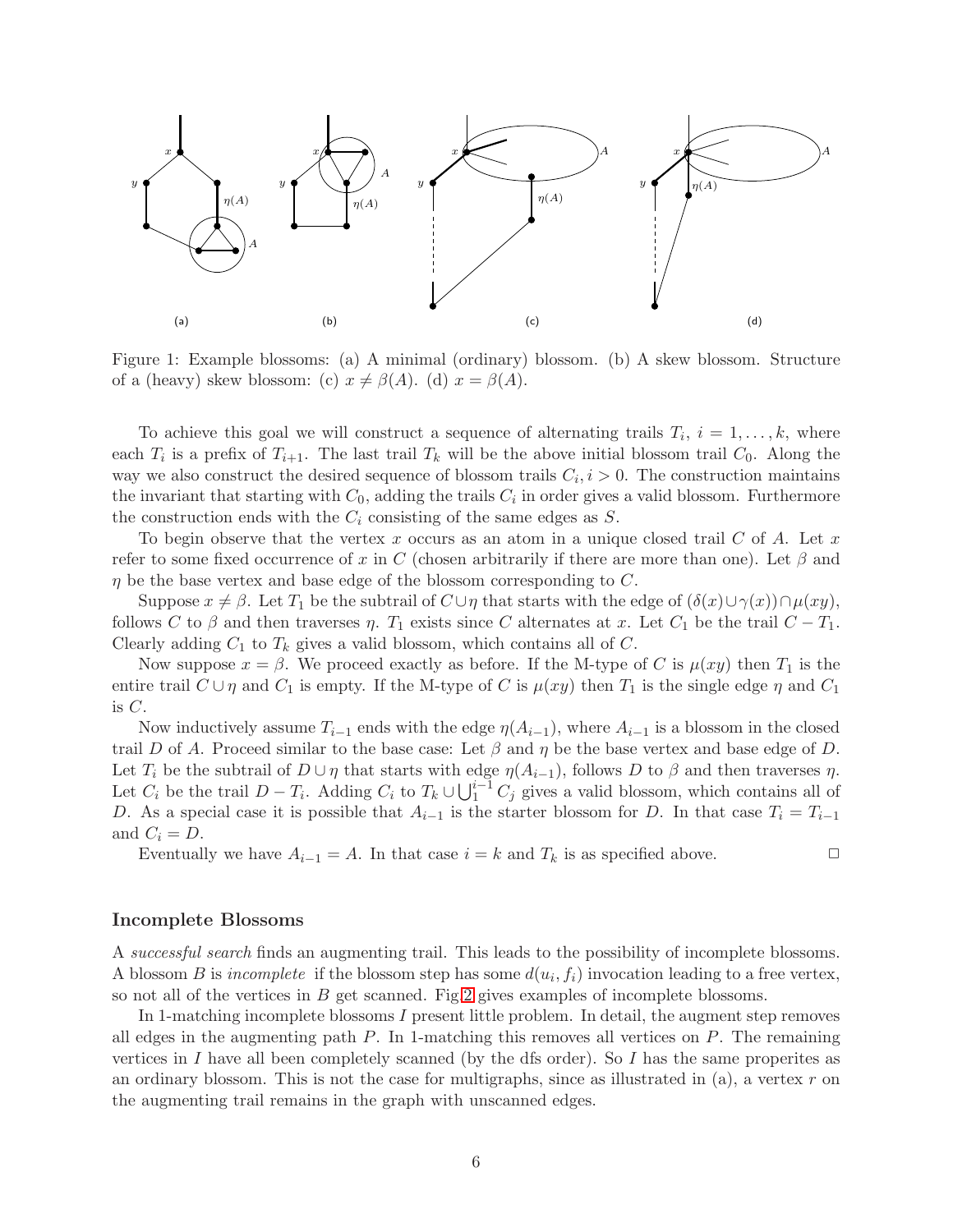

<span id="page-6-0"></span>Figure 2: (a) An incomplete blossom I formed in successful search  $S$ , with the trail from I to a free vertex. Arrows show the augmenting trail. I is formed by edge  $xy$ . Vertex  $r'$  is completely scanned in search S, but unmatched edges from r are not scanned. (b) A subsequent search  $S'$  enters I at vertex r. S' cannot enter I at vertex r'. (c) An incomplete blossom may contain smaller incomplete blossoms: The search forms incomplete blossom  $I_1$  and then incomplete blossom  $I_2$ . The trail from x to free vertex  $f$  may contain other incomplete blossoms. Residual edges are drawn dashed.

### Eliminating Weighted Blossoms

Blocking trails are required in two types of applications of our algorithm: algorithms for maximum cardinality f-factors and scaling algorithms for maximum weight f-factors. Cardinality algorithms are handled directly by the algorithm of Section [3.](#page-7-0) But weighted algorithms require a modification of the graph, which we now describe.

In scaling algorithms, a blocking trail is found and rematched after each dual adjustment. The graph for the blocking trail is formed from the input graph by contracting every weighted blossom (i.e., blossom with positive dual variable  $z(B)$ ). A blocking set trail can pass through such a blossom only once. In contrast an ordinary vertex that is not in a weighted blossom can appear in many different blocking set trails, and many different times in each trail. In order to have all vertices alike we replace each weighted blossom by a blossom substitute, illustrated in Fig[.3.](#page-7-1)

In detail consider a contracted blossom B with base vertex  $\beta$ , and base edge  $\eta = a\beta$ . ( $\eta$  does not exist if  $\beta$  is a free vertex.) Let  $Bm$  ( $Bu$ ) denote a typical matched (unmatched) edge incident to B other than  $\eta$ . The blossom substitute for B discards the vertices of  $B - \beta$  and replaces them by a new vertex denoted b and a new edge  $\beta b$ . It defines  $f(\beta) = f(b) = 1$ . If B is a light blossom,  $\beta b$  is unmatched, each  $Bm$  edge is replaced by matched  $bm$ , and each  $Bu$  edge is replaced by unmatched βu. (Note that aside from η, edges incident to β in the original graph are treated as Bm or Bu edges in the substitute.) If B is heavy then  $\beta b$  is matched, each Bm edge is replaced by matched  $\beta m$ , and each Bu edge is replaced by unmatched bu.

It is easy to see that blocking trails in the original graph G correspond to blocking trails in the graph with substitutes,  $G'$ . In detail consider an alternating trail  $T$  in  $G$  and a weighted blossom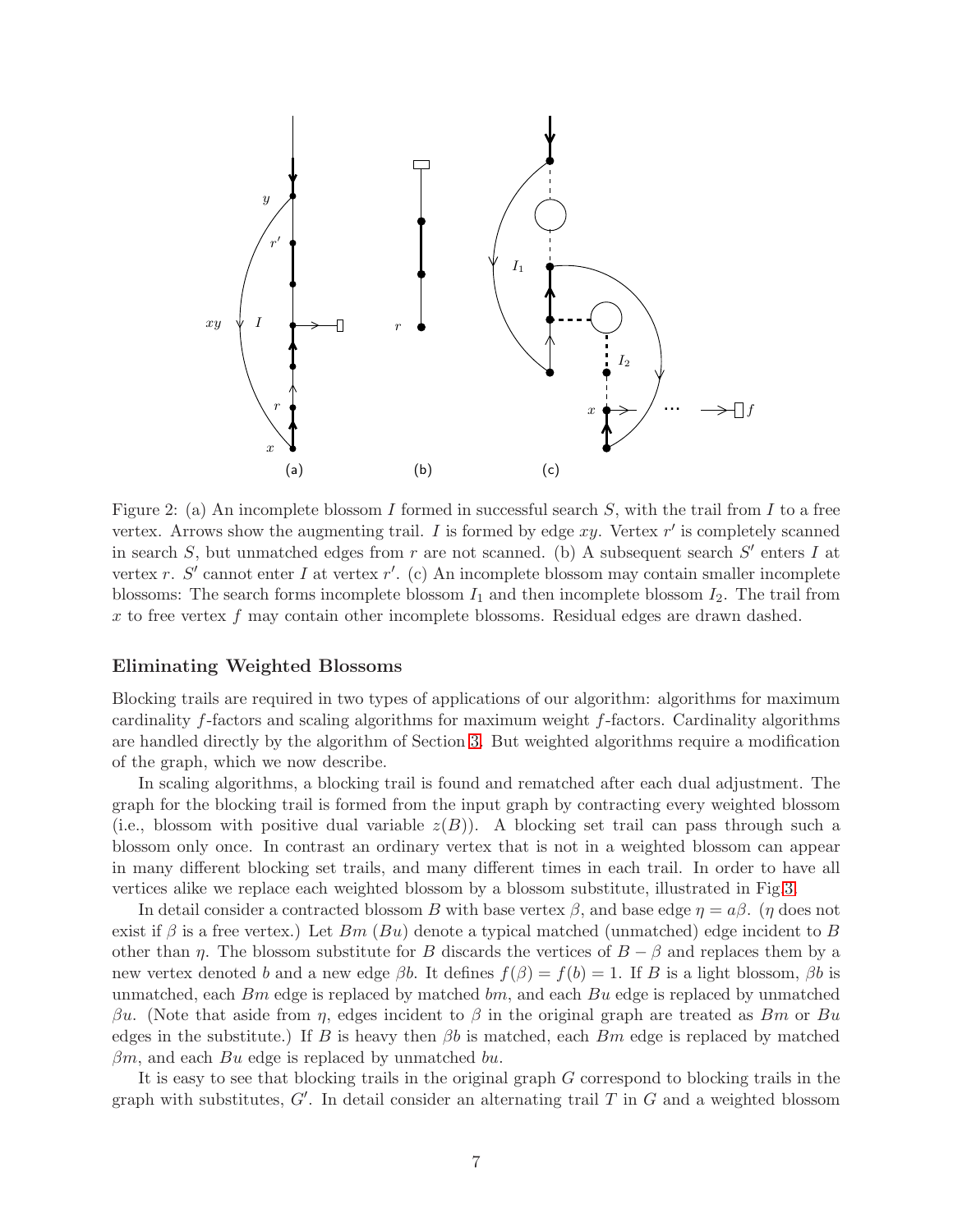B. T either contains  $\beta$  or it does not. If T contains  $\beta$ , it contains  $\eta$  (if it exists) and exactly one of the Bm, Bu edges. If T does not contain  $\beta$  it does not contain  $\eta$  or Bm or Bu edge. Let T' be an alternating trail in  $G'$ . We give the details for a light blossom, heavy blossoms are symmetric. If T' contains  $\beta$ , it contains  $\eta$  (if it exists), and it either contains  $\beta b$ , exactly one bm edge and no bu edge, or it contains exactly one edge  $\beta u$  edge and no bm edge. If T' does not contain  $\beta$  it does not contain  $\eta$ ,  $\beta b$  or any  $\beta u$  or bm edge.



<span id="page-7-1"></span>Figure 3: Weighted blossom substitute: (a) Light blossom. (b) Heavy blossom.

## <span id="page-7-0"></span>3 The blocking trail algorithm

This section presents the algorithm. It illustrates the algorithm's execution and elaborates on details of the algorithm statement.

The overall algorithm is called find trails. It uses a recursive depth-first search routine called d. We begin by describing the data structures and giving an overview of d. Each vertex  $x$  has two lists:  $GL(x)$  contains the edges e incident to x that can be used in a grow step from x. e may be matched or unmatched, and may be a loop. A nonloop  $e$  starts out in two GL's, and is removed from both lists when a grow step is executed from the first end. Similarly the second list  $BL(x)$ contains the edges incident to  $x$  that can trigger a blossom step. When find blocking set begins the lists are initialized as

$$
GL(x) = \delta(x) \cup \gamma(x), BL(x) = \emptyset.
$$

Each search for an augmenting path begins with the GL's and BL's as they were at the end of the previous search. (We shall see that a BL entry is relevant only in the search that created it.)

We manage each  $BL(x)$  using a routine *pop* that removes edges from a list. Specifically  $pop(L)$ removes and returns an element  $e$  of list  $L$ , where  $e$  can be chosen arbitrarily with one exception: The first invocation of  $pop(L)$  must return the first element that was added to L. Obviously this is a special case of a FIFO queue, but we use pop for clarity and greater generality.

The d routine works in two phases. It starts by using its GL to do every possible grow step. Then it uses the BL to do every possible blossom step. In this second phase  $BL(x)$  contains the edges where the dfs retreated from x.

The algorithm constructs a search tree  $\mathcal T$  consisting of the edges added in grow steps. To distinguish  $\mathcal T$  from G we use the terms *node* and *arc* for elements of  $V(\mathcal T)$  and  $E(\mathcal T)$ , respectively. We view  $\mathcal T$  as an out-tree, so every arc is directed, from parent to child. Consider an edge of  $G$  $e = \{x, y\}$ . An occurrence of e in T is denoted as xy or yx, where the arc is directed from the first vertex to the second, e.g.,  $xy$  means  $x$  is the parent.

Since a vertex  $x \in V(G)$  can occur multiple times in T, we identify nodes of T by an incident T-arc. Specifically let yx be an arc in T. The notation yx refers to the node of T at the x end of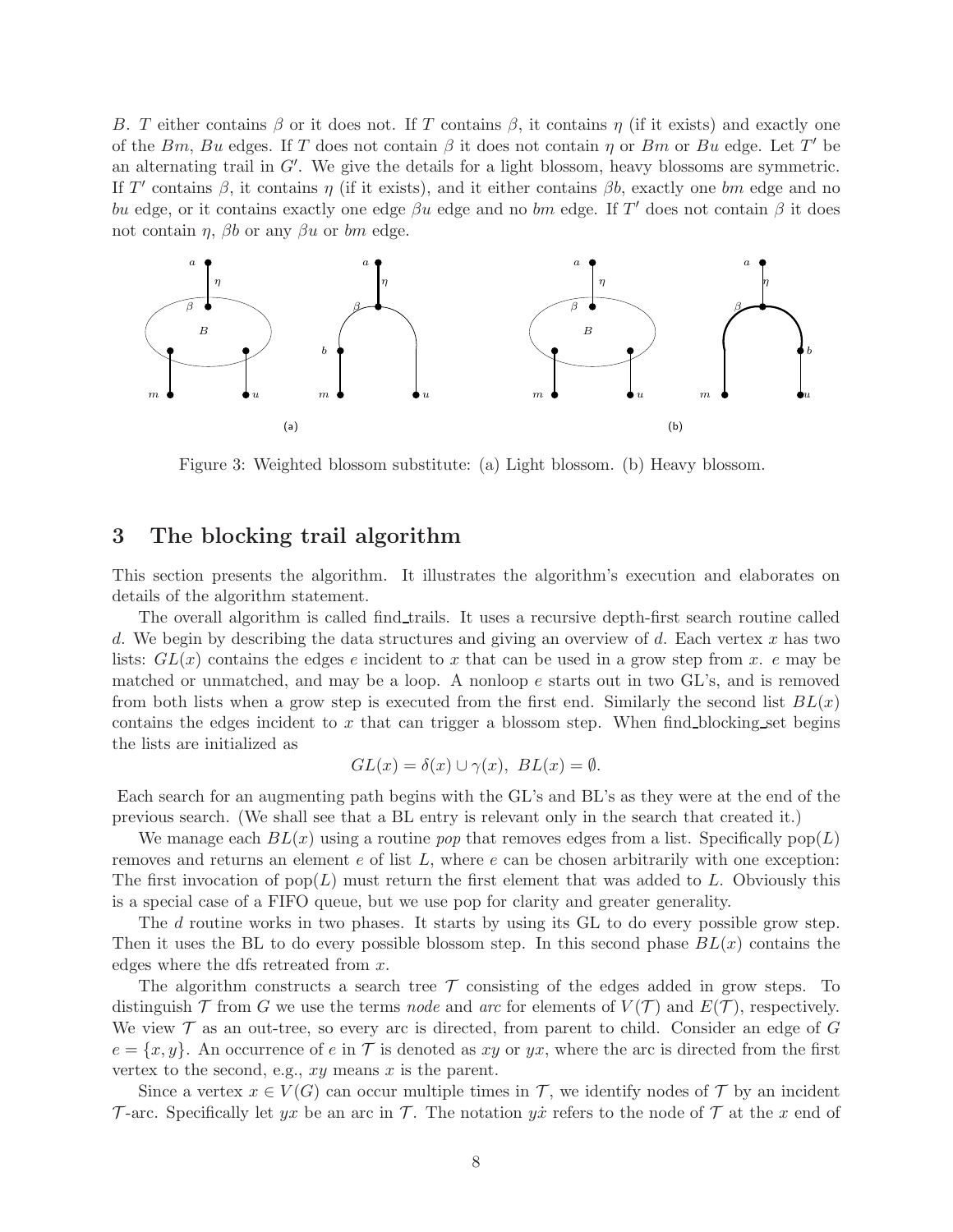yx, and xy is the node at the y end. So node yx has y the parent of x or a child of x.

The low-level algorithm represents blossoms using a data structure for set merging. The universe is the set of  $\mathcal T$ -nodes. The sets are the vertex sets of the current blossoms. (So these blossoms are complete or incomplete.) In the pseudocode below,  $B_{xy}$  is maintained as the set of all nodes in the blossom currently containing node  $xy$ . It is a simple matter to transform this to a low-level lineartime set merging algorithm [\[14\]](#page-32-11) (also see the simplfied incremental-tree set-merging algorithm of [\[12\]](#page-32-12)).<sup>[2](#page-8-0)</sup> At any point in time  $\overline{\mathcal{T}}$  denotes the graph with the current blossoms (i.e., the B. sets) contracted.

An invocation of d either returns normally or gets *terminated*, i.e., it stops execution prematurely. The latter occurs when an augmenting trail is discovered. When this occurs every invocation of d in the current call chain is terminated. All those terminated invocations correspond to edges on the augmenting trail. This trail is added to  $A$ , the set of all augmenting trails that have been discovered.

find trails does not rematch the trails of  $A$ , leaving that to the calling routine. For instance in applications of our algorithm for weighted matching, the rematching must undo the blossom substitutes. Rematching is further discussed in detail after Theorem [5.5](#page-30-0) of Section [5.](#page-23-0) The other advantage of postponing the rematching is that it simplifies wording in the analysis.

In contrast, the algorithm maintains the quantities  $def(x), x \in V(G)$ , as the deficiency of vertex x when the trails of A *have been* rematched. This allows proper identification of the free vertices.

Fig[.4](#page-9-0) gives the pseudocode for our algorithm. Fig[.5](#page-10-0) gives examples of searches of d.

Let us comment on various statements in the algorithm. An invocation  $d(\epsilon \dot{\alpha})$  made in the main routine is called a *search (for an augmenting trail)*. This invocation is terminated iff an augmenting trail is discovered. So  $d(\varepsilon \dot{\alpha})$  returns if no augmenting trail is discovered. The discussion following Lemma [4.7](#page-17-1) will show  $\alpha$  remains free for the rest of the algorithm.

We make some conventions to justify the terminology for  $\mathcal T$ . As usual we call  $\mathcal T$  a search tree even though it is a forest (each search starts at a different root). Also we allow  $\mathcal T$  to contain loops  $xx$  (added in grow steps). Similarly we allow the path P in a blossom step to contain loops.

We continue discussing the blossom step. Fig[.6](#page-11-1) is a high level illustration of the structure of the three types of blossoms in d. In the blossom base test, it is unclear why the pop routine returns the correct edge (i.e., it may have the wrong M-type). Lemma [4.1](#page-12-0) will show correctness. In the blossom enlarge test note  $z\dot{x}$  is in a blossom is easily checked. Also let us informally explain this test (the explanation is proved rigorously below). The possibility that  $z\dot{x}$  is in a blossom covers ordinary blossoms (the possibility holds when either  $z\dot{x}$  is already the base vertex of a blossom, or  $zx$  or its reverse occurs on the blossom path). The possibility that  $z\dot{x}$  is not in a blossom but  $w\dot{x}$  is holds for skew blossoms. Next note that in the blossom step we identify each arc of  $P$  by its nodes in  $\mathcal{T}$ . The blossom step may have P empty, specifically  $B_{y\dot{x}} = B_{z\dot{x}}$ . We call such a blossom step a *noop* since nothing changes (there are no  $B_{uv}$  merges or  $d(v\dot{u})$  invocations). An invocation  $d(x\dot{y})$  in a grow step adds xy to  $\mathcal{T}$ , but  $d(v\dot{u})$  in the blossom step does not cause a similar addition. So the call chain of d can be a proper subset of the current search path. (More precisely, an invocation  $d(zz)$ in the current call chain has the corresponding arc  $xz$  or  $zx$  in the current search path. Within blossoms, the call chain may omit search path edges.)

For more motivation let us explain the restriction on uv in the blossom-invocation loop. (The explanation gets rigorously proved in our analysis below.) Let ab be the first arc of P, i.e.,  $d(ab)$  is not called in the blossom-invocation loop.  $(x = a$  in Fig[.6\(](#page-11-1)a) and (c).) Let B denote the blossom being formed. Consider two cases.

<span id="page-8-0"></span><sup>&</sup>lt;sup>2</sup>A node  $z\dot{x}$  not in any blossom has  $B_{x\dot{y}} = \{z\dot{x}\}\$ . This condition also holds for a loop  $xx$  when edge  $\{x, x\}$  is a singleton blossom. This double usage will not cause any confusion.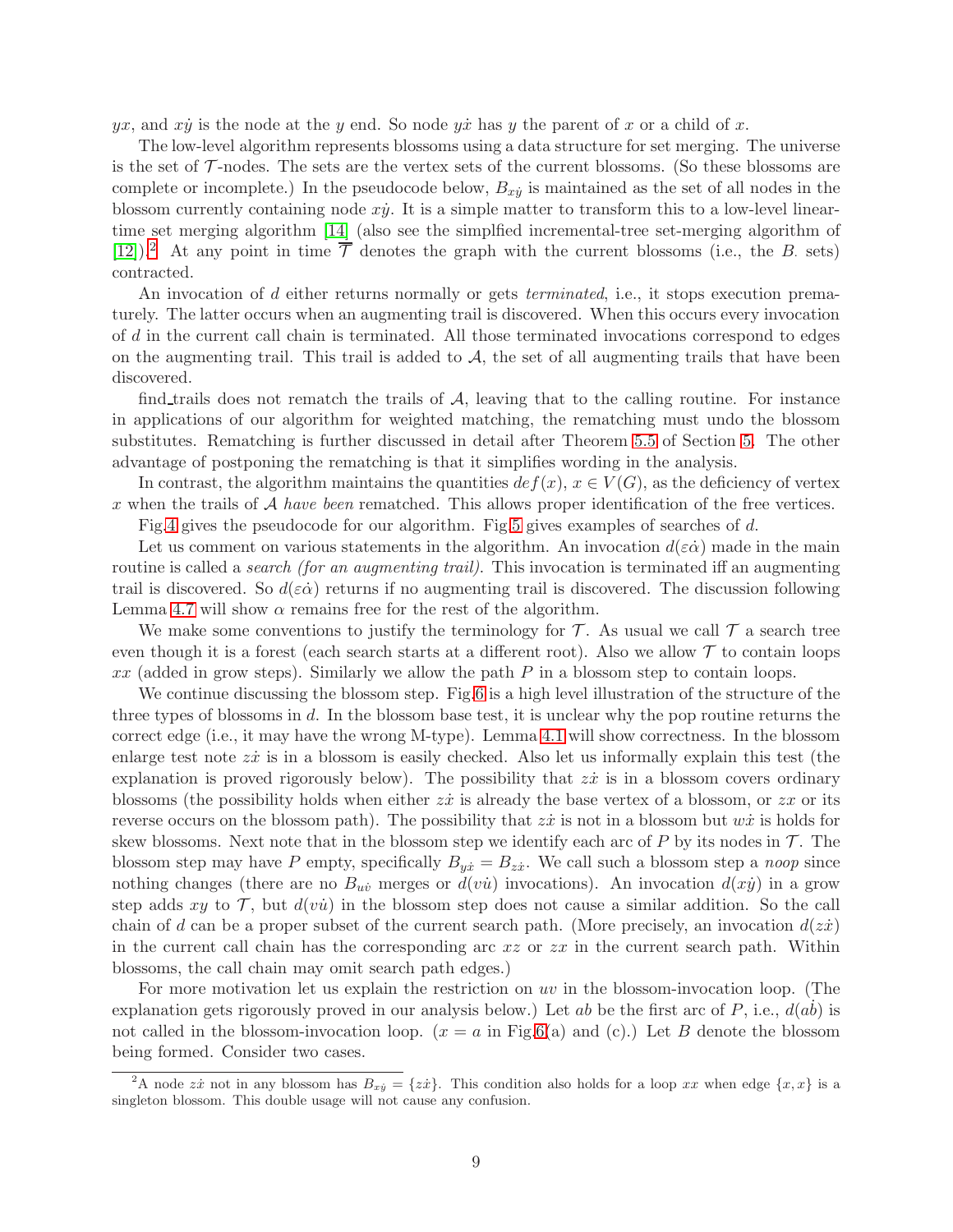```
procedure find_trails
```

```
initialize \mathcal T to an empty forest and \mathcal A to an empty set
for (x \in V(G))initialize def(x) to the deficiency of x in the current matching
     initialize lists GL(x) to \delta(x) \cup \gamma(x) and BL(x) to \emptysetfor (\alpha \in V(G))if \det(\alpha) > 0 and no invocation d(z\dot{\alpha}) has returned) d(\epsilon \dot{\alpha})/* \varepsilon is an artificial vertex, \epsilon \alpha a matched artificial arc */
return Aprocedure d(z\dot{x})if \det(\det(x) > 0 and \mu(zx) = \overline{M} and (x \neq \alpha \text{ or } \det f(\alpha) \geq 2)/* augment step */
     add the \overline{\mathcal{T}}-path from \alpha to x to A
     decrement def(\alpha) and def(x)terminate every currently executing invocation of d, including this one
while (\exists edge xy \in GL(x) \cap \overline{\mu}(zx))remove xy from GL(x) and GL(y)/* grow step */
     add an arc xy, from node z\dot{x} to a new node y, to \mathcal TB_{x\dot{y}} \leftarrow \{x\dot{y}\}\d(x\dot{y})loop
     /* blossom base test */
     if (no occurrence of x is in a blossom)
          if (\exists edge xy \in BL(x) \cap \overline{\mu}(zx)) xy \leftarrow pop(BL(x)) else break
     /* blossom enlarge test */
     else if (zx \text{ or some descendant } wx \text{ is in a blossom})if (∃ edge xy \in BL(x)) xy \leftarrow pop(BL(x)) else break
     /* blossom step */
     let P be the path in \overline{\mathcal{T}} from B_{z\dot{x}} to B_{y\dot{x}}for (every arc uv of P) merge B_{u\dot{v}} into B_{z\dot{x}}for (every arc uv of P, as ordered in P but skipping the first arc)
          /* blossom-invocation loop */
          d(v\dot{u})add zx to BL(x)return
```
<span id="page-9-0"></span>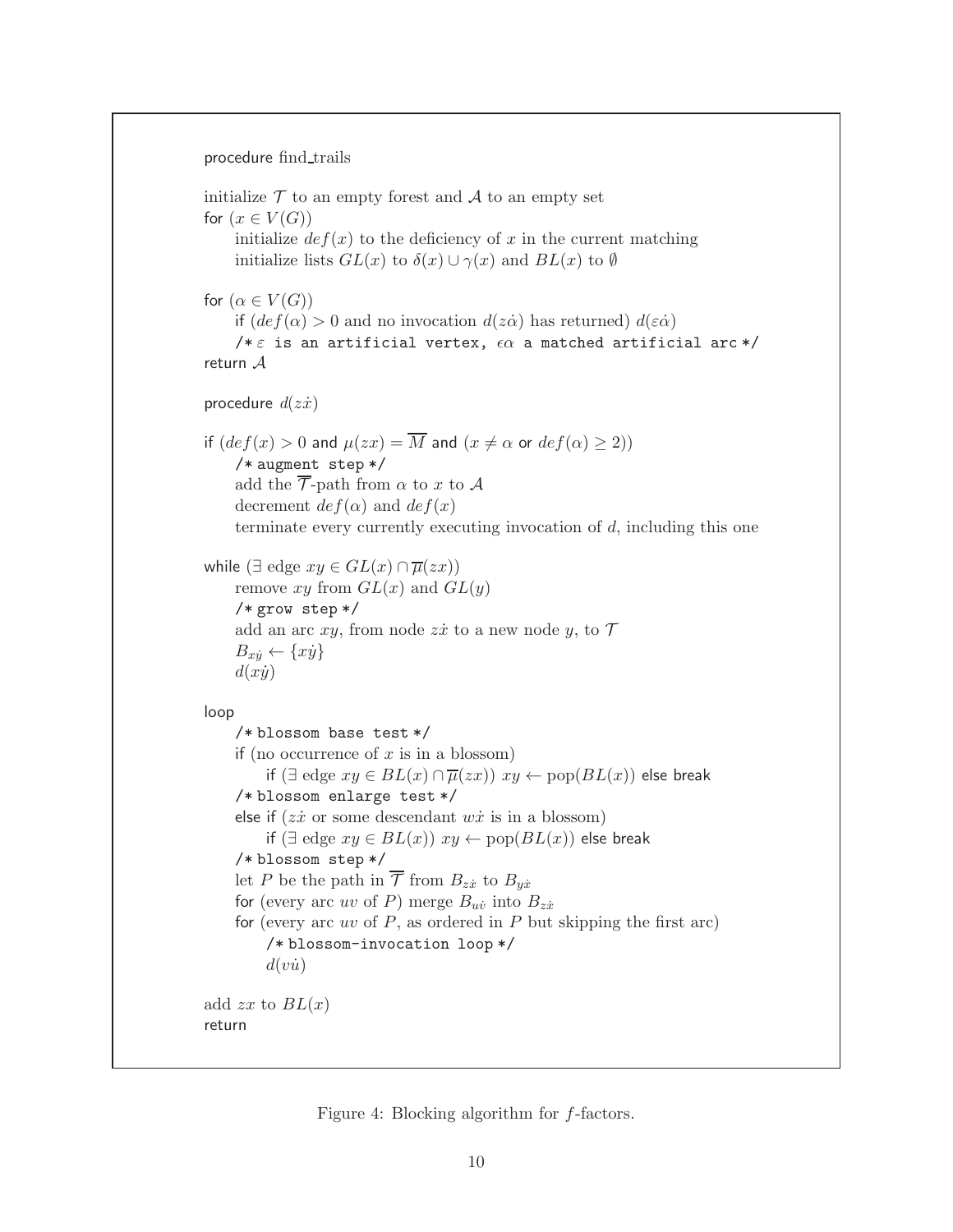

<span id="page-10-0"></span>Figure 5: Examples of d search. (a) Augmenting trail in a multigraph. Every edge is added in a grow step, no blossom steps. (b) A blossom step causes an augment, assuming  $b \neq \alpha$  or  $def(\alpha) \geq 2$ . (c)  $b'$  is on the augmenting trail. The nontrail edges in  $\mathcal T$  will not be in future augmenting trails, and they are not scanned again. (d)  $(d.1)$  A search executing 2 blossom steps, the second finding an augmenting trail. (d.2) Search tree  $\mathcal T$  corresponding to (d.1). The 2 deepest occurrences of v trigger blossom steps. (e) Cross edges trigger blossom steps:  $d(z_1\dot{x}_1)$ , executes the first blossom step. Then 2 cross edges, drawn dashed, trigger blossom steps in  $d(z_i\dot{x}_i)$ ,  $i = 2, 3$ . (f) When  $z_4\dot{x}$ returns  $\mathcal T$  contains the alternating path shown by arrows. A blossom step for edge  $z_4x$  discovers the augmenting trail (which contains every edge shown except  $xb'$ ). Now suppose edge  $b'b$  does not exist. The blossom for  $z_4x$  is discovered in  $d(z_3x)$ , so its base edge is  $z_3x$ . After that a blossom for  $z_3x$  is discovered in  $d(z_2\dot{x})$ . Its base edge is  $z_2x$ . The blossom is skew. Finally a skew blossom for  $z_2x$  is discovered in  $d(z_1\dot{x})$ . Its base edge is  $z_1x$ .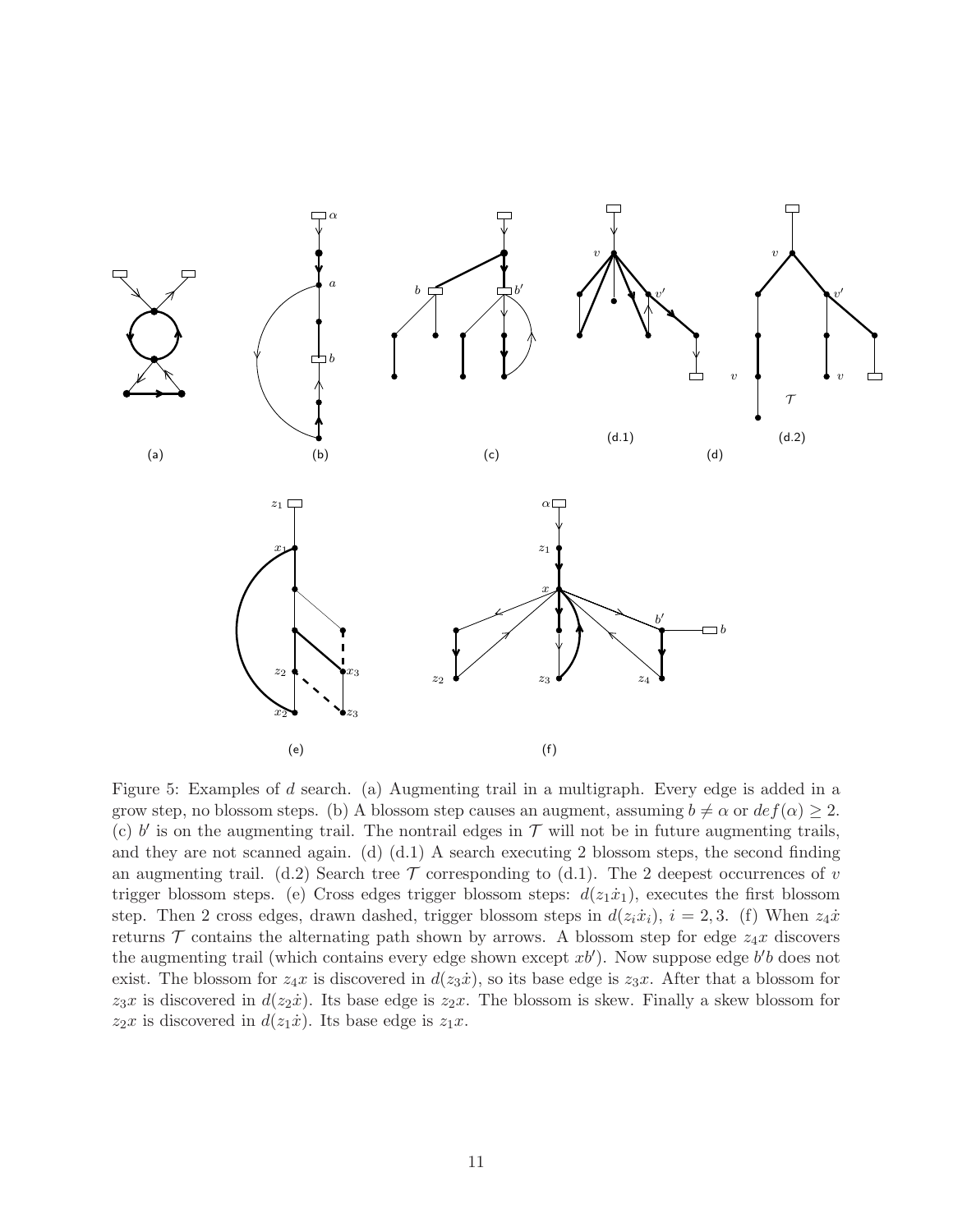

<span id="page-11-1"></span>Figure 6: Three types of blossom steps. (a) Initial formation of a blossom. The blossom A on P need not exist when the blossom is discovered, i.e., when  $yx$  is added to  $BL(x)$ . Special cases: The entire path P can be one edge, the loop xx. P can have only 1 vertex,  $P = x, y, x$ . (b) Blossom A is enlarged with a blossom trail. Special case:  $P$  can be the single edge  $ax$ , a noop. (c) Skew blossom. Special case: P can be a single edge, blossom A's base edge.

Suppose the first node of  $P$  is not in a blossom. This means  $B$  is either the first blossom formed with base edge  $zx$ , or B is a skew blossom (Fig[.6\(](#page-11-1)a) or (c)). There is no need to invoke  $d(ab)$  because the edges of  $GL(x)$  have all been scanned before the blossom step. (In Fig[.6\(](#page-11-1)a) the scanning occurs because of edges  $zx$  and  $yx$ . In Fig[.6\(](#page-11-1)c) the scanning occurs in blossom A or some subblossom.)

Suppose the first end of P is in a blossom A (Fig[.6\(](#page-11-1)b)). (We remark that this implies the last end of P is also in A.) There is no need for  $d(ab)$  since  $ab$  belongs to A. So just like the skew blossom case, A gives an invocation  $d(v\dot{u})$  with  $v\dot{u} = a\dot{b}$  and  $\mu(vu) = \mu(ab)$ .

We turn to the issue of blossom completeness. A blossom B becomes *complete* when  $\eta(B)$ returns. (Recall there are two possibilities if  $\beta(B)$  is a free vertex, say b. In a search rooted at b, i.e.,  $b = \alpha$ ,  $\eta(B)$  is the artificial arc  $\varepsilon\alpha$ . Alternatively b may occur in a search where it is not the root. In that case  $\eta(B)$  can be a matched G-edge. In both cases B can be completed when  $d(\eta(B))$ returns.)

# <span id="page-11-0"></span>4 Valid search structure

The goal of this section is to show find trails constructs a valid search structure, i.e., all blossoms are valid and all search paths are alternating [\[13\]](#page-32-10). We adopt this as an invariant maintained by the algorithm:

(I1) Every step of the algorithm maintains a valid search structure, i.e., every blossom is valid and every path of the search structure is alternating.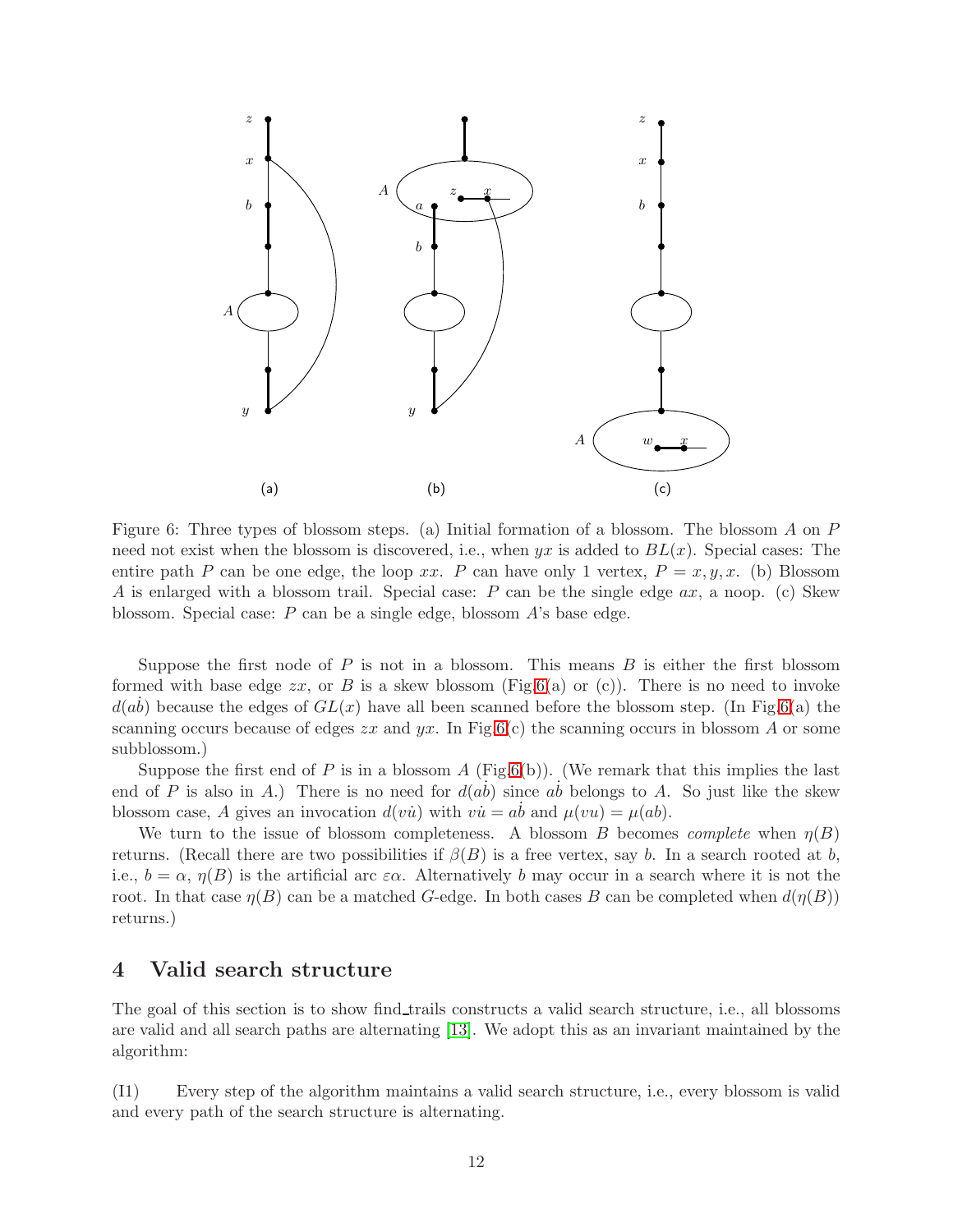The goal is achieved in Lemma [4.13.](#page-23-2)

All the proofs and other arguments in this section make the implicit assumption that all previous steps satisfy (I1). We explicitly prove (I1) for every step that modifies the search structure. As part of this analysis we will verify that the algorithm is well-defined. Specifically, in the blossom step it is unclear why the path P exists for arbitrary  $yx \in BL(x)$ . The other statements of the algorithm present no problems in terms of their meaning.

We start with a fundamental concept of the algorithm. Consider a vertex x. Let  $d(zz)$  be the first invocation of d for x that returns. Define  $e_1(x)$  to be the edge  $\{z, x\}$ . This definition requires that  $d(zz)$  is not terminated. For example an invocation  $d(\epsilon \dot{\alpha})$  that gives an unsuccessful search makes  $e_1(\alpha) = \varepsilon \alpha$ . If every search for a vertex x is successful then  $e_1(x)$  is an edge of G reached in a search rooted at some free vertex  $\neq x$ .  $e_1(x)$  need not exist in this case.

 $e_1(x)$  may be either arc zx or xz. In fact we will show the former always holds (Lemma [4.3\)](#page-12-1) but this is not required at the moment. We usually abbreviate  $e_1(x)$  to  $e_1$  when context establishes the identity of the node x.

<span id="page-12-0"></span>We begin the analysis by showing correctness of the pop routine.

**Lemma 4.1** *When an invocation*  $d(z\dot{x})$  *satisfies the blossom base test,*  $\mu(zx) = \overline{\mu}(e_1(x))$ *.* 

**Remark:** By definition  $e_1(x)$  is the first edge added to  $BL(x)$ . So in  $d(zx)$  pop returns  $e_1(x)$ , The lemma shows  $e_1(x)$  has the required M-type  $\overline{\mu}(zx)$ . So pop operates correctly in the blossom base test. Correctness of pop is not an issue in the blossom enlarge test since any edge can be removed from  $BL(x)$ .

**Proof:** First observe that no operation  $\text{pop}(BL(x))$  has been performed previously in the blossom enlarge test, since that would mean a blossom already contains an occurrence of  $x$ .

If the blossom base test is satisfied then  $BL(x)$  is nonempty so  $e_1(x)$  exists. Suppose for contradiction that  $\mu(zx) = \mu(e_1)$ . Let xy be the edge that satisfies the blossom test, i.e.,  $xy \in BL(x) \cap \overline{\mu}$ . So  $\mu(xy) = \overline{\mu}(zx) = \overline{\mu}(e_1)$ .  $d(y\dot{x})$  has returned (since  $xy \in BL(x)$ ).  $e_1$  was added to  $BL(x)$  before  $d(y\dot{x})$  returned (by definition of  $e_1$ . Also  $e_1 \neq yx$  since the edges have opposite M-types.) So  $d(y\dot{x})$ satisfied the blossom test before  $d(z\dot{x})$ . This triggered the operation pop( $BL(x)$ ), contradiction.  $\Box$ 

<span id="page-12-2"></span>A blossom has a simple structure in  $\mathcal{T}$ :

**Proposition 4.2** *The nodes in a blossom B form a subtree of*  $\mathcal{T}$ *.*  $\beta(B)$  *is the subtree's root and*  $\eta(B)$  *is the parent arc of*  $\beta(B)$ *.* 

**Proof:** We induct on the size of the blossom. Let P be the path in  $\overline{\mathcal{T}}$  forming blossom B. Before the blossom step merges B. values, the nodes on path P form a subtree of  $\overline{\mathcal{T}}$ . The inductive hypothesis, applied to each blossom on  $P$ , implies this is a subtree of  $\mathcal T$ . After the merge this subtree corresponds to the set of nodes of B.

Let  $d(z\dot{x})$  be the invocation that forms blossom B. Suppose the blossom base test is satisfied. P is the path from  $z\dot{x}$  to  $B_{y\dot{x}}$ . So  $z\dot{x}$  is  $\beta(B)$  and  $zx$  is  $\eta(B)$ , as claimed in the lemma. Suppose the blossom enlarge test is satisfied. By induction  $z\dot{x}$  is  $\beta(B_{z\dot{x}})$  before the merge of B values. As in the blossom base test,  $z\dot{x}$  remains  $\beta(B)$ .

<span id="page-12-1"></span>Now we continue to investigate  $e_1(x)$ . In a slight abuse of notation we write  $d(e_1(x))$  to denote  $d(zi)$  for the invocation defining  $e_1(x)$ . We next show this invocation is for a T-arc zx. More generally, every invocation for an occurrence of x in the call chain to  $d(e_1(x))$  corresponds to a T-arc. Fig[.5\(](#page-10-0)f) illustrates this with arcs  $z_i x$ ,  $i = 1, ..., 4$ ,  $z_4 x = e_1(x)$ , as well as  $b'z_4 = e_1(z_4)$ .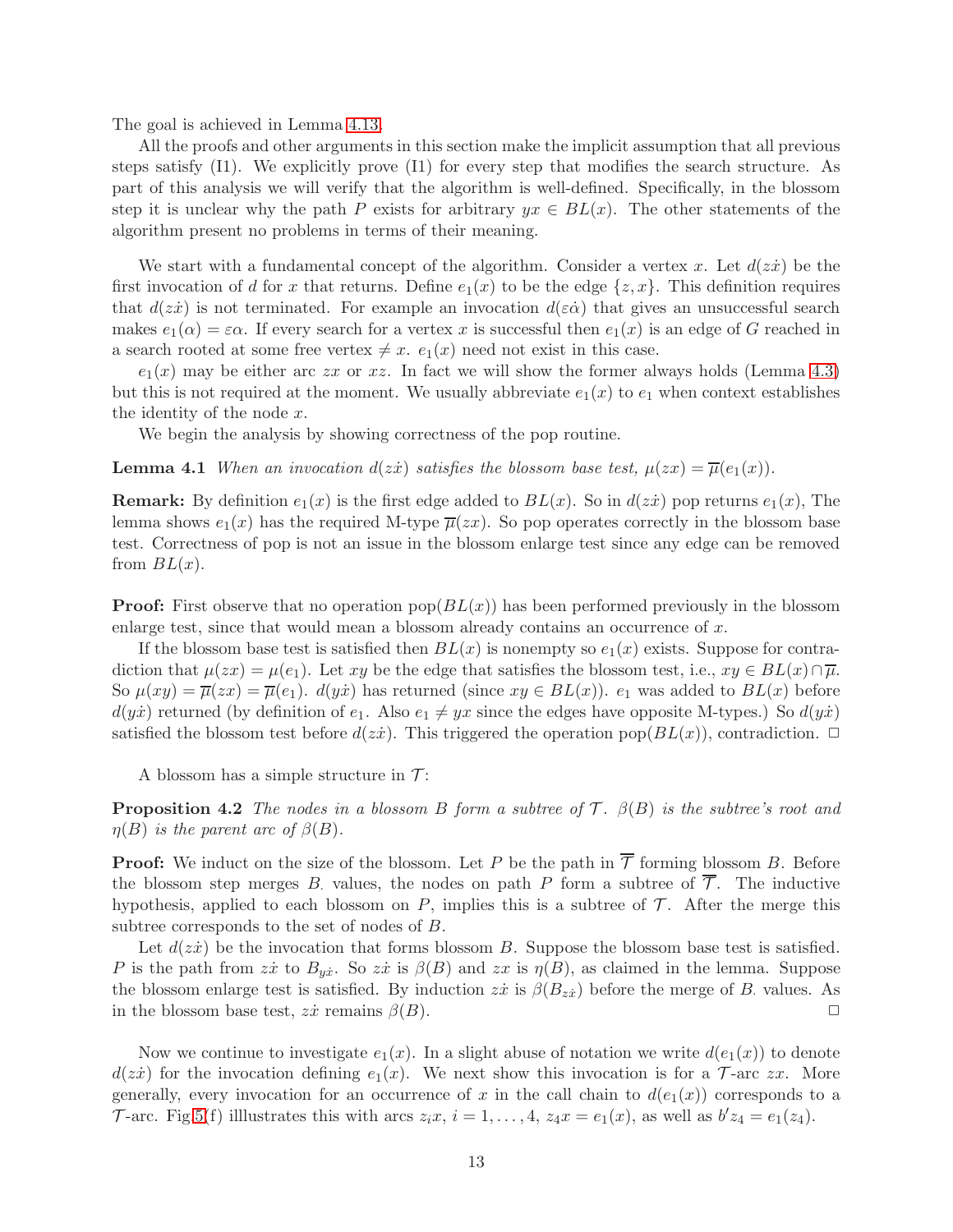**Lemma 4.3** *Every invocation*  $d(z\dot{x})$  *made before*  $d(e_1(x))$  *returns has* zx *an arc of*  $\mathcal{T}$ *.* 

**Remark:** The lemma even includes invocations made in searches before  $d(e_1)$  is invoked.

**Proof:** Suppose  $d(zz)$  is executed for an arc xz. We show some invocation  $d(w\dot{x})$  returns before  $d(zz)$  is invoked. Clearly this implies  $d(e_1(x))$  returns before  $d(zz)$  is invoked. The lemma follows.

Let ax be the parent arc of xz. (ax may be the artificial arc  $\varepsilon \alpha$ .) We analyze two cases depending on whether  $d(a\dot{x})$  returns before or after  $a\dot{x}$  has entered a blossom.

**Case** ax is not in a blossom when  $d(ax)$  returns: Since  $ax = zx$  this case implies  $d(zx)$  has not been invoked when  $d(a\dot{x})$  returns. So ax is the desired edge  $wx$ .

**Case**  $a\dot{x}$  *is in a blossom when*  $d(a\dot{x})$  *returns*: Let B be the blossom. We claim  $ax = \eta(B)$ . To prove the claim suppose the contrary. Proposition [4.2](#page-12-2) implies  $ax$  is in some blossom path  $P$ . The code for a blossom step implies  $d(ax)$  returns before the blossom is formed. This contradicts the case definition. So the claim holds.

Let  $yx \in BL(x)$  be the edge triggering the blossom step that makes ax a base. yx was added to  $BL(x)$  when  $d(y\dot{x})$  returned. So yx returns before ax becomes a base vertex. This is before blossom B is formed. So it is before  $a\dot{x} = z\dot{x}$  is in a blossom. Thus it is before  $d(z\dot{x})$  is invoked. So yx is the desired edge wx.  $\Box$ 

Consider the special case of the lemma for occurrences of x in searches before  $d(e_1(x))$  is invoked. Every such occurrence of x is on a trail of  $A$ . In proof, suppose  $zx$  is the arc leading to the occurrence of x. The corresponding invocation  $d(zz)$  does not return before  $d(e_1)$  returns (definition of  $e_1$ ). So it is terminated, i.e.,  $zx$  is on the augmenting path. Furthermore  $zx$  is not in a blossom (that would also imply  $d(zx)$  has returned). So  $zx \in E(\mathcal{A})$  as claimed.

The next result establishes the significance of  $e_1$ . We extend our notational convention to abbreviate  $\mu(e_1(x))$  to  $\mu$  when x is clear. Let A be defined when  $d(e_1)$  is invoked, i.e., A contains the augmenting trails in the searches before  $e_1$  is reached.

### <span id="page-13-0"></span>**Lemma 4.4** *Fix a vertex*  $x \in V(G)$ *.*

*(i)* Let zx be an arc in  $\mathcal{T}$ ,  $zx \neq e_1$ . There are two possibilities for zx:

*(i.a)* zx enters  $\mathcal T$  *before*  $d(e_1)$  *is invoked: Either*  $zx \in E(\mathcal{A})$  *or*  $zx$  *is an ancestor of*  $e_1$  *in*  $\mathcal T$ *,* as well as  $\overline{T}$ , the contraction of  $\overline{T}$  when  $e_1$  enters  $\overline{T}$ .

 $(i.b)$  zx enters  $\mathcal T$  after  $d(e_1)$  returns: zx is a pendant edge of  $\mathcal T$  throughout the execution of *find trails. Furthermore* zx *has M-type* µ*.*

 $(iii)$  Consider an invocation  $d(zi)$  where  $\mu(zx) = \overline{\mu}$ . If  $d(zi)$  pops an edge from  $BL(x)$  then  $GL(x)$  *is empty. So no edge of*  $\delta(x) \cup \gamma(x)$  *is added to* T *after the pop (this includes both the current search and future searches).*

**Remarks:** (*i.a*) applies even if  $e_1$  does not exist. If  $e_1$  exists, it satisfies (*i.a*) ( $e_1$  is an ancestor of itself). It may also satisfy  $(i.b)$   $(e_1$  has M-type  $\mu$  and it may be pendant).

Lemma [4.11\(](#page-20-0)*iii*) extends (*i.a*) to describe the ancestors of  $e_1$  after  $e_1$  is popped. In Fig[.5\(](#page-10-0)d.2) the leaf occurrence of v illustrates  $(i.b)$ .

We later prove that (ii) holds without the requirement on  $\mu(zx)$ .

**Proof:** (i) First observe that (i) covers all possibilities for  $zx$ : In proof the only case not covered is that  $d(zz)$  is invoked after  $d(e_1)$  is invoked and before  $d(e_1)$  returns. Such an invocation returns before  $d(e_1)$  returns. This contradicts the definition of  $e_1$ .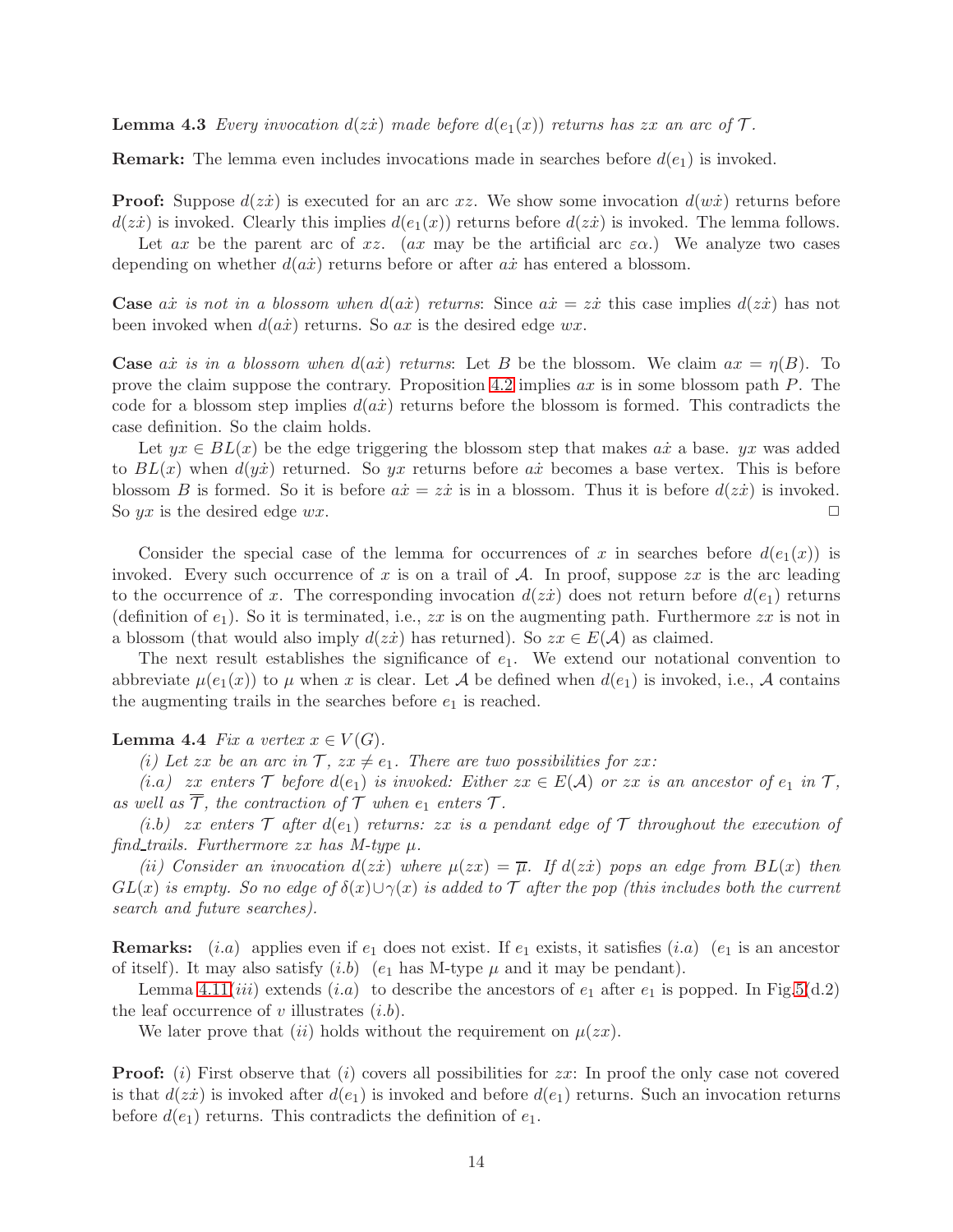$(i.a)$  Assume  $d(zz)$  is invoked in the same search as  $d(e_1(x))$ . (If not  $d(zz)$  is invoked in a previous search, and as shown above  $zx \in E(\mathcal{A})$ .)  $d(zx)$  is invoked before  $d(e_1)$  is invoked (assumption) and does not return before  $d(e_1)$  returns (definition of  $e_1$ ). So  $d(e_1)$  returns during the execution of  $d(zz)$ . (Notice this accounts for  $d(zz)$  being terminated before it returns.) We have shown  $e_1$  descends from zx in  $\mathcal T$ . zx is not in a contracted blossom B of  $\overline{\mathcal T}$ : The contrary makes zx an arc in the blossom path of B. That implies  $d(zi)$  returns before B is formed, contradiction.  $(zx \text{ may be the base of a contracted blossom.})$ 

(*i.b*)  $d(e_1)$  returns with  $GL(x) \cap \overline{\mu}$  empty. zx is added to  $\mathcal T$  in a grow step so this implies it has M-type  $\mu$ . Furthermore it implies  $d(z\dot{x})$  does not execute any grow steps, i.e.,  $zx$  is a pendant edge of tree  $\mathcal{T}$ . Thus  $(i.b)$  holds.

(ii)  $zx \neq e_1$  since the two edges have opposite M-types. So  $d(zx)$  returns after  $d(e_1)$ .  $d(e_1)$ returns with  $GL(x) \cap \overline{\mu}$  empty.  $d(zz)$  removes every edge of  $GL(x) \cap \mu$  before it pops any edge<br>from  $BL(x)$ . So  $GL(x)$  becomes empty before  $d(zx)$  pops an edge from  $BL(x)$ . from  $BL(x)$ . So  $GL(x)$  becomes empty before  $d(z\dot{x})$  pops an edge from  $BL(x)$ .

As an example suppose x becomes a free vertex in an unsuccessful search. In  $(i.a)$  observe that there may be a path of multiple occurrences of x.  $(i.b)$  shows that after the unsuccessful search, every occurrence of x is a leaf. So x will not be on an augmenting trail after the unsuccessful search.

The lemma contains the seeds of the entire algorithm, which we now sketch. (The sketch along with other structural details is proved in Lemmas  $4.9-4.12$ .) Consider a fixed vertex x. Each time an edge of  $BL(x)$  is popped it triggers a blossom step. The blossom step may be a noop (i.e., the current blossom containing  $x$  does not get enlarged). Ignoring these noops there are three successive "stages" for vertex x: Stage 1 accounts for the time up until  $e_1(x)$  is popped and its blossom is formed. After that  $BL(x)$ -pops trigger blossoms for leaf occurrences of x (corresponds to Lemma [4.4\(](#page-13-0)*i.b*)). We call this Stage 2. After that  $BL(x)$ -pops form skew blossoms (corresponds to Lemma  $4.4(i.a)$ ). This is Stage 3. The search may halt, because of an augmenting trail, at any point during this progression (e.g., before  $e_1$  is defined, before it is popped, etc.). Also at any point in the progression arbitrarily many blossoms may be formed by pops from lists  $BL(x')$  for various vertices  $x' \neq x$ , and such blossoms may contain x. For example in Stage 1 blossoms may absorb occurrences of vertex  $x$  before  $e_1$  is popped.

Vertex  $x$  can occur in a blossom in only one search for an augmenting trail, the search where  $d(e_1)$  returns (Lemma [4.4\(](#page-13-0)*i.b*) and its proof). So the pendant edge and skew blossom stages can only occur in the search where  $d(e_1)$  returns. (Regarding noops, the blossom step for  $e_1$  may be a noop, e.g., consecutive arcs  $ax, xz$  in a blossom path with  $ax = e_1(x) - d(z\dot{x})$  pops  $ax$ . Pendant edges and skew blossoms do not give noops. Other noops at arbitrary points may occur.)

As previously mentioned we must show the blossom step is well-defined. It is convenient to record that as the following property:

(∗) At the moment an invocation  $d(z\dot{x})$  pops an edge yx from  $BL(x)$ , yx descends from  $z\dot{x}$ in  $\overline{\tau}$ .

Notice the contraction  $\overline{\mathcal{T}}$  need not be the same as when yx was added to  $BL(x)$ .

It is helpful to give some illustrations for (\*). Fig. [7](#page-15-0) shows (\*) needn't hold if we change  $\overline{\mathcal{T}}$  to  $\mathcal{T}.$ 

Next consider Fig[.8.](#page-16-0) It might seem to violate  $(11)$  because d executes as follows: The invocation  $d(zi)$  executes a blossom step for edge  $yx \in BL(x)$ . The blossom step invokes  $d(y\dot{s})$ . It executes a blossom step for edge  $rs \in BL(s)$ . But  $B_{rs}$  is not a descendant of  $B_{ys} = B_{zx}$ . This purported counterexample is incorrect because the picture in (a) is impossible, the true picture is (b).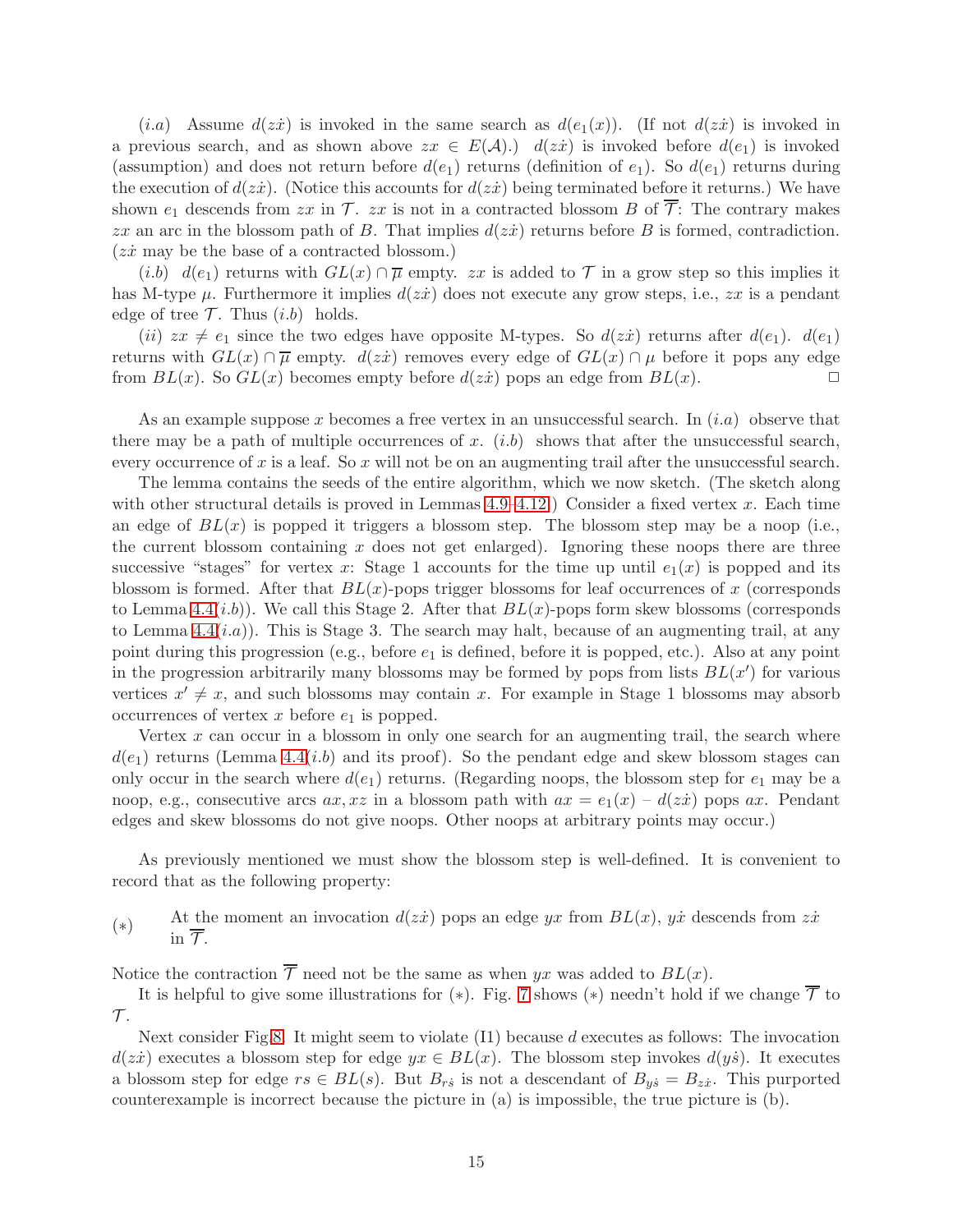

<span id="page-15-0"></span>Figure 7: Blossom path  $P = sy, yx$  does not descend from  $z\dot{x}$  in  $\mathcal{T}$  (b), but does so in  $\overline{\mathcal{T}}$  (c).

In our analysis of a fixed vertex x we assume  $(*)$  for all previous blossoms. This implies an enhanced version of the assumption: Suppose we are considering a blossom formed when an invocation  $d(zi)$  pops an edge yx. Let  $d(st)$  be in the call chain from  $d(zi)$ . (\*) implies that when  $d(st)$  returns,  $\beta(B_{st})$  descends from  $z\dot{x}$ .

(\*) implies any blossom formed after  $d(zx)$  is invoked but before the pop has its base vertex descending from  $z\dot{x}$ .

To set the stage for the ensuing discussion we extend Section [2'](#page-3-0)s definition of blossom. That definition specifies the properties of a blossom  $B$  in the given graph  $G$ . We now include the corresponding properties as they occur in the search tree  $\mathcal{T}$ .

### Definition of Blossom, in  $G$  and  $\mathcal T$

• *Starter:* The starter can be a node x of  $\mathcal T$  where x does not occur in the  $\mathcal T$ -subtree of any blossom. x becomes the blossom base  $\beta$ . The new blossom B is formed by adding a blossom path P that begins at node  $\beta$  and ends at another T-occurrence of  $\beta$ . (In the code for d, P ends at  $B_{y\dot{x}}$ , and ordinary blossoms have  $B_{yx} = \{yx\}$ .) Blossom B's occurrence in G is formed by identifying the two node occurrences of  $\beta$ . The first and last edges of P must have the same M-type  $\mu$ . The parent arc of  $\beta$  is the base edge  $\eta$ , which must have opposite M-type  $\overline{\mu}$ . (A special case is where the blossom path P is the loop  $\beta\beta$ . B's occurrence in G is also that loop.)

A blossom A can be enlarged by using A as the starter. Blossom B is formed by adding a blossom path  $P$  that begins at some node  $a$  of  $A$ , and ends at an occurrence of some  $G$ -vertex in subtree A. (In the code for d the starter is the blossom  $A = B_{zx}$ . As above P ends at  $B_{yx}$ , and ordinary blossoms have  $B_{yx} = \{y\dot{x}\}\.$  Blossom B's occurrence in G is formed by identifying  $y\dot{x}$ with node  $z\dot{x}$  in A. (Note from the code of d that P starts with some node a in A, not necessarily  $z\dot{x}$ .) The M-types of the extreme edges of P are arbitrary. The base vertex and edge of B are inductively defined as those of A.

For skew blossoms the starter is a node not in any blossom subtree, which becomes the base vertex  $\beta$ . P ends in a contracted blossom containing an occurrence of  $\beta$ . (In the code for d this blossom is  $B_{y\dot{x}} \neq \{y\dot{x}\}.$  All other requirements for skew blossoms are the same as ordinary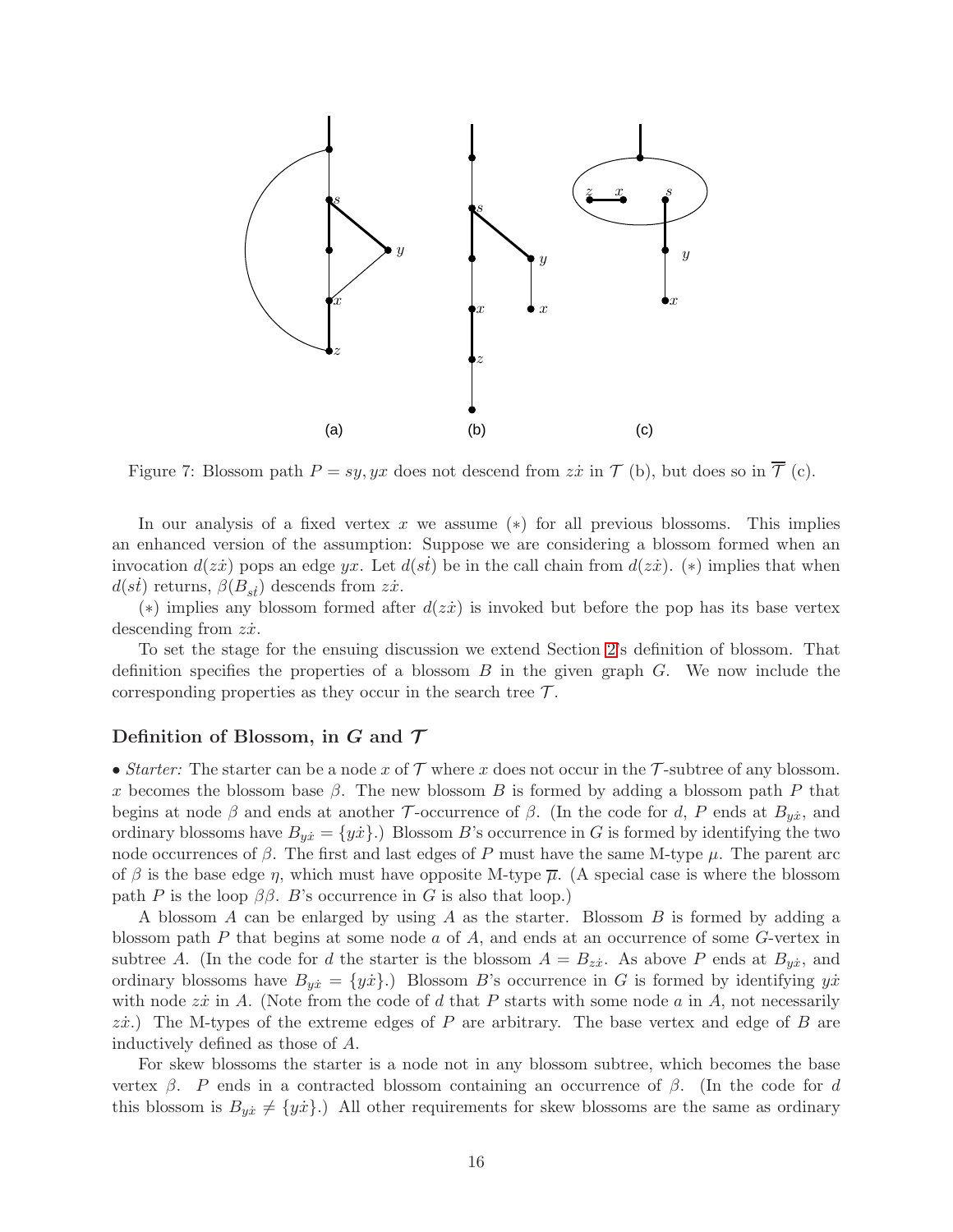

<span id="page-16-0"></span>Figure 8: (a) A flawed counterexample: Blossom step for edge  $rs \in BL(s)$  violates invariant (I1). However the configuration is impossible – the true configuration is (b) (assuming  $r$  is visited before z). Note the blossom step for  $sx \in BL(x)$  is a noop.

blossoms.

• *Blossom trail:* In the code for a blossom step, P is a path in  $\overline{\mathcal{T}}$ , the contraction of  $\mathcal{T}$  when blossom B is triggered. Assuming (\*), the  $\mathcal T$ -path P is guaranteed to have all required properties of the blossom trail. Specifically, P is guaranteed to be alternating, since the arcs of P are in  $\mathcal T$ . If A is a contracted blossom on  $P$ ,  $P$  is guaranteed to contain  $A$ 's base edge, which is the parent arc of  $A$ . This also guarantees that A occurs only once in the trail C of the blossom. This property extends to a starter blossom  $A$ : Its base edge is the parent of the contracted  $A$ , so  $A$  does not reoccur in the blossom trail. A G-vertex may occur arbitrarily many times in  $P$ .

<span id="page-16-1"></span>We start with some simple properties of blossoms. Consider the moment in time when a blossom B becomes complete, i.e.,  $d(\eta(B))$  returns. Let x be a vertex that occurs in B.

**Proposition 4.5** *When B becomes complete, an invocation*  $d(w\dot{x})$  *has returned for two edges* wx *of opposite M-type. Moreover*  $e_1(x)$  *has been popped.* 

**Proof:** Wlog assume  $B$  is the first blossom to contain an occurrence of vertex  $x$ .

**Case** x occurs as  $\beta(B)$ : Let yx be the first edge of  $BL(x)$  to trigger a blossom (not necessarily B). The invocations  $d(y\dot{x})$  and  $d(\eta(B))$  are as desired. Obviously  $e_1(x) = yx$  was popped.

**Case** x does not occur as  $\beta(B)$ : x is not the first or last vertex of the blossom path P, since x is not the base vertex and x does not occur in a blossom when  $B$  is formed. So  $P$  contains an arc  $ax$ . ax is followed by an arc xb in P, since ax is not in a blossom on P (again by the choice of B as first blossom). The invocations  $d(a\dot{x})$  and  $d(b\dot{x})$  are as desired.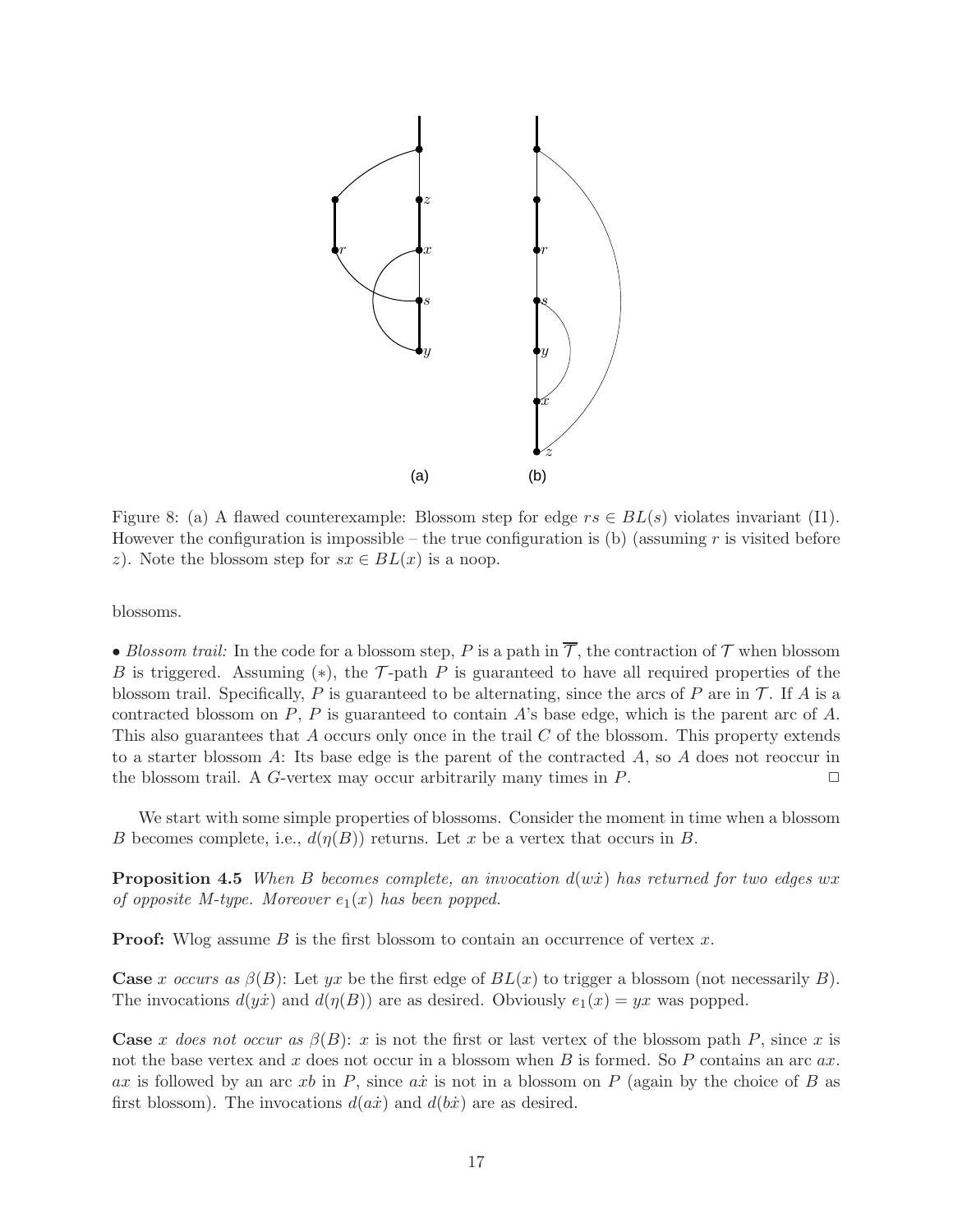Consider the moment when  $d(b\dot{x})$  executes the blossom enlarge test.  $GL(x)$  has been emptied. In particular  $d(e_1(x))$  has been invoked and has returned, adding  $e_1(x)$  to  $BL(x)$ . So  $d(b\dot{x})$  pops  $e_1(x)$  unless some previous invocation popped it.

<span id="page-17-3"></span>The next two results give the properties of the two blossom tests.

Proposition 4.6 *Suppose*  $d(zx)$  *executes the blossom enlarge test.* 

 $(i)$  Suppose zx *is not in a blossom.*  $d(zx)$  *satisfies the blossom enlarge test*  $\iff$  *the pop triggers a skew blossom step.*

 $(iii)$  zx *is in a blossom*  $\iff$  *some current blossom B has*  $zx = \eta(B)$  *or arc* x *z in the blossom path of* B*.*

**Proof:** (i) is clear. For (ii) consider two cases:

zx a  $\mathcal{T}$ -arc: During the execution of  $d(z\dot{x})$ , the current blossom containing  $z\dot{x}$ ,  $B_{z\dot{x}}$ , has base vertex  $z\dot{x}$  (Proposition [4.2\)](#page-12-2). So the first alternative  $(z\dot{x} = \eta(B))$  holds.

<span id="page-17-1"></span>xz a T-arc: Since the test is executed by the invocation  $d(zi)$ , xz is in the blossom path of a<br>rent blossom. So the second alternative holds. current blossom. So the second alternative holds.

**Lemma 4.7** *(i)*  $d(zx)$  *with*  $zx \neq e_1(x)$  *pendant is a noop, i.e., it returns without executing a grow or blossom step.*

 $(iii)$  After a search that invokes  $d(e_1)$ , x only occurs as a leaf of  $\mathcal T$ . Such occurrences do not *enter blossoms.*

**Proof:** (i)  $d(zx)$  goes directly to the blossom tests. Clearly  $zx$  is not in a blossom at this point. So the blossom enlarge test fails. Suppose the blossom base test is satisfied. Then  $BL(x)$  contains an edge yx with

<span id="page-17-2"></span>(4.1) 
$$
\mu(yx) = \overline{\mu}(zx) = \overline{\mu}(e_1(x))
$$

(Lemma [4.4\(](#page-13-0)*i.b*) gives the second equality).  $d(y\dot{x})$  has returned.  $d(e_1(x))$  returns before  $d(y\dot{x})$ returns  $(yx \neq e_1(x)$  by [\(4.1\)](#page-17-2)). So  $e_1(x)$  is in  $BL(x)$  during the execution of  $d(y\dot{x})$ . Thus  $d(y\dot{x})$ satisfies the blossom base test (using  $(4.1)$ ). It performs a blossom step. The occurrence of  $y\dot{x}$  in a blossom means  $d(z\dot{x})$  does not execute the blossom base test. Contradiction.

(ii) Lemma [4.4\(](#page-13-0)i.b) shows any occurrence of x in a search after the search invoking  $d(e_1)$  is a leaf of  $\mathcal T$ . A pendant edge yx can enter a blossom only as the last edge of the blossom path, i.e., when it is popped from  $BL(x)$ . But part (i) shows the corresponding execution of d is a noop, i.e., it does not trigger a blossom step.  $\Box$ 

For intuition note this extension of part  $(ii)$ : The occurrences of x in part  $(ii)$  never enter augmenting trails. In proof no grow step is executed from the x occurrence, by part  $(i)$  and the nonoccurrence of x in a blossom. So the  $\mathcal{T}$ -path to x is not extended and does not lead to a free vertex. (This property is not required in the logic of our algorithm analysis.) In particular this extension shows that if a free vertex  $\alpha$  has a corresponding invocation  $d(z\dot{\alpha})$  that returns (as in the code for d)  $\alpha$  will never enter an augmenting trail in the rest of the execution of find trails.

<span id="page-17-0"></span>We now begin to track the status of a fixed vertex  $x \in V(G)$  during the execution of find trails. The following result applies to searches at the start of find trails, specifically, before  $e_1(x)$  is discovered.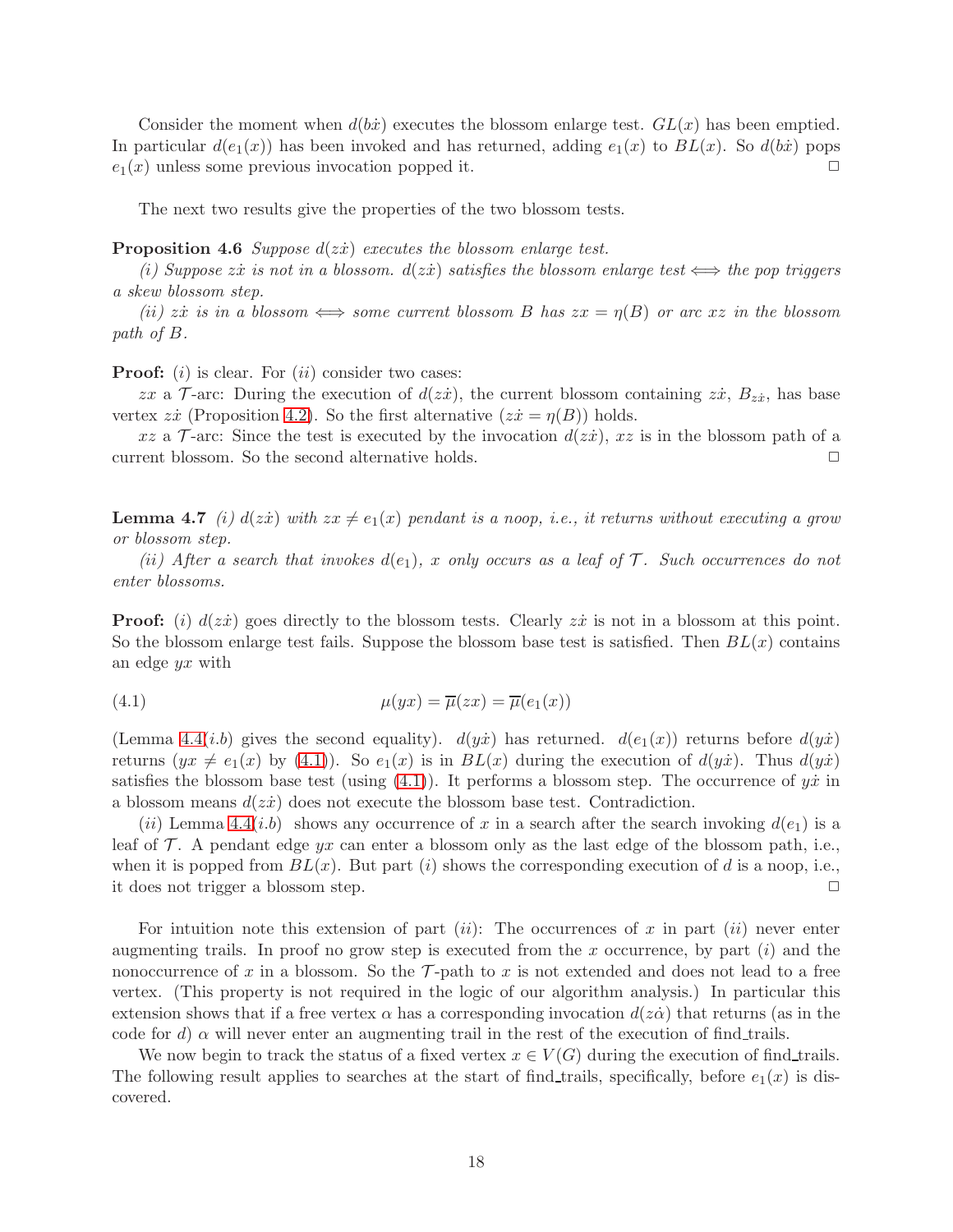**Proposition 4.8** *Consider a search where no invocation*  $d(z\dot{x})$  *returns. Any*  $\mathcal{T}$ -arc zx of the search *is on an augmenting trail. Furthermore* x *does not occur in any blossom of the search.*

Remarks: The search may contain arcs xz directed from x.

The proposition may or may not apply to a search after  $e_1(x)$  is defined.

**Proof:** Consider a  $\mathcal{T}$ -arc zx. (Such an arc always exists; for a free vertex  $\alpha$  it is the artificial arc  $\varepsilon \alpha$ .) The corresponding invocation  $d(z\dot{x})$  was terminated, i.e.,  $zx$  is on an augmenting trail.

zx is not an arc in a blossom path, again since  $d(zi)$  did not return.  $zx$  is not the base edge of a blossom, since the first blossom containing  $z\dot{x}$  contains  $e_1(x)$ . So as claimed, x does not occur in a blossom.  $\Box$ 

The following property of our edge-contracted blossoms is needed for both Sections [4](#page-11-0) and [5:](#page-23-0)

 $(†)$  At any moment in find trails a given vertex x occurs in at most one blossom.

Observe that x can enter a blossom only in the search that invokes  $d(e_1)$ : Proposition [4.8](#page-17-0) shows this for searches before the invocation and Lemma  $4.7(ii)$  shows it for after. To establish (†) we must show it holds throughout the search invoking  $d(e_1)$ . We have broken this search up into three time periods, Stages  $1-3$  for x. The next several lemmas prove  $(†)$  in each of these stages. Specifically Lemma [4.9](#page-18-0) proves  $(\dagger)$  at any moment in Stage 1. Lemma 4.11 $(i)$  does this for Stage 2, and Lemma [4.12](#page-22-0) for Stage 3.

Now assume some invocation  $d(zx)$  in find trails returns, i.e.,  $e_1(x)$  exists. We account for the time up to and including the formation of the blossom for the pop of  $e_1(x)$ . Recall this time period is called *Stage 1* for x. It is possible that the pop of  $e_1(x)$  is a noop, but it is still included Stage 1. Fig. [9\(](#page-19-0)a) gives an example. It is also possible that  $e_1(x)$  does not get popped. In that case Stage 1 ends after the last blossom containing  $x$  is formed. Again this may be a noop.

<span id="page-18-0"></span>Lemma 4.9 x *occurs in at most one blossom at any moment in Stage 1.*

**Proof:** Consider a point in Stage 1 where there is a unique blossom B containing one or more occurrences of x. Let C be the next blossom formed in Stage 1. If x occurs in C, we will show  $\eta(C) = \eta(B)$ . Clearly this implies the lemma holds throughout Stage 1. Note that Stage 1 ends when C is formed by a pop of  $e_1$ , unless  $e_1$  is never popped because of an augmenting trail.

Observe that  $\eta(C)$  descends from  $\eta(B)$ . In proof Proposition [4.5](#page-16-1) shows that when  $d(\eta(B))$ returns,  $e_1$  has been popped and so Stage 1 has ended. Thus C is formed before  $d(\eta(B))$  returns. This implies  $\eta(C)$  descends from  $\eta(B)$ .

C is irrelevant unless it contains an occurrence of x. If C does not contain a new occurrence of x then  $\eta(C) = \eta(B)$  as desired. Suppose C has a new occurrence of x, say on edge  $\{y, x\}$ .

 $\{y, x\}$  is not a pendant edge yx. In proof,  $\{y, x\}$  is in the blossom path of C. yx pendant must be the last edge of this blossom path. So the blossom is triggered by the pop of  $yx$ .  $yx$  is popped in an invocation  $d(z\dot{x})$ . This pop was preceded by the pop of  $e_1(x)$ . But that ended Stage 1.

We conclude  $\{y, x\}$  is an ancestor of  $e_1$ , by Lemma [4.4\(](#page-13-0)*i*). Let  $P_1$  be the  $\mathcal{T}$ -path from B to e<sub>1</sub>. We can assume  $\{y, x\}$  is the arc yx on  $P_1$ .  $\eta(C)$  is an ancestor of  $e_1$  (since C contains x, an ancestor of  $e_1$ ).  $\eta(C)$  is not an edge of  $P_1$ , since every invocation for an arc on  $P_1$  returns before B is formed. Thus  $\eta(C) = \eta(B)$ , as desired.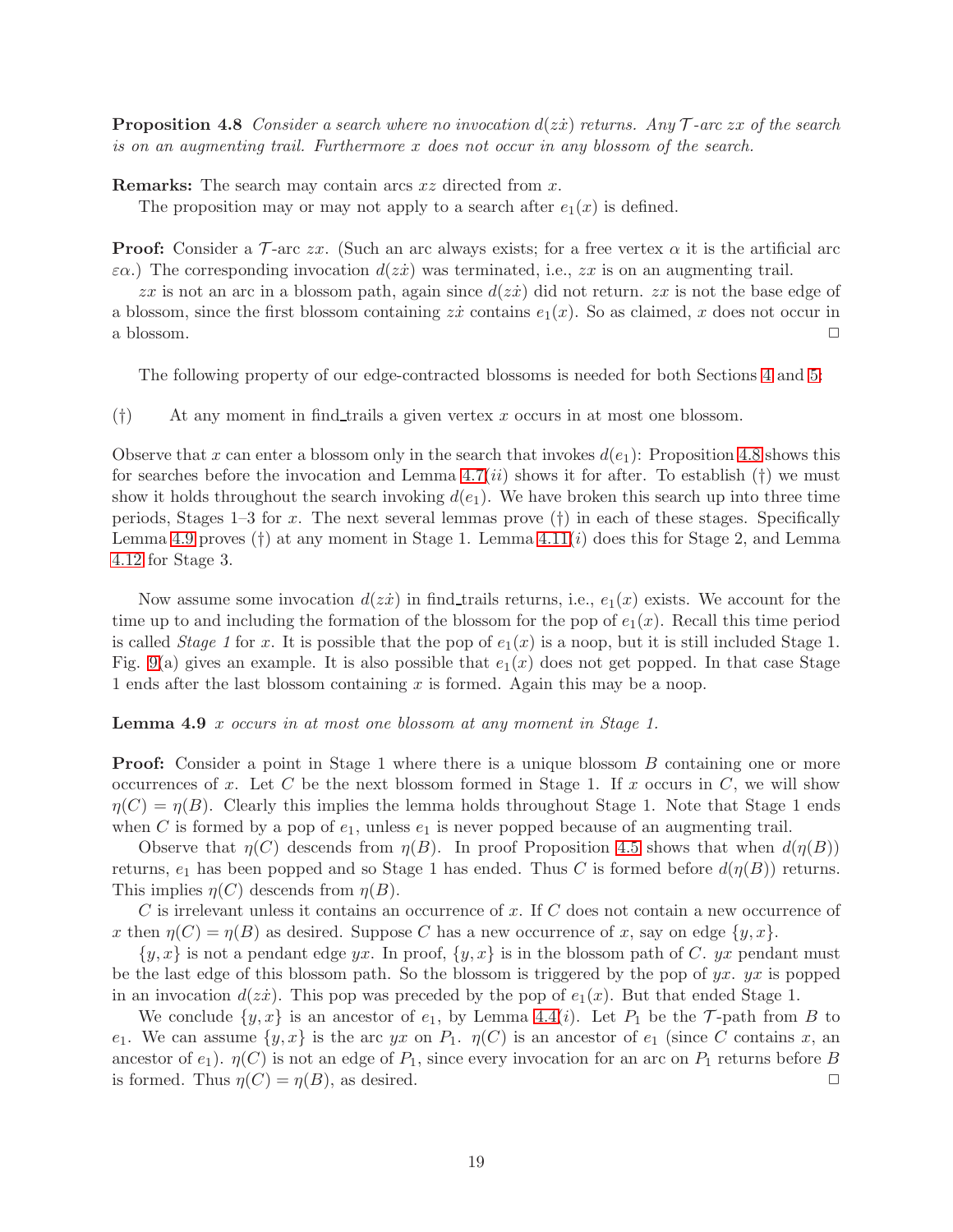

<span id="page-19-0"></span>Figure 9: (a) Stage 1 search:  $a\dot{x}$  is the first occurrence of x to enter a blossom.  $b\dot{x}$  is a leaf added after  $d(ax)$  returns.  $d(c\dot{w})$  forms a blossom containing dx;  $d(dx)$  pops  $e_1(x)$ . Stage 1 ends when that blossom step is complete. Only the pendant edge  $bx$  remains, it will be processed in Stage 2. (b) Stage 3: B is a complete blossom when  $d(\eta)$  returns. B is enlarged by skew blossoms in  $d(x\dot{w})$ and  $d(h\dot{x})$ .

Note that if  $e_1$  exists but does not get popped, any search after  $d(e_1)$  is invoked can add leaf occurrences of x but no blossom containing x (Lemma [4.7\(](#page-17-1)ii)).

<span id="page-19-1"></span>Next we analyze the pop of  $e_1$ . In particular part (ii) of the next lemma shows that the pop of  $e_1$  satisfies (\*). Part (ii) will also be used to show the Stage 2 blossoms satisfy (\*).

### **Lemma 4.10** *Suppose*  $d( z \dot{x} )$  *pops*  $e_1(x)$ *.*

*(i)*  $\mu(zx) = \overline{\mu}(e_1)$ *. So*  $GL(x) = \emptyset$  *when*  $e_1$  *is popped, and no edge of*  $\delta(x) \cup \gamma(x)$  *will be added to* T *after that.*

*(*ii*) Let* η *be the base edge of the first blossom containing an occurrence of* x*. At every moment until*  $d(\eta)$  *returns, every edge of*  $BL(x)$  *descends from*  $\eta$ *. So every edge popped from*  $BL(x)$  *during the execution of*  $d( z\dot{x})$  *descends from η.* 

**Remark:** Fig[.9\(](#page-19-0)a) gives an example of (ii). For instance  $BL(x)$  is the list  $(e_1, ex, ax, bx)$  when the first blossom is formed. In general  $BL(x)$  may contain arcs directed to or from x, e.g., after  $d(dx)$ returns dx enters  $BL(x)$ .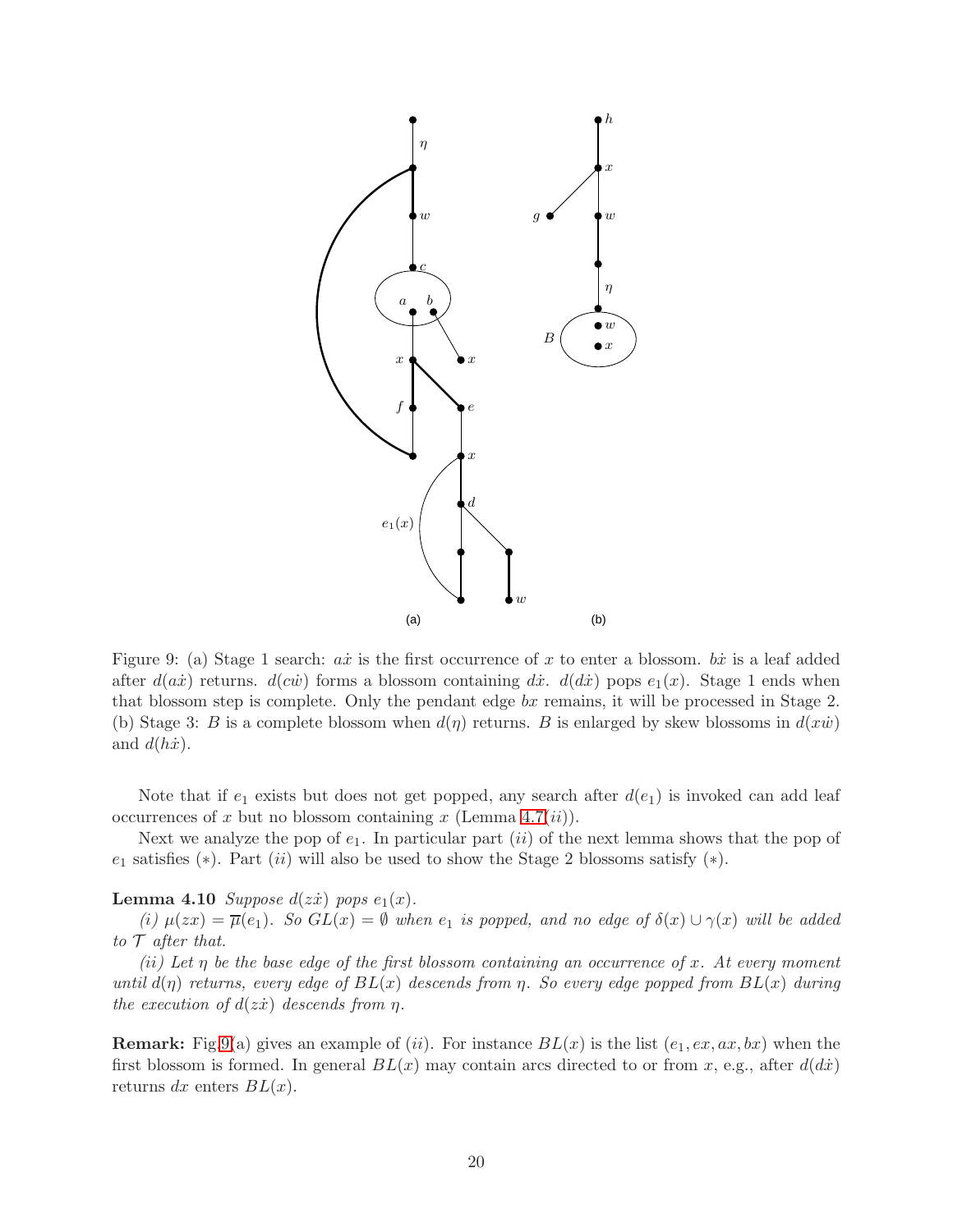**Proof:** (i) The second assertion follows immediately from the first using Lemma  $4.4(ii)$ . We turn to the first assertion.

Suppose  $e_1$  is popped in the blossom base test. (In particular this implies  $zx$  is a  $\mathcal{T}$ -arc.) The blossom step makes zx the base edge of a blossom,  $zx = \eta(B)$ . The test implies  $\mu(e_1) = \overline{\mu}(zx)$ , as desired.

Now suppose  $zx$  satisfies the blossom enlarge test. (Note that  $d(zx)$  may be invoked strictly after moment  $e_1$  enters a blossom. In that case the pop of  $e_1$  is a noop.)

Claim: x does not occur in a complete blossom.

**Proof of Claim:** Assume it does occur. Proposition [4.5](#page-16-1) implies  $d(w\dot{x})$  has been invoked for edges wx with opposite M-types. Choose an invocation  $d(w\dot{x})$  that has  $\mu(wx) = \overline{\mu}(e_1)$ .  $e_1$  is popped before  $d(w\dot{x})$  returns, contradicting completeness.

zx must be in a blossom B. If not, Proposition [4.6\(](#page-17-3)i) implies zx is the base vertex of a skew blossom. But then the Claim gives a contradiction.

If  $zx = \eta(B)$  the blossom base test has been executed and as shown above (i) holds. So Proposition [4.6\(](#page-17-3)*ii*) shows xz is an arc in the blossom path P. The node zx is not in a blossom on P, again by the Claim. The algorithm statement shows  $xz$  is not the first arc of P. So P contains an arc ax preceding xz. ax is not a base edge so  $\mu(ax) = \mu(e_1)$ . The alternation at x implies  $\mu(zx) = \overline{\mu}(ax) = \overline{\mu}(e_1).$ 

(ii) We first show  $e_1$  descends from  $\eta$ , i.e., (\*) holds for the pop of  $e_1$ . Consider two cases. If  $zx = \eta$  then Lemma [4.4\(](#page-13-0)i) shows  $e_1(x)$  descends from  $zx$ . Suppose  $zx \neq \eta$ . So x occurs on the path of a blossom B being formed, say on consecutive arcs  $ax, xb$ , and  $\eta = \eta(B)$ . (Here we use  $(*)$ ) for B.) The invocation  $d(ax)$  occurs before B is formed and pops  $e_1$ , (So  $ax = zx$ .) Lemma [4.4\(](#page-13-0)*i*) shows ax is an ancestor of  $e_1$ , and  $\eta$  is an ancestor of ax. Thus  $\eta$  is an ancestor of  $e_1$  and  $(*)$  holds.

We continue with (ii). Since  $e_1$  descends from  $\eta$ ,  $BL(x)$  is empty when  $d(\eta)$  is invoked. From that moment on until  $d(\eta)$  returns, every edge added to  $BL(x)$  descends from  $\eta$ .

The second assertion of (ii) follows similarly: Lemma [4.9](#page-18-0) shows that at the moment  $d(z\dot{x})$ forms the blossom for  $e_1$ ,  $\eta$  is the base of the blossom containing  $z\dot{x}$ .

Note from part (i) that if  $e_1$  is popped, no search after this pop contains an occurrence of x.

Before proceeding it is worthwhile to give an incorrect proof for the first part of  $(ii)$ , i.e., that  $(*)$  holds for the pop of  $e_1$ .

**Incorrect Proof:** Lemma [4.9](#page-18-0) shows that at the moment the blossom for  $e_1$  is formed,  $\eta$  is the base of the unique blossom containing occurrences of x. This makes  $\eta$  an ancestor of  $e_1$  since a blossom is a subtree of  $\mathcal T$  (Proposition [4.2\)](#page-12-2).

The argument fails since the use of Proposition [4.2](#page-12-2) assumes the blossom has already been properly formed, i.e.,  $(*)$  held for the blossom popping  $e_1$ .

<span id="page-20-0"></span>We now analyze the time from when  $d(zt)$  pops  $e_1(x)$  until it returns. This is Stage 2.

**Lemma 4.11** *Suppose*  $d(zx)$  *pops*  $e_1(x)$ *. In parts (i) and (ii)* yx *is an arbitrary edge popped from*  $BL(x)$  during the execution of  $d(zz)$  (i.e., from the moment  $d(zz)$  is invoked and until it returns).

 $(i)$  The pop of yx makes it an edge of  $B_{z\dot{x}}$ . So  $B_{z\dot{x}}$  remains the only blossom containing an *occurrence of* x*.*

*(*ii*) The pop of* yx *satisfies* (∗)*.*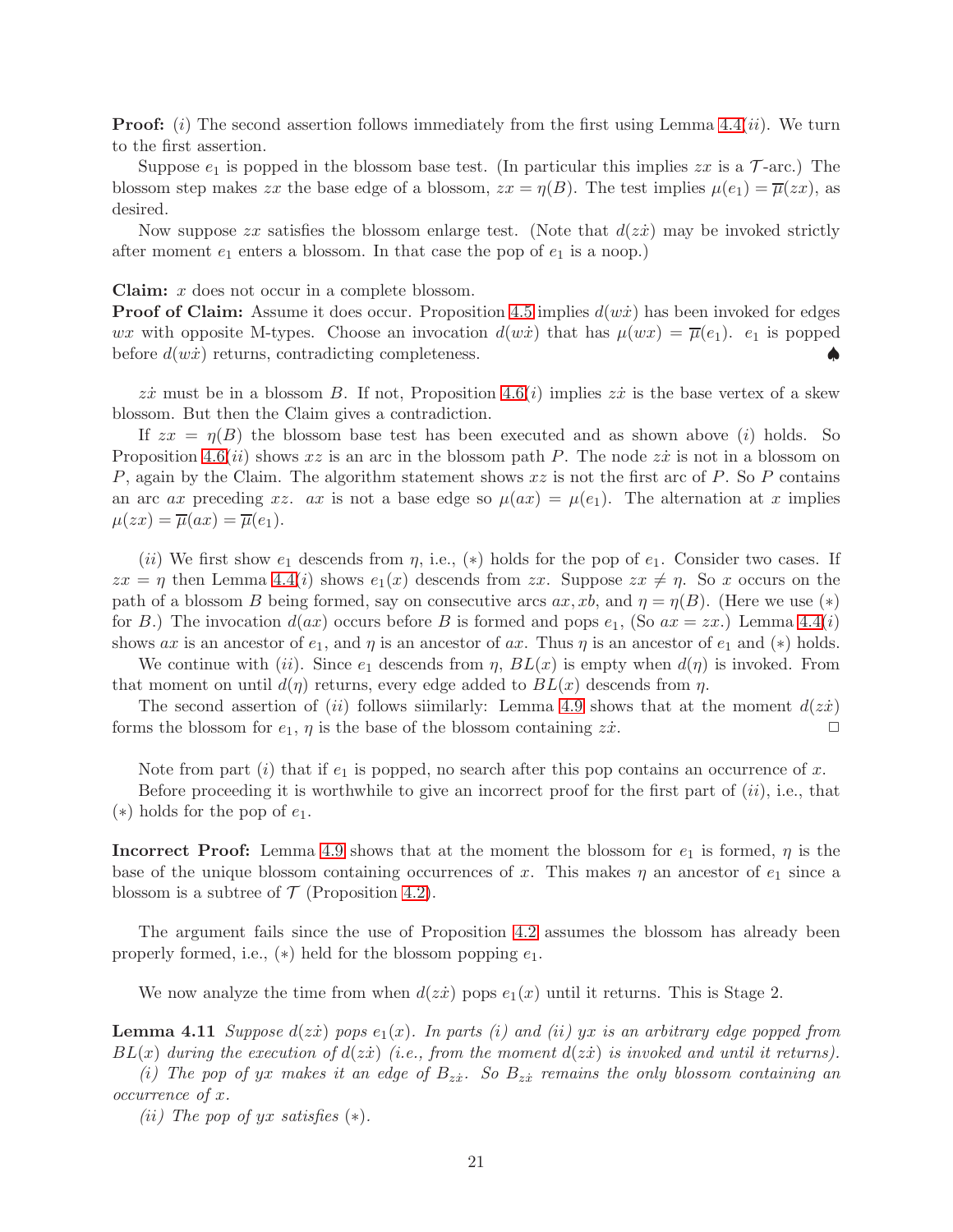

<span id="page-21-0"></span>Figure 10: Preemptive invocation:  $d(z\dot{x})$  pops  $e_1(x)$  but a different invocation,  $d(w\dot{x})$  for the matched arc  $xw$ , executes the blossom step for the leaf occurrence of  $x$ .

*(*iii*) Suppose* d(zx˙) *returns. Every pendant edge* yx *ever created in the execution of find trails was popped from*  $BL(x)$  *during the execution of*  $d(zz)$ *. So at the moment*  $d(zz)$  *returns, every occurrence of* x *in* T *is either in*  $B_{z\dot{x}}$  *or is a proper ancestor of*  $\beta(B_{z\dot{x}})$  *not in any blossom.* 

**Remarks:** The arc corresponding to  $d(zz)$  can be zx (blossom base test) or xz (blossom enlarge test).

Stage 2 can have blossom steps for pendant edges as well as noops. For example in Fig[.9\(](#page-19-0)a), where we have noted  $BL(x)$  as the list  $(e_1, ex, ax, bx)$ , ex and ax trigger noops and bx is pendant. In general noops are for ancestors of  $e_1(x)$ .

The edge  $zx$  need not be in the first blossom containing an occurrence of  $x$ . For instance in Fig[.9\(](#page-19-0)a)  $d(dx)$  pops  $e_1(x)$  but ax is first blossom occurrence of x.

In (i), Fig[.10](#page-21-0) shows a leaf x can be popped in an invocation other than  $d(z\dot{x})$ .

**Proof:** (i) Lemma [4.9](#page-18-0) shows (i) holds for  $yx = e_1$ , the first pop of  $BL(x)$ .

Inductively assume (i) has always held up to some point in the execution of  $d(z\dot{x})$ . As previously observed (proof of Lemma [4.7\(](#page-17-1)*ii*)) a pendant edge  $yx$  can enter a blossom only when it is popped from  $BL(x)$ . Let yx be the next edge yx to be popped from  $BL(x)$ . yx may be popped by an invocation  $d(w\dot{x})$ ,  $wx \neq zx$ . (The arc for  $d(w\dot{x})$  may be wx or xw, Fig[.10\(](#page-21-0)a) shows the latter.) wx is not pendant (Lemma [4.7\(](#page-17-1)i)). So wx is a  $\mathcal T$ -ancestor of  $e_1$  (Lemma [4.4\(](#page-13-0)i); wx may be  $e_1$ ).  $d(w\dot x)$ is on the call chain starting from  $d(z\dot{x})$ . Hence wx was in  $B_{z\dot{x}}$  after the pop of  $e_1$  (and possibly before that). So the pop of  $yx$  preserves  $(i)$ . This completes the induction.

(ii) Although blossom steps during the execution of  $d(zz)$  may enlarge  $B_{zz}$  without adding new occurrences of x,  $\eta(B_{zx})$  remains  $\eta$ . So Lemma [4.10\(](#page-19-1)*ii*) shows every edge popped during the execution of  $d(zx)$  descends from  $\eta$ . This gives (ii).

(*iii*) Lemma [4.10\(](#page-19-1)*i*) shows every pendant edge yx is created before  $e_1$  is popped. yx is added to  $BL(x)$  when  $d(y\dot{x})$  returns. So yx is in  $BL(x)$  before  $e_1$  is popped.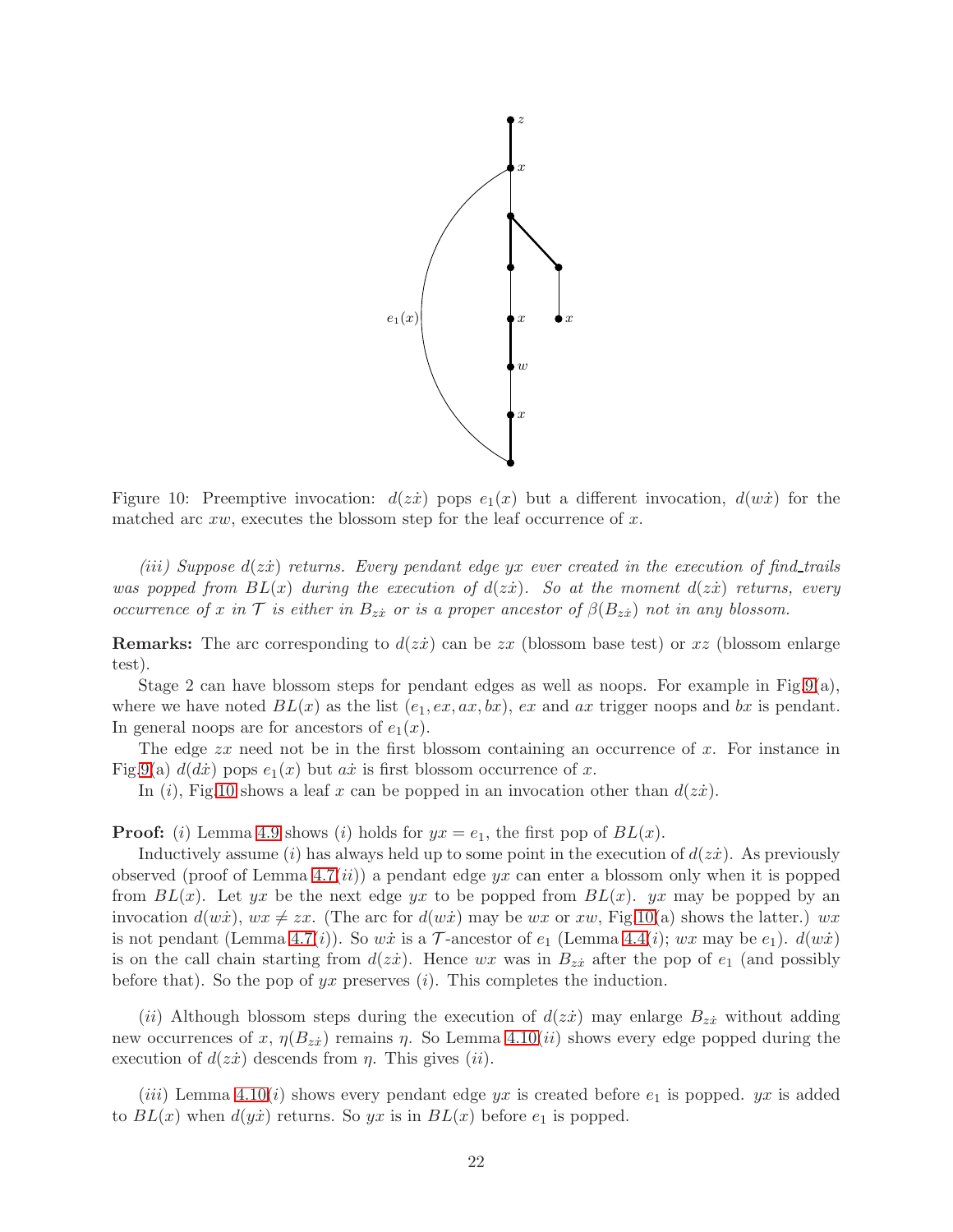$d(zx)$  returns with  $BL(x)$  empty. Thus every pendant edge gets popped from  $BL(x)$  during the execution of  $d(zz)$ . With (i) this implies  $d(zz)$  returns with  $B_{zz}$  containing every leaf occurrence of x in  $\mathcal{T}$ . (i) also shows  $B_{zx}$  is the only blossom in which x occurs.

Continuing we will track the execution of find trails for vertex x after  $d(zz)$  of Lemma [4.11](#page-20-0) returns. The return initiates Stage 3. First consider Stage 3 for the example of Fig[.9:](#page-19-0)  $d(dx)$  (which popped  $e_1$ ) returns with  $BL(x) = (dx)$ .  $d(f\dot{x})$  is on the search path to  $d(d\dot{x})$ , so eventually it pops dx, executes a noop blossom for dx, and returns with  $BL(x) = (fx)$ . In Fig[.9\(](#page-19-0)b) edge cw triggers the skew blossom for w and  $fx$  triggers the skew blossom for x.

<span id="page-22-0"></span>For the general case we continue with previous notation:  $d(zi)$  pops  $e_1(x)$ .  $\eta$  is the base edge of the blossom formed by that pop.

**Lemma 4.12** *After*  $d(zz)$  *returns, the blossom steps triggered by pops of*  $BL(x)$  *are as follows:* 

*(a) Until* d(η) *returns each blossom is a noop.*

*(b) If* η *is directed to* x *the blossom is also a noop.*

*(c) After* d(η) *returns each blossom is a skew blossom.* (∗) *holds for this blossom.*

*At all times* x *occurs in a unique blossom.*

**Remark:** A blossom of  $(c)$  may be incomplete, as in Fig.5 $(f)$  if the parent of b' is changed to  $z_3$ .

**Proof:** We will prove the following invariant holds after  $d(zz)$  returns and until the current search ends. Let B be the current blossom  $B_{z\dot{x}}$ . Recall B is a subtree of  $\mathcal T$  rooted at  $\beta(B)$ .

(I2) Any occurrence of x either belongs to B or is a proper T-ancestor of  $\beta(B)$ , not in any blossom.  $BL(x)$  is a singleton whose edge is in  $B \cup \eta(B)$ .

Note that  $(12)$  implies the last assertion of the lemma, property  $(†)$ .

The invariant holds at the moment  $d(zz)$  returns. In proof, Lemma [4.11\(](#page-20-0)*iii*) gives the condition on occurrences of x. Also  $BL(x) = (zx)$ , since the return adds zx to the previously emptied  $BL(x)$ , and  $zx \in B \cup \eta(B)$ .

From this moment until  $d(\eta)$  returns, noops may change the entry in  $BL(x)$  to some other occurrence of x in  $B \cup \eta(B)$ . But (I2) is maintained. Now consider the return of  $d(\eta)$ . If  $\eta$  is an arc directed to x, i.e.,  $x = \beta(B_{zx})$ , then the blossom is a noop,  $BL(x)$  changes to  $(\eta)$ , and (I2) is preserved.

Now assume (I2) holds after  $d(\eta)$  has returned, and a blossom step creates the next blossom C. Let  $b = \beta(C)$ . Let a be the first proper ancestor of  $\beta(B)$  that is an occurrence of x, if such exists.

 $BL(x)$  cannot change before control returns to  $d(a)$ . Suppose C is formed before that. There are two possibilities. If b is not an ancestor of  $\beta(B)$ , then no occurrence of x enters C (we use (I1) here). So  $(12)$  is preserved. The other possibility is that b properly descends from a. C is either disjoint from B or contains B. Again no new occurrence of x enters a blossom and  $(12)$  is preserved.

Now assume control returns to  $d(a)$ . The blossom enlarge test is satisfied. The entry yx in  $BL(x)$  is an edge in  $B \cup \eta(B)$ . So C is a skew blossom with base vertex a. After this blossom step C may get enlarged in  $d(a)$  but no occurrence of x is added (again by (I1)). When  $d(a)$  returns  $\eta(C)$  (the arc directed to a) is added to  $BL(x)$ . So (I2) is preserved.

To show (\*) for the skew blossom, observe a is a  $\mathcal T$ -ancestor of  $y\dot x$ . So a is an ancestor of  $y\dot x$  in current contraction  $\overline{\mathcal T}$ the current contraction  $\overline{\mathcal{T}}$ .

Lemma [4.12](#page-22-0) completes the proof of  $(\dagger)$ . As mentioned Lemma [4.10\(](#page-19-1)*i*) shows x does not occur in future searches if Stage 3 has been entered.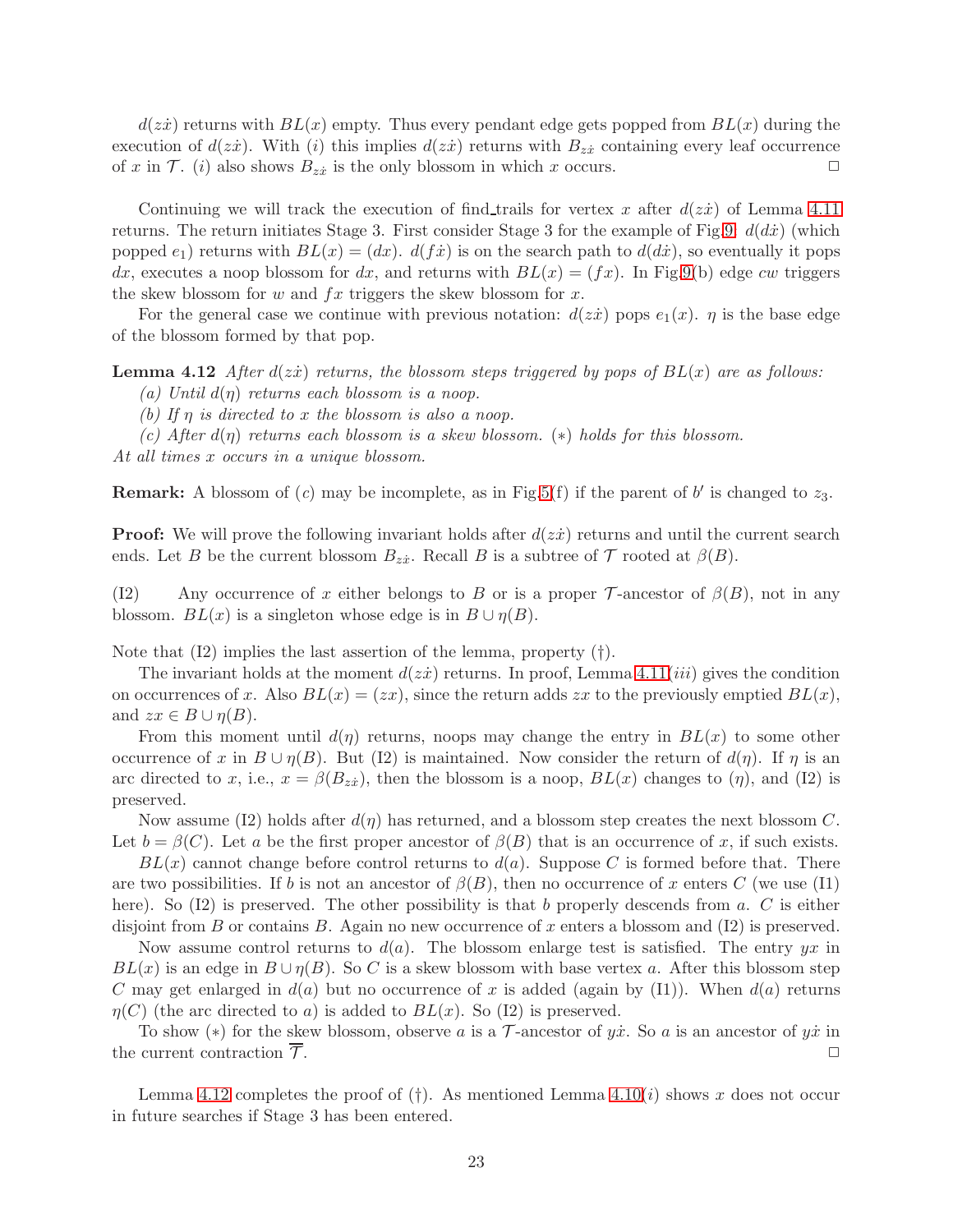Note we have also verified that  $(*)$  always holds: Lemmas 4.10 $(ii)$ , 4.11 $(ii)$ , and 4.12 $(c)$  establish (∗) for Stages 1,2, and 3 respectively.

<span id="page-23-2"></span>We can now establish the validity of the search structure  $\mathcal T$  and  $\overline{\mathcal T}$ . It simply amounts to the validity of the algorithm's blossoms.

Lemma 4.13 *Any blossom formed in the algorithm is valid, i.e., it satisfies the above* Definition of Blossom, in  $G$  and  $\mathcal T$ *.* 

**Proof:** As noted in the Definition of Blossom in  $G$  and  $\mathcal{T}$ , the requisite properties of the blossom trail hold automatically. So we need only verify the properties of the Starter. The requirements are satisfied trivially but for completeness we step through them.

The blossom base test forms ordinary blossoms with singleton starters  $z\dot{x} = \beta$ . The blossom path correctly begins with  $B_{zx} = z\dot{x} = \beta$  and ends at  $B_{yx} = y\dot{x} = \beta$  (recall  $yx = e_1(x)$ ).  $zx$  is the base edge and the blossom test ensures the first and last edges of the blossom trail have the same M-type, specificially  $\overline{\mu}(zx)$ .

Now suppose  $z\dot{x}$  is in a blossom  $B_{z\dot{x}} \neq \{z\dot{x}\}\.$  The blossom step is triggered by the blossom enlarge test.  $B_{z\dot{x}}$  is the starter blossom A. As specified in the code, P starts at a node in  $B_{z\dot{x}} = A$ , called vertex a in the Definition. (\*) implies the blossom path P descends from A. It ends at  $B_{y\dot{x}}$ . Consider two possibilities:

 $B_{y\dot{x}} \neq \{y\dot{x}\}$ : This implies  $B_{y\dot{x}} = A$ , since A is the only blossom containing an occurrence of x. So P is empty and the blossom step is a noop.

 $B_{yx} = \{yx\}$ : If yx is the loop xx and xx is already a blossom, we again have a noop. Otherwise, identifying  $y\dot{x}$  with  $z\dot{x}$  gives a valid blossom.

In the blossom enlarge test, a skew blossom corresponds to the alternative that  $z\dot{x}$  is a singleton but some descendant is in a blossom.

### <span id="page-23-0"></span>5 Blocking set

This section proves find trails returns a valid blocking set. This culminates in the main Theorem [5.5,](#page-30-0) which is followed by a brief discussion of the linear time bound.

#### 5.1 Search structure

We first give several additional properties of the search structure that hold when find trails halts. They are needed to establish the blocking property.

We start by fleshing out Proposition [4.5.](#page-16-1) Again consider a moment in time when a blossom B becomes complete. Note that every x occurring in B is in stage 3. Let  $\beta$  and  $\eta$  be the base vertex and edge of B, respectively. Let  $e = \{x, y\}$  be any edge incident to B in G, say  $x \in V(B) \neq y$ .

<span id="page-23-1"></span>Corollary 5.1 *At the moment* B *becomes complete, either*

 $(i)$  *e is a proper*  $\overline{\mathcal{T}}$ -ancestor of  $\eta$ , and *e is in the search path* SP of  $d(\eta)$ , or *(ii)*  $e = yx = \eta$ *, or* 

*(iii)*  $e = xy$  *and leaves either* B *or* SP *in*  $\overline{T}$ *.*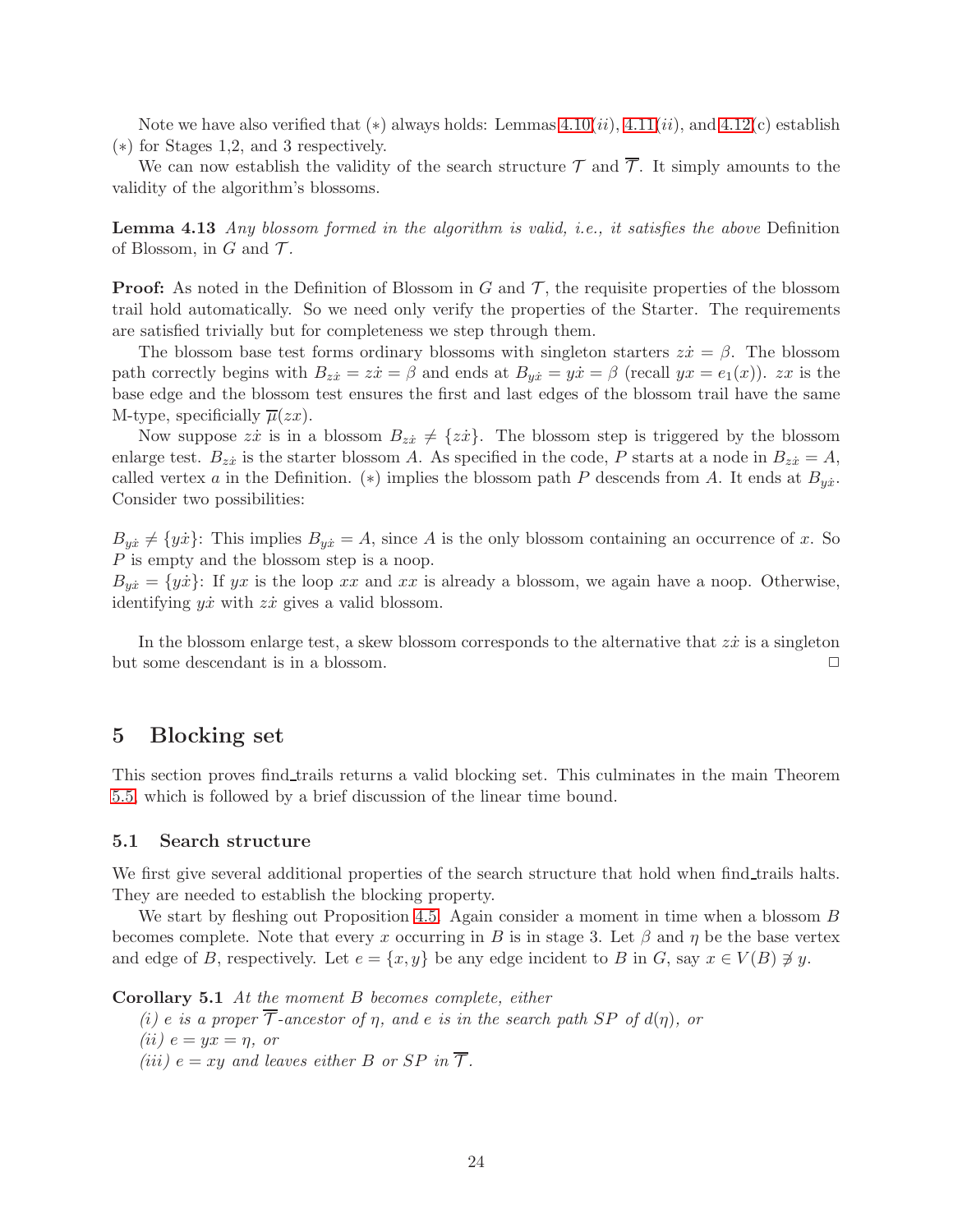**Remark:** Part *(iii)* is illustrated by arc  $xg$  in Fig[.9\(](#page-19-0)b).

**Proof:** e is an arc of  $\mathcal{T}$  (in one direction or the other) by Lemma [4.10\(](#page-19-1)*i*). Lemma [4.11\(](#page-20-0)*iii*) shows the x-end of e is either in B or is a proper ancestor of  $\beta$  not in any blossom.

**Case** yx is a node of B: The nodes of B form a subtree of  $\mathcal{T}$  (Proposition [4.2\)](#page-12-2). So if e is the arc yx then  $e = \eta$  and (ii) holds. If e is arc xy then it leaves the subtree of B and (iii) holds.

Case *yx* is a proper  $\mathcal T$ -ancestor of  $\beta$ : If e is arc *yx* then the invocation  $d(y\dot{x})$  precedes  $d(\eta)$  in the call chain. Thus  $e$  is in the current search path  $SP. e$  is not in a contracted blossom since  $B$  is the only blossom containing x. So  $(i)$  holds.

Suppose  $e = xy$ . Since yx is not in a blossom xy is in  $\overline{\mathcal{T}}$ . It is either in the  $\overline{\mathcal{T}}$ -path to  $\eta$  or it is incident to that path. In the first case  $e$  is in  $SP$  as before. In the second case  $e$  is incident to  $SP$ , giving (iii).

Now assume x occurs in blossoms that are both complete and incomplete. Let  $B_0$  denote the maximal complete blossom containing an occurrence of  $x$ . Let the sequence of incomplete blossoms containing x be  $B_1 \subset B_2 \subset \ldots \subset B_k$ ,  $B_k$ ,  $k > 0$ .  $\eta(B_0)$  and  $\eta(B_1)$  may be identical or different. However the base edges  $\eta(B_i)$ ,  $i \geq 1$  are identical. This follows since when  $d(\eta(B_1))$  is terminated every invocation of d in the call chain is terminated, i.e., no new blossoms are formed.



Figure 11: (a) Nested incomplete blossoms  $B_1-B_4$ . The augmenting trail is disjoint from the blossom paths of  $B_2$  and  $B_4$ . (b) Residual edges of  $B_4$ , with vertex labels I, O from Section [5.](#page-23-0)

The above sequence has some simple special cases, for an arbitrary vertex  $x: B_0$  may exist with  $k = 0$ . If  $B_0$  does not exist define  $B_0 = \{x\}$ . k may or may not be 0.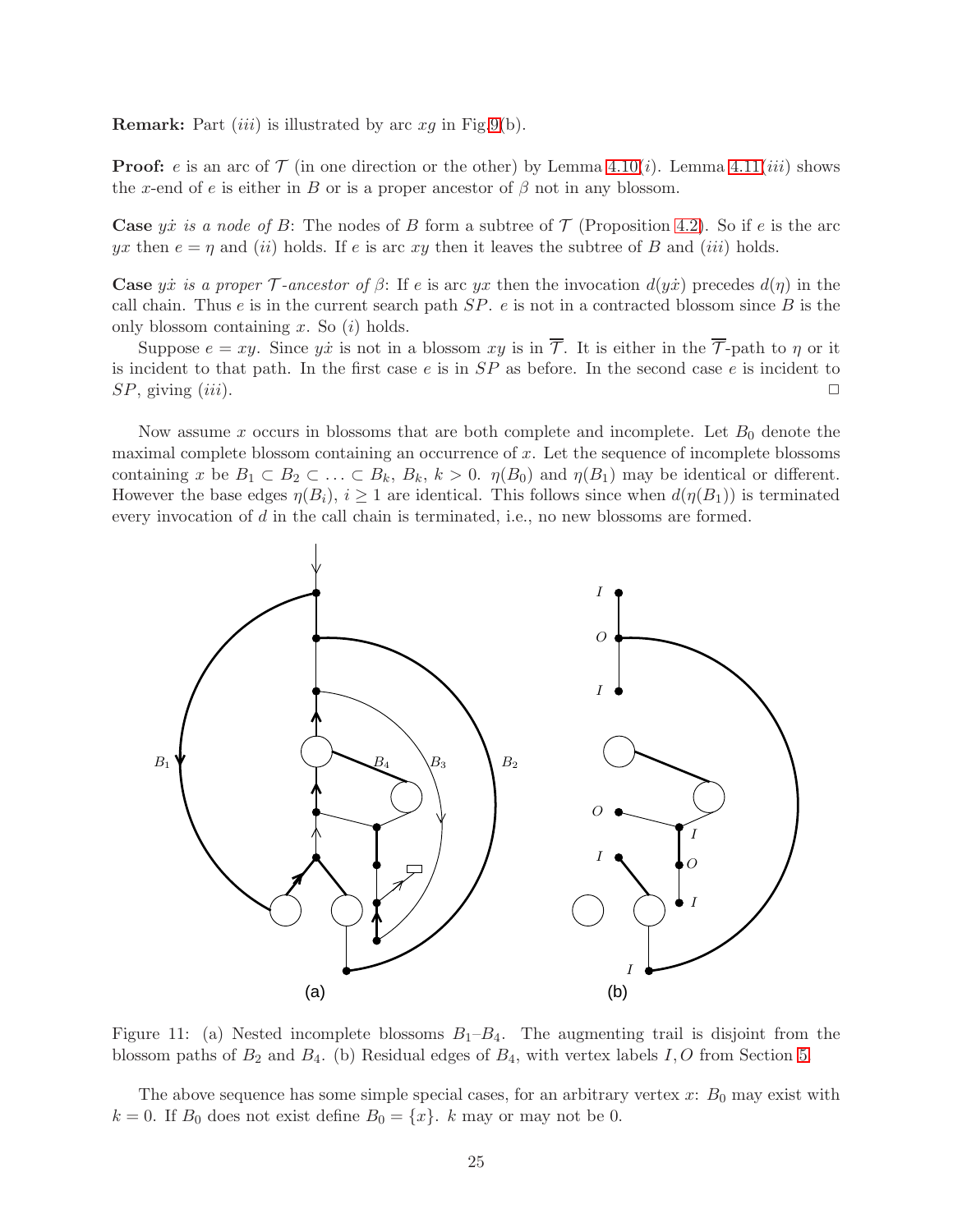<span id="page-25-0"></span>Let  $\mathcal C$  be the set of maximal complete blossoms when find trails halts.

**Lemma 5.2** *A*  $\mathcal{T}$ -arc zx not in any trail of  $\mathcal{A}$  or any set  $E(B) \cup \eta(B)$ ,  $B \in \mathcal{C}$  has M-type  $\mu(e_1(x))$ .

**Proof:** First observe that  $e_1(x)$  exists, since invocation  $d(zt)$  returns (i.e., it is not terminated). Suppose for the sake of contradiction that zx has M-type  $\overline{\mu}(e_1(x))$ .

Claim 1 zx *is not the base edge of any blossom formed in find trails.*

**Proof of Claim 1:** Suppose on the contrary that  $zx$  is the base edge of a blossom  $B$ .

Suppose B is incomplete. By definition the search's augmenting trail includes  $\eta(B)$ . But this contradicts the lemma's hypothesis on A.

Suppose B is complete. Let C be the maximal complete blossom containing B. Either  $zx = \eta(C)$ or  $zx$  is on a blossom path contained in C or a subblossom of C. Both alternatives contradict the lemma's hypothesis on  $\mathcal{C}$ .

Claim 2 x *occurs in some blossom when*  $d(z\dot{x})$  *executes the blossom base test.* 

**Proof of Claim 2:**  $zx \neq e_1(x)$  since the two edges have opposite M-type. Lemma [4.4\(](#page-13-0)*i*) shows zx is a proper ancestor of  $e_1$ . Thus  $e_1$  enters  $BL(x)$  during the execution of  $d(zz)$ . In fact it enters before  $d(zz)$  executes the blossom test. (It enters during the execution of a grow step in  $d(zz)$ .)

Suppose Claim 2 fails. Then x satisfies the first condition of the blossom base test.  $e_1$  is still in  $BL(x)$ . (If not it was popped, placing  $e_1$  in a blossom. This contradicts the test's first condition.) The second condition of the base blossom test is satisfied (since  $\mu(zx) = \overline{\mu}(e_1)$ ). So  $e_1$  is popped and  $zx$  becomes the base edge of a new blossom. This contradicts Claim 1.  $\bullet$ 

Using Claim 2, let wx be an arc (directed to x) with wx in a blossom when  $d(zz)$  executes the blossom base test. wx and  $zx$  are both ancestors of  $e_1$ , so one is an ancestor of the other. For the moment assume  $zx \neq wx$ . Let B be the first blossom containing vertex wxv. (It is possible that B is incomplete.) There are four possibilities for  $zx$ , but none can hold:

**Case** zx an ancestor of  $\eta(B)$ : The execution of  $d(zx)$  makes zx the base of a skew blossom, contradicting Claim 1.

**Case**  $zx = \eta(B)$ : Contradicts Claim 1 again.

**Case** zx is on the blossom path of  $B: d(zz)$  executes the blossom base test before  $B$  is formed. This contradicts the definition of wx. The same contradiction occurs if  $zx = wx$ . (Note wx is either  $\eta(B)$  or it is on the blossom path of B. The latter must hold if  $wx = zx$ .

<span id="page-25-2"></span>**Case** zx descends from B: This implies zx descends from  $wx$ . Again  $d(zz)$  executes the blossom base test before B is formed, contradiction.  $\Box$ 

Lemma 5.3 *A vertex* x *that is free at end of a search wherein it occurs in a complete blossom* B *has*

<span id="page-25-1"></span>(5.1) 
$$
def(x) = 1 \ and \ x = \alpha.
$$

*Furthermore choosing* B *to be maximal makes*  $\eta(B) = \varepsilon \alpha$ .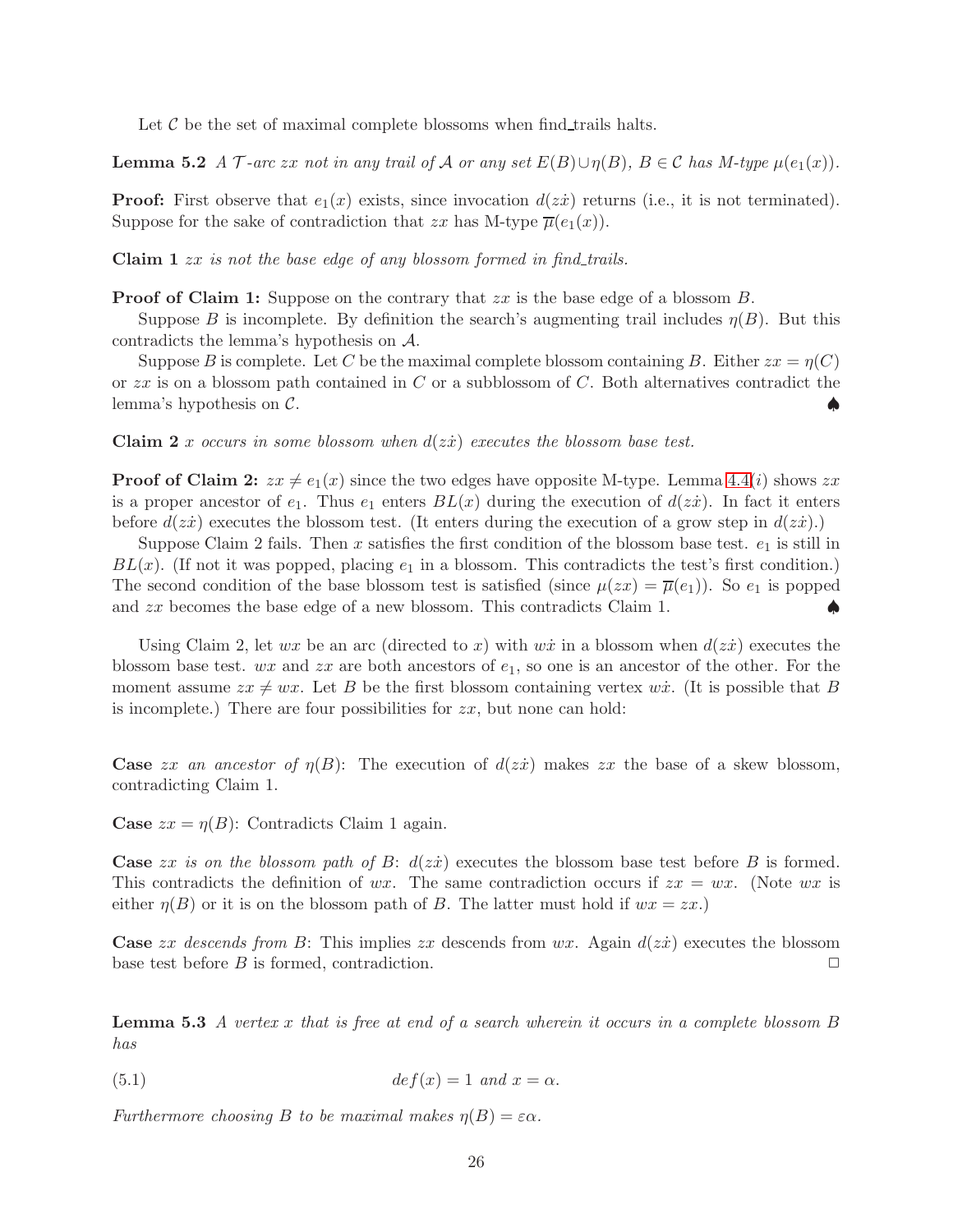**Remarks:**  $x$  will be free when find trails halts.

The hypothesis of maximality is necessary: In Fig[.5\(](#page-10-0)ii) assume  $b = \alpha$  and  $def(\alpha) = 1$ . The blossom of the figure is complete but does not have base vertex b. But the maximal complete blossom, formed as a skew blossom at  $\alpha$ , has base vertex  $\alpha$ .

**Proof:** Let B be the first blossom formed with an occurrence of x. x occurs on an edge of the blossom path P.

**Case** x does not occur as an interior vertex of  $P$ : Since x is not in a prior blossom, x is the base vertex of B and the base edge, say arc  $zx$ , is unmatched.  $d(zx)$  starts by executing the test for an augment step. The test fails (since  $B$  has not been formed yet). This implies  $(5.1)$ .

**Case** x occurs as an interior vertex of P: P alternates at x so x is on an unmatched edge  $\{z, x\}$ of P. The invocation  $d(z\dot{x})$  is made before B becomes complete. (The invocation may be for arc zx or  $xz$ .) As before it starts by executing the test for an augment, which fails (B has not been completed). So again [\(5.1\)](#page-25-1) holds.

If  $η(B) \neq εα$ , eventually control returns to the invocation  $d(εα)$ . It executes a skew blossom o. This guarantees the second condition of the lemma. step. This guarantees the second condition of the lemma.

### 5.2 Min-max relation

For disjoint sets of vertices  $S, T \subseteq V(G)$  let  $E[S, T]$  be the set of all edges with one end in S and the other in  $T$ . The maximum size an f-matching (i.e., a subgraph where every vertex  $x$  has degree  $\leq f(x)$  is the minimum value of the expression

<span id="page-26-0"></span>(5.2) 
$$
f(I) + |\gamma(O)| + \sum_{C} \left[ \frac{f(C) + |E[C, O]|}{2} \right]
$$

where I and O range over all pairs of disjoint vertex sets, and in the summation  $C$  ranges over all connected components of  $G - I - O$ . This min-max relation is proved in [\[24,](#page-32-7) Theorem 32.1] by reduction; [\[13,](#page-32-10) Sec. 5.3] gives an algorithmic proof. This section gives another self-contained algorithmic proof, in the process of establishing the blocking property of our algorithm.

We first give some intuition for the relation. The set names are mnemonics for the tight case of the bound: We will show that equality holds for our matching by taking  $I$  as the set of inner atoms and  $O$  as the set of outer atoms. The connected components  $C$  are formed by the remaining vertices, specifically vertices in blossoms and vertices not reached in any search. In the special case of  $f \equiv 1$  our min-max relation is Edmonds' odd set cover formula for a maximum cardinality matching [\[5,](#page-32-13) [21,](#page-32-14) [22\]](#page-32-15). We view our relation as a "generalized odd set formula". Just like Edmonds' formula the nontrivial part of the bound is due to rounding odd sets down by 1/2. For 1-matching the C components are the blossoms and one more, the unreached vertices.

Let us show the expression  $(5.2)$  always upper bounds the size of an  $f$ -matching. Classify the edges of G as type I (one or both ends in I), OO (both ends in O), and CO (joins a C vertex to a C or O vertex). Fix an f-matching M. M trivially contains at most  $f(I)$  I-edges and  $|\gamma(0)|$ OO edges. Consider a connected component C of  $G - I - O$ . The number of edges of M in COis 1  $\frac{1}{2}(\sum_{x \in C \cup O} deg(x, M \cap \widehat{C}O)).$  The terms for  $x \in O$  trivially sum to at most  $|E[C, O]|$ . The terms for  $x \in C$  sum to at most  $f(C)$ . So  $|M \cap \widehat{C}O|$  is at most  $\frac{1}{2}(f(C) + |E[C, O]|)$ . Since  $|M \cap \widehat{C}O|$  is integral we can take the floor, thus giving the last term of [\(5.2\)](#page-26-0).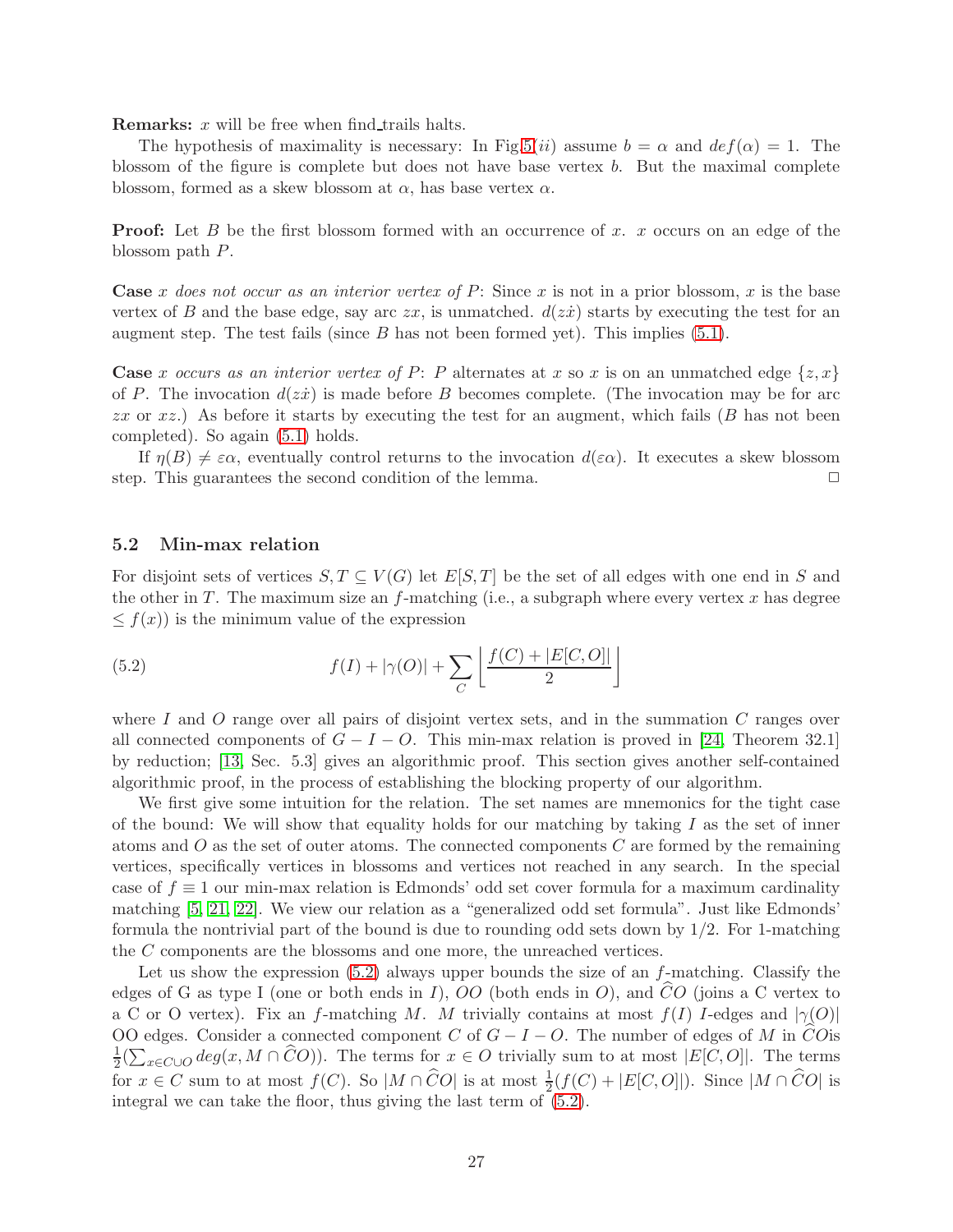We will show our algorithm finds a blocking set even if we make augmenting paths through complete blossoms residual. To be precise consider the graph when find trails halts. Let  $A$  be the set of all augmenting trails at that point. As before  $\mathcal C$  is the set of maximal complete blossoms. Define the *residual graph* to be  $RG = G - \mathcal{A} \cup \mathcal{C}$ . Let M be the matching on RG when find\_trails halts. Notice M contains the matched edges of augmenting trails when they occur in blossoms of C. For  $x \in V(G)$  let  $def(x)$  be the deficiency computed by find trails, i.e., the deficiency of x in the matching on G after augmenting the trails of  $A$ . The degree constraint function on RG is

$$
f'(x) = deg(x, M) + def(x).
$$

Throughout this section we will write  $f'$  and  $def'$  as  $f$  and  $def$ . This causes no problem. For instance the definition of  $f'$  shows deficiencies are identical in G and RG. (We will use  $def$  values when we apply  $(5.1)$  of Lemma [5.3.](#page-25-2)) We will show find trails finds a maximum cardinality matching of RG.

An edge of RG is a *residual edge*. Note that a blossom  $B \in \mathcal{C}$  need not have a base edge in RG. This occurs when a trail of  $A$  passes through  $B$  (or it simply contains an edge incident of  $\delta(\beta(B), \delta(B))$ ).

We will use  $(5.2)$  to show M is a maximum cardinality matching of RG. To define sets I and O consider a vertex  $x \in V(G)$  where the invocation  $d(e_1(x))$  returned but x does not occur in any complete blossom.

(5.3) 
$$
x \in \begin{cases} I & \mu(x) = \overline{M} \\ O & \mu(x) = M. \end{cases}
$$

As an example a free vertex with deficiency greater than 1 is in  $O$  (Lemma [5.3\)](#page-25-2), so its f value is not used in [\(5.2\)](#page-26-0). We often refer to I and O as vertex labels, and call the vertices of  $G - I - O$ *unlabelled*. Mnemonically note that x is labelled according to arc  $e_1$ : x is I (O) if  $e_1$  makes x an inner (outer) vertex. Intuition for the labelling scheme is given in Fig[.12.](#page-27-1)

<span id="page-27-0"></span>

<span id="page-27-1"></span>Figure 12: Erasing labels. Vertices are labelled before blossom  $B$  is formed. The bound of  $(5.2)$  is not tight, since the unmatched edge xy contributes to  $|\gamma(0)|$ . If an augmenting trail is discovered before  $d(\eta)$  returns xy is on the trail, removing the contribution. Otherwise blossom B is formed, again removing the contribution.

There are two types of unlabelled vertices: If  $e_1(x)$  exists then an unlabelled x is in a complete blossom of G. The second possibility for unlabelled x is that  $e_1(x)$  does not exist, i.e., no invocation  $d(zi)$  ever returned. Equivalently, every occurrence of x in T was in an augmenting trail A. Call such a vertex x an *orphan*, i.e., x does not occur in  $\mathcal T$  or x occurs in  $\mathcal T \cap RG$  but has no parent,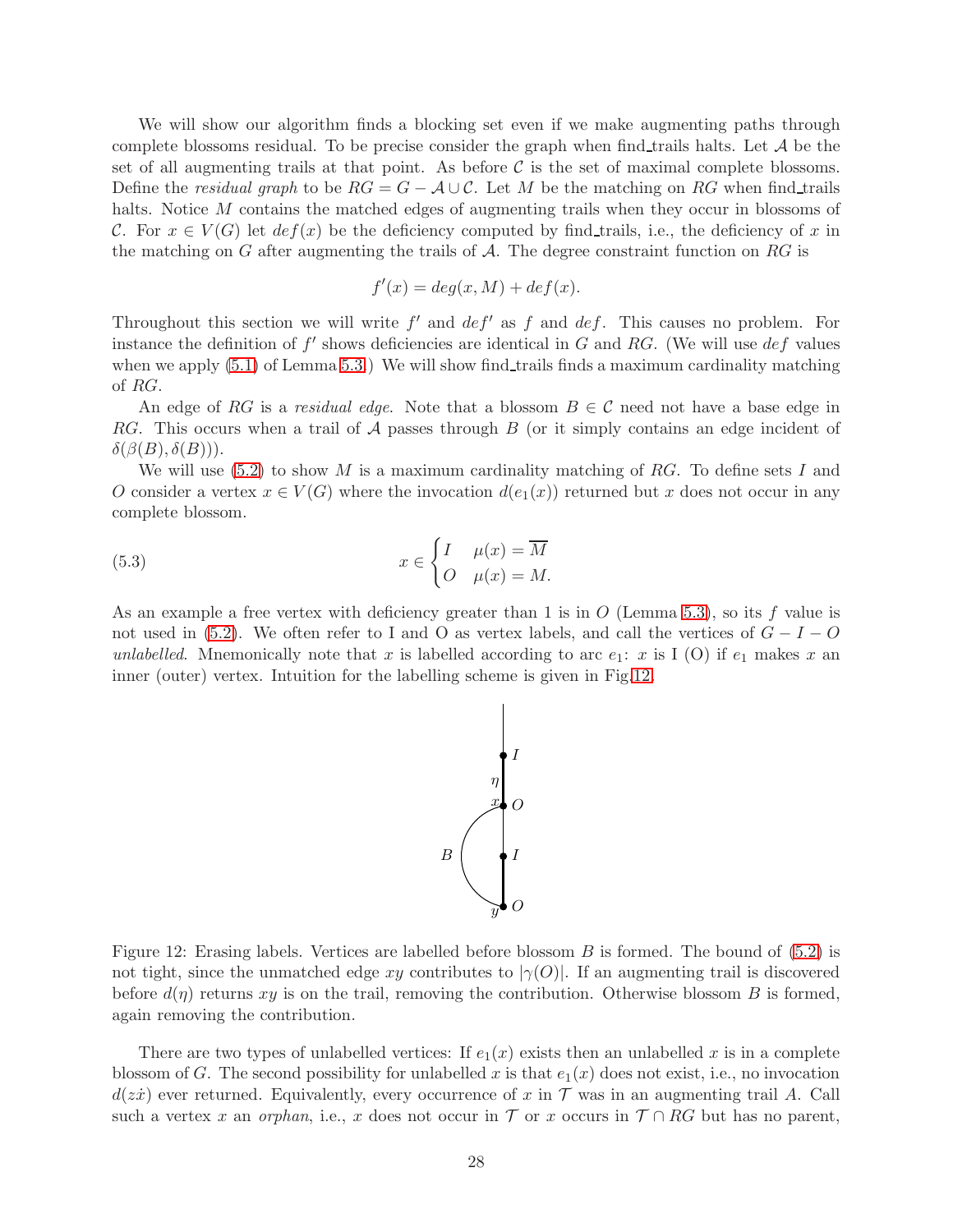e.g., vertex a in Fig[.5\(](#page-10-0)b). (Note that a free vertex such a parent.)  $\mathcal{T}$  may contain residual arcs directed from x. There may also be edges incident to x that are not in  $\mathcal{T}$ , i.e., no corresponding grow step was executed.

We proceed to analyze the number of matched residual edges for each of the three types I, OO, CO. An I vertex is not free (a free vertex is O or unlabelled). So exactly  $f(I)$  type I edges are matched. Thus  $M$  achieves equality in  $(5.2)$  for type I edges.

Next consider an OO edge. Say it occurs as the  $\mathcal{T}$ -arc  $zx$ . It satisfies Lemma [5.2.](#page-25-0) (In particular zx is not the base edge of a C-blossom B, since  $\beta(B)$  is unlabelled.) Thus zx has M-type  $\mu(e_1(x)) =$ M. So every OO edge is matched and M achieves equality in  $(5.2)$  for OO edges.

It remains to consider the  $CO$  edges. Let C be a connected component of unlabelled vertices. There are two similar cases, depending on whether or not  $C$  contains an orphan. We analyze them in turn.

**Case 1.** C consists of C-blossoms: C is a subtree of  $\mathcal{T}$  (Proposition [4.2,](#page-12-2) with augmenting trails included). C consists of one or more C-blossoms joined by their base edges. The root of this subtree is the base vertex of the "root" blossom  $B_0$ . So a blossom B in C has its base edge in C iff  $B \neq B_0$ .

Next we analyze the edges of G incident to a blossom  $B \in \mathcal{C}$ . Consider a residual edge  $e = \{x, y\}$ ,  $x \in B \notin y$ .

**Claim** *Either*  $e = \eta(B)$  *(e being arc yx) or e is arc xy with* 

<span id="page-28-0"></span>(5.4) y *labelled and*  $\mu(e) = \mu(e_1(y))$  *or* y *unlabelled and*  $y = \beta(A)$  *for a blossom*  $A \in \mathcal{C}$ *.* 

**Proof of Claim:** We will apply Corollary [5.1](#page-23-1) to blossom B, adjusting for events that occur after B becomes complete. Consider the corollary's three alternatives  $(i)$ – $(iii)$  for  $e$ :

 $(i)$  e is one of two oppositely directed arcs, say ax and xb. B is maximal complete so the skew blossom S for x was not completed. S was either never triggered or was triggered and is incomplete. The first case has both arcs on the augmenting trail, so neither arc is residual. In the second case  $ax$  is on the augmenting trail.  $xb$  is not, since it is not on the search path of any d invocation made in the blossom step. xb is residual, and in particular b is not an orphan. So if b is unlabelled then xb is the base edge of a blossom  $A \in \mathcal{C}$ . The Claim holds. If b is labelled then Lemma [5.2](#page-25-0) applies (with zx taken as xb). It shows  $\mu(xb) = \mu(e_1(b))$ . Again the Claim holds.

(*ii*)  $e = \eta(B)$  as in the Claim.

(*iii*) e is arc xy. The analysis of xb in (*i*) applies, i.e., the same two possibilities of the Claim hold. Note that e may originate from any number of occurrences of x on  $SP$ .

We now show the component C achieves equality in  $(5.2)$ . The only fact we will use about edges incident to  $C$  is the Claim. We will reuse the Claim when we analyze components  $C$  that contain an orphan.

Let M be the set of matched residual edges with one or both ends in C. Define  $M_I$  to be the set of M-edges of type I, and similarly for  $M_O$  and  $M_{\hat{C}O}$ . We will show the number of matched edges of type  $\hat{C}O$  for our component C equals its corresponding term in the summation of [\(5.2\)](#page-26-0). To do this we show the number of ends of matched  $CO$  edges is exactly

<span id="page-28-1"></span>(5.5) 
$$
2|M_{\widehat{C}O}| = f(C) + |E[C,O]| - \epsilon
$$

where  $\epsilon \in \{0,1\}$ . (Recall f is the residual degree constraint function.) Since the left-hand side is even,  $\epsilon = 1$  implies  $f(C) + |E[C, O]|$  is odd. So the desired equality always holds.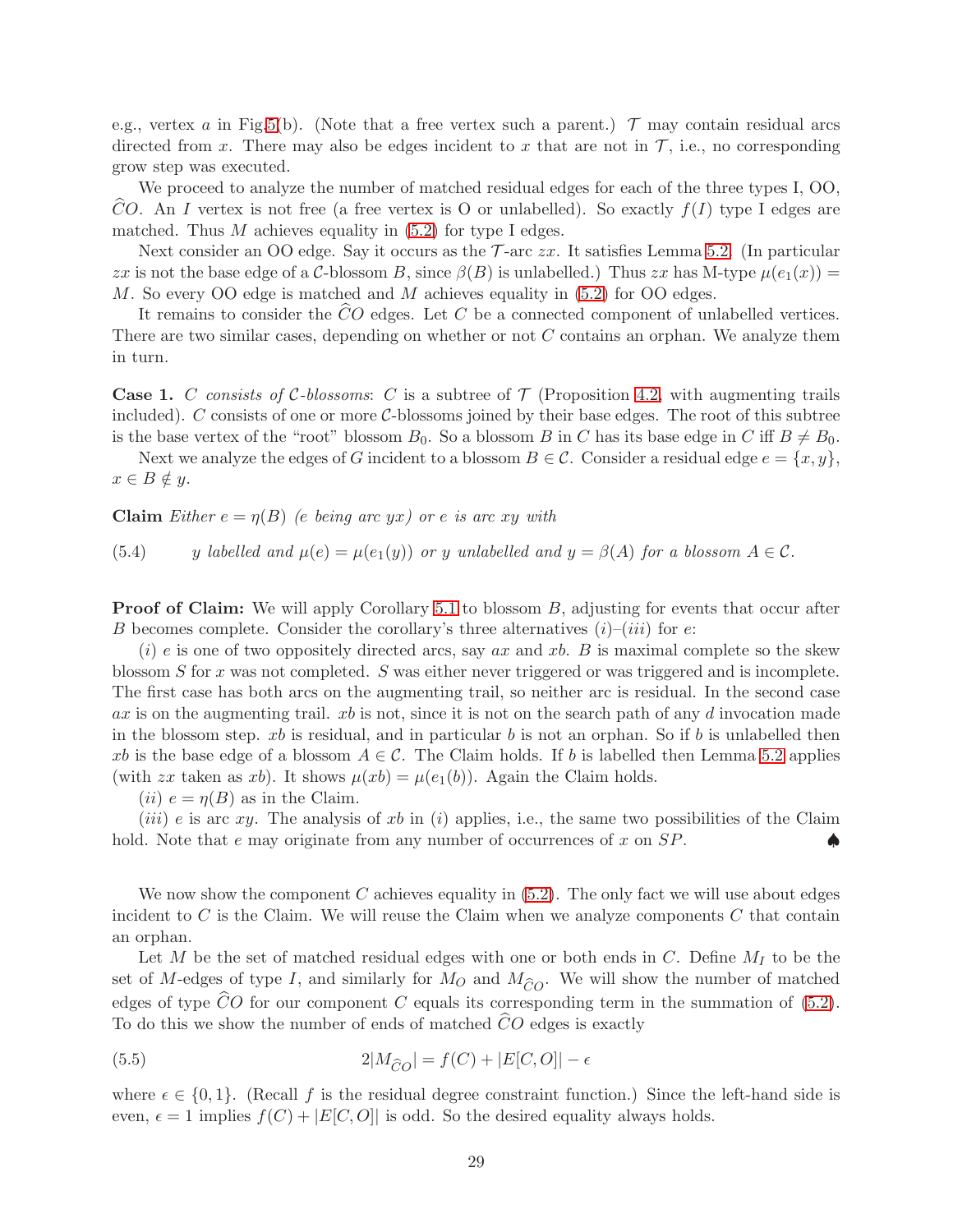Let  $\beta$  be the base vertex of the root blossom  $B_0$ , and let  $\eta$  be its base edge, also denoted as arc aβ. The above quantity  $\epsilon$  is the sum of three quantities  $\epsilon_i \in \{0, 1\}$ ,  $i = 1, 2, 3$ , defined by

$$
\epsilon_i = 1 \Longleftrightarrow \eta \text{ is } \begin{cases} \text{the artificial edge } \varepsilon \alpha & i = 1 \\ \text{matched with } a \text{ labelled } 1 & i = 2 \\ \text{unmatched with } a \text{ labelled } 0 & i = 3. \end{cases}
$$

Clearly at most one of these quantities is 1. Fig. [13](#page-29-0) illustrates the possibilities for  $\epsilon$ .



<span id="page-29-0"></span>Figure 13: Possibilities for the base edge of root blossom  $B_0$ : If  $e = e_1(a)$  then a is labelled O when  $d(za)$  returns and  $\epsilon = \epsilon_3 = 1$ . If  $e' = e_1(a)$  and an augment occurs after  $d(e_1(a))$  returns but before the blossom for  $e_1(a)$  is formed then a is labelled I and  $\epsilon = 0$ . If the blossom for  $e_1(a)$  is formed then it does not get completed, since  $B_0$  is the root. Again a remains labelled I. A final possibility with  $\epsilon = 0$  is when arc  $a\beta$  is not residual. This can occur if a blossom step is triggered by an arc from  $B_0$  to z, and an augmenting trail passes through  $B_0$ .

The number of ends of matched edges of type  $\widehat{C}O$  is exactly

(5.6) 
$$
2|M_{\widehat{C}O}| = \sum_{x \in C} deg(x, M) - deg(x, M_I) + |M_{\widehat{C}O}|.
$$

To analyze this let  $e = \{x, y\}$  be a residual edge incident to C, with  $x \in C$ . The Claim and [\(5.4\)](#page-28-0) show either  $e = \eta(B_0)$  for the root blossom  $B_0$  or e occurs as arc xy with y labelled and e is either

<span id="page-29-3"></span><span id="page-29-2"></span><span id="page-29-1"></span>matched with  $y$  labelled O or unmatched with  $y$  labelled I.

This implies

(5.7) 
$$
\sum_{x \in C} deg(x, M_I) = \epsilon_2 \text{ and } |E[C, O]| = |M_{\widehat{C}O}| + \epsilon_3.
$$

Recall (Lemma [5.3\)](#page-25-2) C contains at most one free vertex, which must be  $\beta$ , with  $\beta = \alpha$  and  $f(\beta) =$  $deg(\beta, M) + 1$ . Thus

(5.8) 
$$
\sum_{x \in C} deg(x, M) = f(C) - \epsilon_1.
$$

Combining  $(5.6)$  with  $(5.7)$  and  $(5.8)$  gives  $(5.5)$ .

<span id="page-29-4"></span>Case 2. C *contains an orphan*: We start by analyzing the adjacencies of an orphan.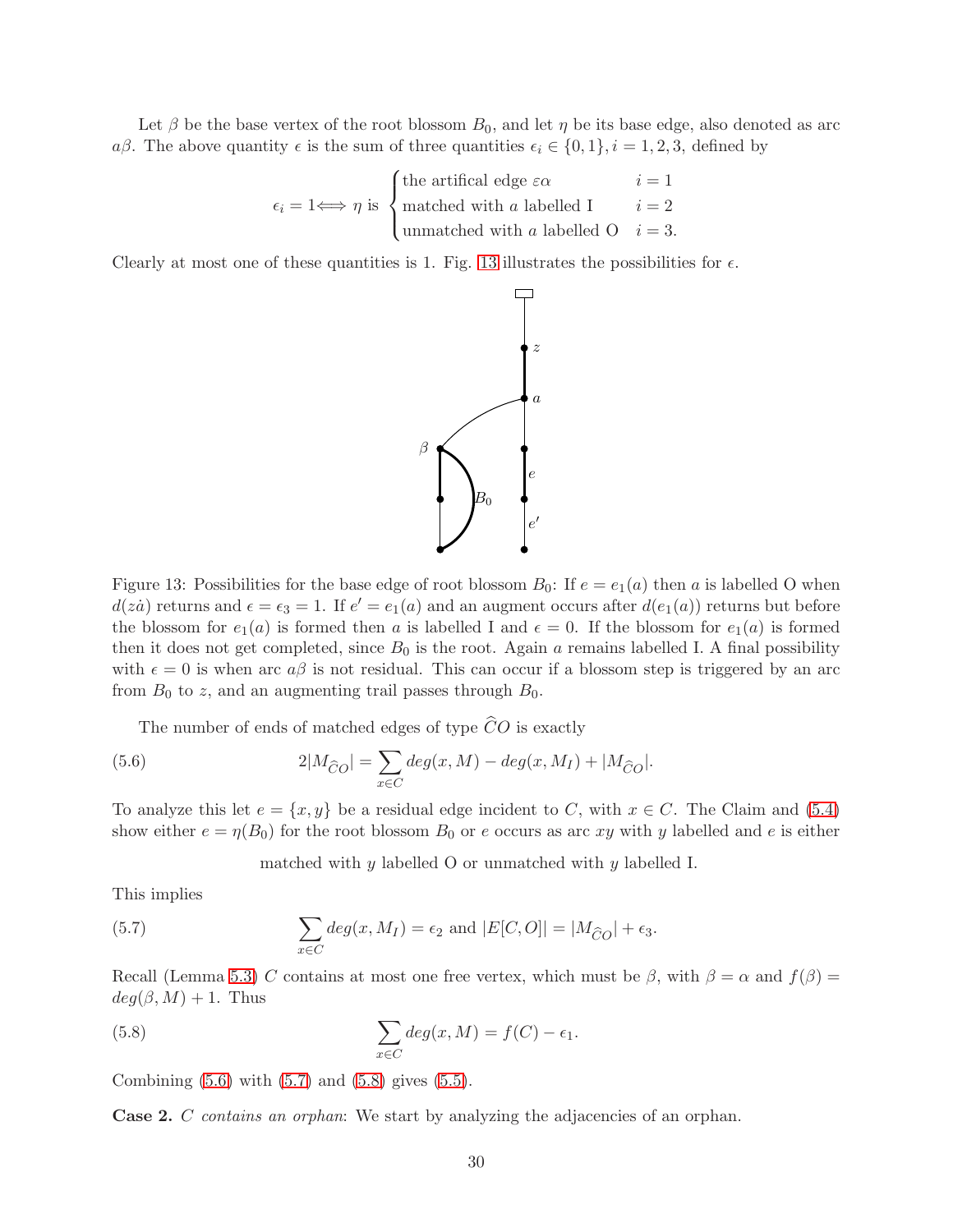**Lemma 5.4** *Consider a residual edge*  $e = \{x, y\}$  *incident to an orphan x. Either* y *is unlabelled and an orphan or* y *satisfies* [\(5.4\)](#page-28-0)*.*

**Proof:** Let e denote edge  $\{x, y\}$ .

**Case** y is labelled: We will show  $\mu(e) = \mu(e_1(y))$ , so [\(5.4\)](#page-28-0) holds. If edge e occurs as a  $\mathcal{T}$ -arc it must be arc  $xy$  (x is an orphan). Lemma [5.2](#page-25-0) applies (in particular  $e$  is not the base edge of a C-blossom). It proves  $\mu(e) = \mu(e_1(y))$  as claimed. Suppose e is not a T-arc. The invocation  $d(e_1(y))$  exists and returns (because of y's label). e was not removed in  $d(e_1(y))$  (x is an orphan). So again  $\mu(e) = \mu(e_1(y))$ .

Case y *is unlabelled*: If y is an orphan the lemma's condition holds. The other possibility is that y is in a complete blossom B'. We can assume  $B' \in \mathcal{C}$ . We have  $y \in B' \not\ni x$  and  $\{x, y\}$  is the arc xy (x an orphan). The Claim above shows  $xy = \eta(B')$ . So [\(5.4\)](#page-28-0) holds for A taken as B'  $\Box$ 

Define an *orphanage* to be a connected component of the graph induced on the residual graph by the set of orphans. (Its edges are the residual edges joining two orphans.) Clearly C contains an orphanage, say R. Lemma [5.4](#page-29-4) and  $(5.4)$  show R can be joined to other unlabelled vertices only by  $\mathcal T$ -arcs directed from R to the base vertex of a complete blossom. Thus C consists of R and 0 or more subtrees S that consist entirely of complete blossoms and are joined to R by the root blossom's base edge  $\eta$ . We will show C satisfies the tightness relation [\(5.5\)](#page-28-1) with  $\epsilon = 0$ . To do this we examine the contribution to the right-hand side made from the orphanage  $R$  and from a typical subtree S.

First consider S. Case 1 applies and shows  $(5.5)$ . Furthermore  $\eta$  does not leave the current component C. So each  $\epsilon_i = 0$  and  $\epsilon = 0$ .

Now consider R. [\(5.6\)](#page-29-1) holds by definition. Since [\(5.4\)](#page-28-0) holds for R, [\(5.7\)](#page-29-2) holds with  $\epsilon_2 = \epsilon_3 = 0$ . R does not contain any free vertex, since a free vertex occurs in an unsuccessful search. So [\(5.8\)](#page-29-3) holds with  $\epsilon_1 = 0$ . As before combining these equations gives [\(5.5\)](#page-28-1) with  $\epsilon = 0$ .

<span id="page-30-0"></span>Now combining the instances of [\(5.5\)](#page-28-1) for R and all subtrees S gives (5.5) for C with  $\epsilon = 0$ . We have now verified the tightness of  $(5.2)$  for our labelling and the residual graph matching of find trails. So our main result follows:

**Theorem 5.5** *find\_trails finds a blocking trail set*  $A$ *. In fact find\_trails halts with a maximum cardinality matching of the residual graph cardinality matching of the residual graph.* 

**Linear-time bound** It is straightforward to see that find trails operates in linear time  $O(m)$ . Here m counts each edge according to its multiplicity. Note the blossom enlarge test is easy to implement using Proposition  $4.6(i)$ , since testing for a skew blossom is trivial.

For an algorithm to use our blocking set the trails of A must be rematched. The inclusion of  $\mathcal C$  in the residual graph allows any alternating trail through a complete blossom to be rematched. Thus the  $P_i$  trails of [\[13\]](#page-32-10) may be used (even for skew blossoms). So postprocessing the augmenting trails uses  $O(m)$  time.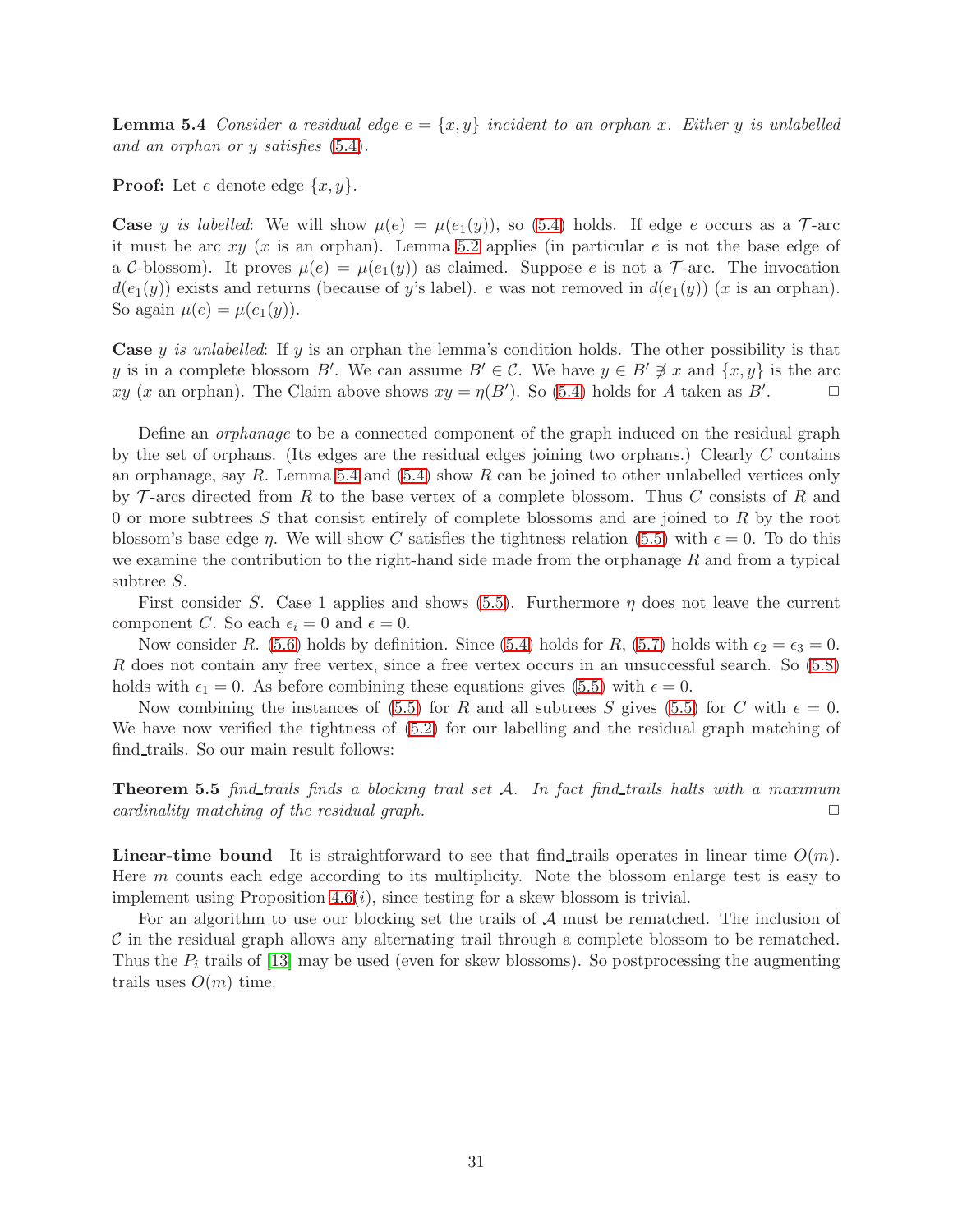procedure *find ap set* initialize  $S$  to an empty graph and  $P$  to an empty set for (*each vertex*  $v \in V$ )  $b(v) \leftarrow v$  /\*  $b(v)$  maintains the base vertex of  $B_v$  \*/ for *(*each free vertex f) if  $f \notin V(\mathcal{P})$  then add  $f$  to  $S$  as the root of a new search tree  $find$ <sub>*ap* $(f)$ </sub> return P procedure  $find_{ap}(x)$  /\* x is an outer vertex \*/ for  $(each \ edge \ xy \notin M)$  /\* *scan* xy from  $x \ast$ / if  $(y \notin V(S))$ if *(*y *is free)* /∗ y *completes an augmenting path* ∗/ *add* xy to S and add path  $yP(x)$  to P *terminate every currently executing recursive call to* find ap else /∗ *grow step* ∗/  $add xy, yy'$  to  $S$ *, where*  $yy' \in M$ find  $ap(y')$ else if  $(b(y)$  *is an outer, proper descendant of*  $b(x)$  *in*  $S^-$ *)* /\* blossom step \*/ /\* equivalent test:  $b(y)$  became outer strictly after  $b(x)$  \*/ *let*  $u_i$ ,  $i = 1, \ldots, k$  *be the inner vertices in*  $\mathcal{S}(B_y, B_x)$ , ordered so  $u_i$  precedes  $u_{i-1}$ for  $(i \leftarrow 1$  to  $k$ ) for  $(every\ vertex\ v\ with\ b(v) \in \{u_i, u'_i\}$ , where  $u_i u'_i \in M$ )  $b(v) \leftarrow b(x)$  $\mathcal{N}^\ast$  this adds  $B_{u_i} \cup B_{u'_i}$  to the new outer blossom \*/ for  $(i \leftarrow 1$  to k) find ap $(u_i)$  /\* process  $u_i$  in order of increasing depth \*/ return

<span id="page-31-3"></span>Figure 14: Depth-first search blocking algorithm for ordinary matching.

# <span id="page-31-2"></span>A Blocking 1-matchings

Fig[.14](#page-31-3) is a verbatim statement of the blocking algorithm for 1-matching of [\[16,](#page-32-2) [10\]](#page-32-9). It is the jumping off point for our f-factor algorithm.

# References

- [1] W.J. Cook, W.H. Cunningham, W.R. Pulleyblank, and A. Schrijver, Combinatorial Optimization, Wiley and Sons, NY, 1998.
- <span id="page-31-0"></span>[2] E.A. Dinic, "Algorithm for solution of a problem of maximum flow in a network with power estimation", Soviet Mathematics Doklady, 11, 1970, pp. 1277–1280. (In Russian.)
- <span id="page-31-1"></span>[3] R. Duan, H. He, and T. Zhang, "A scaling algorithm for weighted f-factors in general graphs", Proc. of the 47th International Colloquium on Automata, Languages, and Programming (ICALP 2020), Vol. 168 of LIPIcs, pp. 41:1–41:17, 2020.